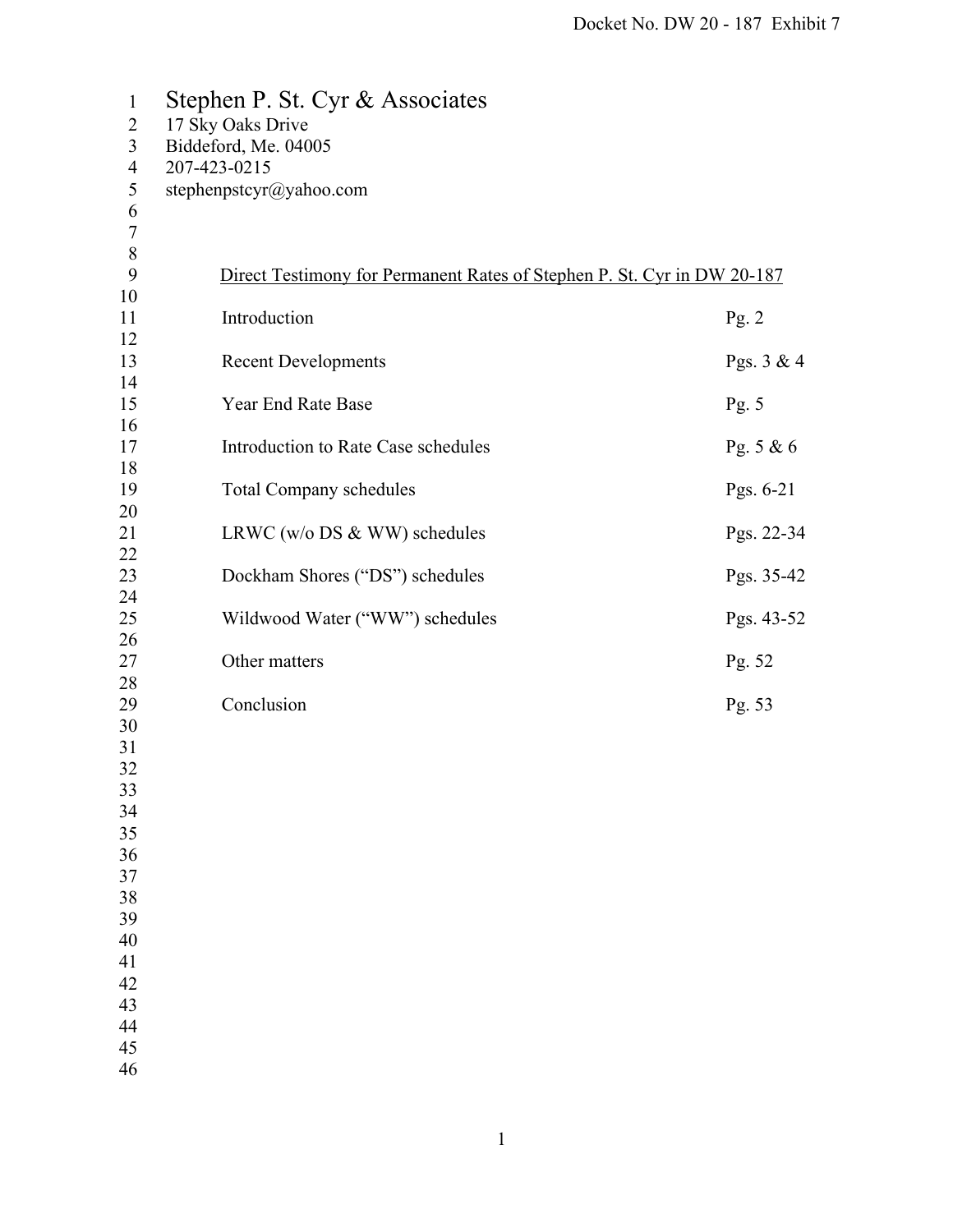1 Stephen P. St. Cyr & Associates 2 17 Sky Oaks Drive 3 Biddeford, Me. 04005 4 207-423-0215 5 stephenpstcyr@yahoo.com 6 7 **INTRODUCTION**  8 9 Q. Please state your name and address. 10 11 A. Stephen P. St. Cyr of Stephen P. St. Cyr & Associates, 17 Sky Oaks Drive, 12 Biddeford, Me. 04005. 13 14 Q. Please state your present employment position and summarize your professional 15 and educational background. 16 17 A. I am presently employed by St. Cyr & Associates, which provides accounting, 18 tax, management and regulatory services. The Company devotes a significant 19 portion of the practice to serving utilities. The Company has a number of 20 regulated water utilities among its clientele. I have prepared and presented a 21 number of rate case filings before the New Hampshire Public Utilities 22 Commission. Prior to establishing St. Cyr & Associates, I worked in the utility 23 industry for 16 years, holding various managerial accounting and regulatory 24 positions. I have a Business Administration degree with a concentration in 25 accounting from Northeastern University in Boston, Ma. I obtained my CPA 26 certificate in Maryland although I'm not able to hold myself out as a CPA due to 27 different state requirements. 28 29 Q. Is St. Cyr & Associates presently providing services to Lakes Region Water 30 Company ("LRWC" or "Company")? 31 32 A. Yes. St. Cyr & Associates prepared the various exhibits, oversaw the preparation 33 of the supporting schedules, prepared the written testimony and prepared other 34 rate case filing requirements. In addition, St. Cyr & Associates prepares the 35 Company's PUC Annual Report. 36 37 Q. Are you familiar with the pending rate application of the Company and with the 38 various exhibits submitted as Schedules 1 through 4 inclusive, with related 39 schedules? 40 41 A. Yes, I am. The exhibits were prepared by me, utilizing the financial records of 42 the Company. 43 44 45 46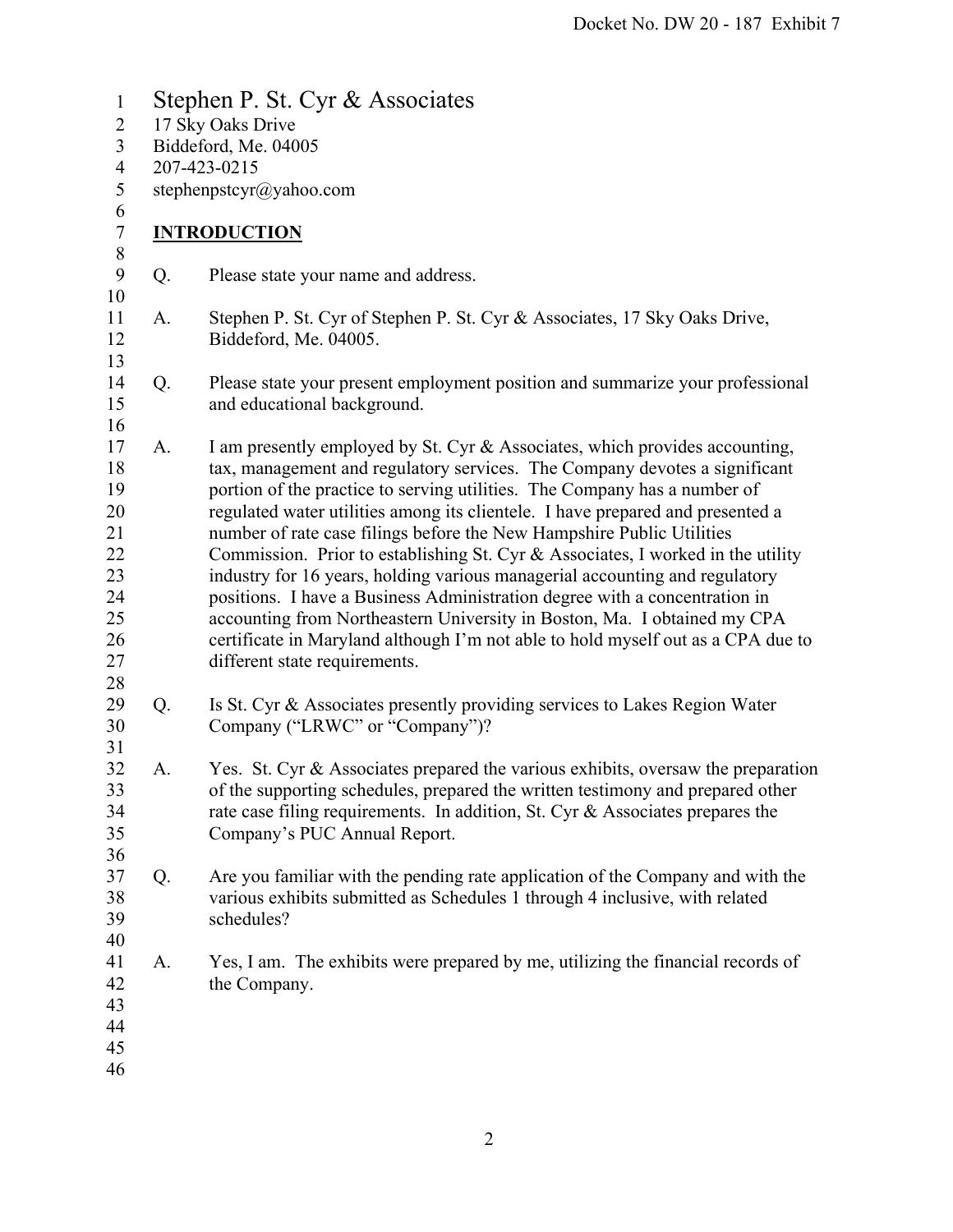1 Stephen P. St. Cyr & Associates 2 17 Sky Oaks Drive 3 Biddeford, Me. 04005 4 207-423-0215 5 stephenpstcyr@yahoo.com 6 7 Q. Would you please summarize what the Company is requesting in its rate filing? 8 9 A. The Company respectfully requests that the Commissioners approve the 10 consolidation of rates to all of the Company's water systems including Dockham 11 Shores and Wildwood Water. If the Commissioners approve the consolidation of 12 rates, the Company respectfully requests that the Commissioners also approve an 13 increase in revenues of \$260,172 or 19.69% from the Company's 1,812 14 unmetered and metered customers. 15 16 If the Commissioners do not approve the consolidation of rates, the Company 17 respectfully requests that the Commissioners approve an increase in revenues of 18 \$144,913 or 11.53%, \$57,211 or 148.10% and \$54,737 or 213.44% from the 19 Company's LRWC (w/o DS & WW), DS & WW, respectively. 20 21 Q. What is the test year that the Company is using in this filing? 22 23 A. The Company is utilizing the twelve months ended December 31, 2019. 24 25 **RECENT DEVELOPMENTS**  26 27 Q. Before you explain the schedules, please provide a brief overview of the 28 Company and some recent developments pertaining to the Company. 29 30 A. In 2016 the NHPUC approved the Company acquisition of the assets and utility 31 franchise of the former Dockham Shores Estates Water Company serving 32 approximately 60 customers in the Town of Gilford, NH. The NHPUC also 33 authorized the Company to borrow up to \$135,000 to finance the purchase of the 34 utility assets and to make significant improvements to the water system. The 35 NHPUC further authorized the Company to submit a subsequent step adjustment 36 in the DS' revenue requirement in an amount not to exceed \$6,620, to recover the 37 approximately \$60,000 in capital improvements. On December 4, 2018 the 38 Company filed a petition with the NHPUC for a step adjustment in DS revenue of 39 \$53,894 from DS customers. The request was based on \$300,599 of total plant. 40 The Company incurred greater investment in the system due to greater need. 41 NHPUC approved an annual step increase in revenues from DS' customers of 42 \$6,620, pursuant to the previously maximum amount of the step adjustment. The 43 NHPUC further stated that "We note that the Company is not precluded from 44 filing for the additional recovery, including acquisition costs, in either a future DS 45 or LRWC rate case." 46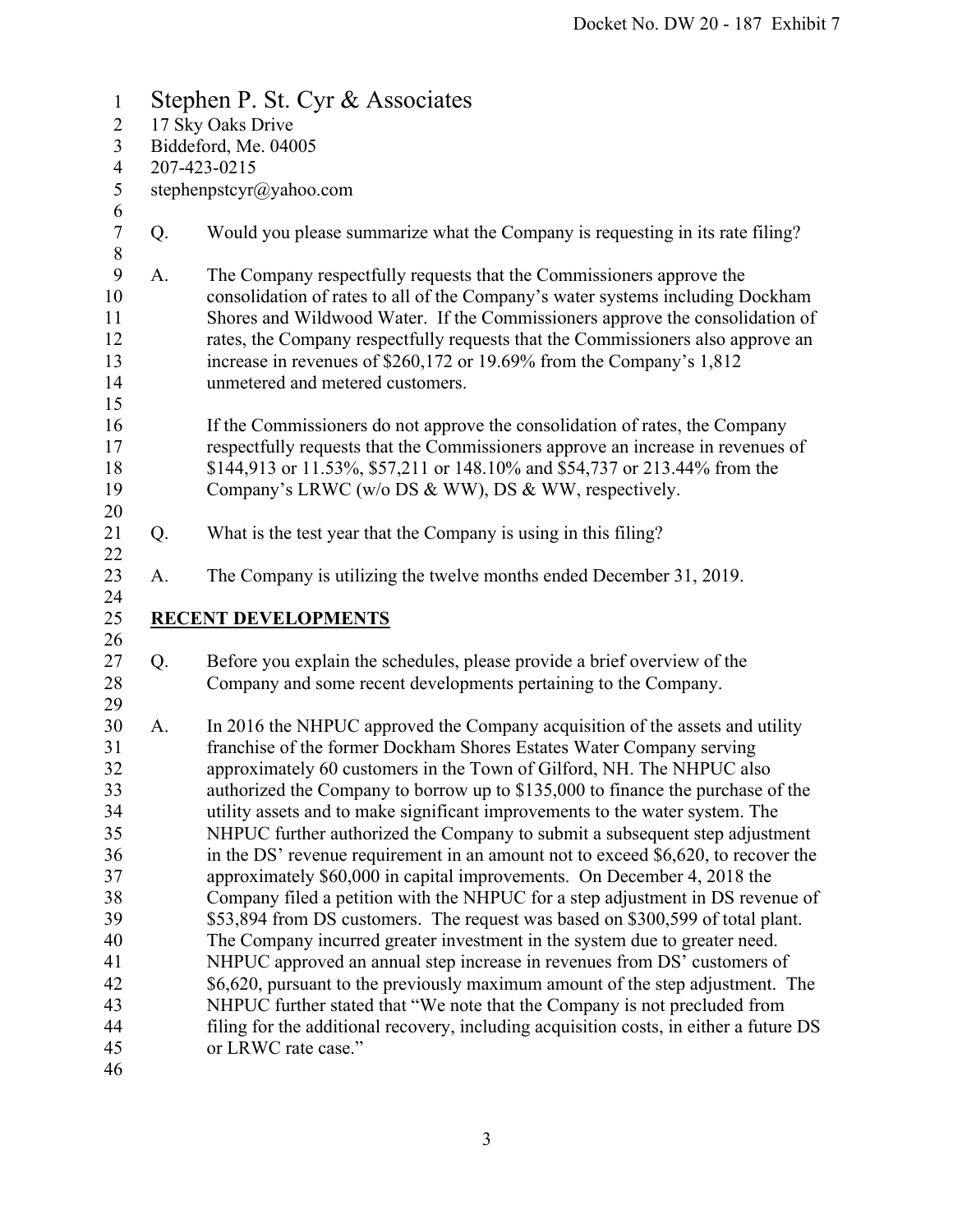## 1 Stephen P. St. Cyr & Associates

- 2 17 Sky Oaks Drive
- 3 Biddeford, Me. 04005
- 4 207-423-0215
- 5 stephenpstcyr@yahoo.com
- 6

16

7 In 2018 the NHPUC approved the Company acquisition of the assets and utility 8 franchise of the former Wildwood Water ("WW") Company serving 9 approximately 49 customers in the Town of Albany, NH. The Company has now 10 operated WW for more than a year. The Company has determined that the 11 existing pump station is aging and in need of replacement. A new pump station 12 will provide constant pressure, adequate iron removal, larger well storage and a 13 backup generator. The proposed new pump station would include a new building, 14 generator, storage tank and treatment equipment. The Company estimated that the 15 new pump station will costs \$260,000.

- 17 Also, in 2018, the PUC established DW 18-056, an Investigation to Determine 18 Rate Effects of Federal and State Corporate Tax Reductions. In PUC Order No. 19 26,340, the PUC ordered the Company to record annual and cumulative 20 regulatory to track tax savings realized from corporate tax rate decreases. The 21 Commission also ordered LRWC to record a regulatory liability equivalent to its 22 calculated excess deferred income tax reserve. The Commission's order was not 23 meant to, nor did it in fact, make any decision with regard to the rates to be paid 24 by LRWC's customers. The Company appealed the PUC order to the NH 25 Supreme Court (case No. 2020-0302). I a Joint Motion for summary disposition 26 of the appeal, the parties agreed that "the Commission will establish new rates for 27 LRWC, as well as a necessary refund or credit, if any, including a reasonable 28 amortization thereof, for any past over-recovery by LRWC only in the context of 29 LRWC's next rate case." The Joint Motion for summary disposition was granted 30 by the court.
- 31

39

- 32 In 2019 the Company filed a petition for approval of a \$633,000 loan from 33 CoBank, ACB to finance the following: to reimburse itself for the replacement of 34 the pump station at DS (\$215,000), replacement of the pump station at WW 35 (\$260,000) and water main replacements at two Paradise Shores system locations, 36 Paradise Shore Road (\$92,000) and Robin lane (\$66,000). On August 14, 2020 37 the NHPUC Staff recommended that the Commission approve LRWC's petition. 38 The Company is awaiting NHPUC approval.
- 40 Also, in 2019, the Company filed a request for change in rates, in part to fully 41 recover its investment in the new pump station, for its DS customers. On 42 December 4, 2020, the NHPUC Staff filed a Settlement Agreement, entered into 43 by the NHPUC Staff and LRWC. The Settlement Agreement proposed both 44 temporary and permanent rates. The permanent rates for DS are equivalent with 45 LRWC's current consolidated general service – metered customer rates. On 46 December 17, 2020 a hearing was held on the Settlement Agreement.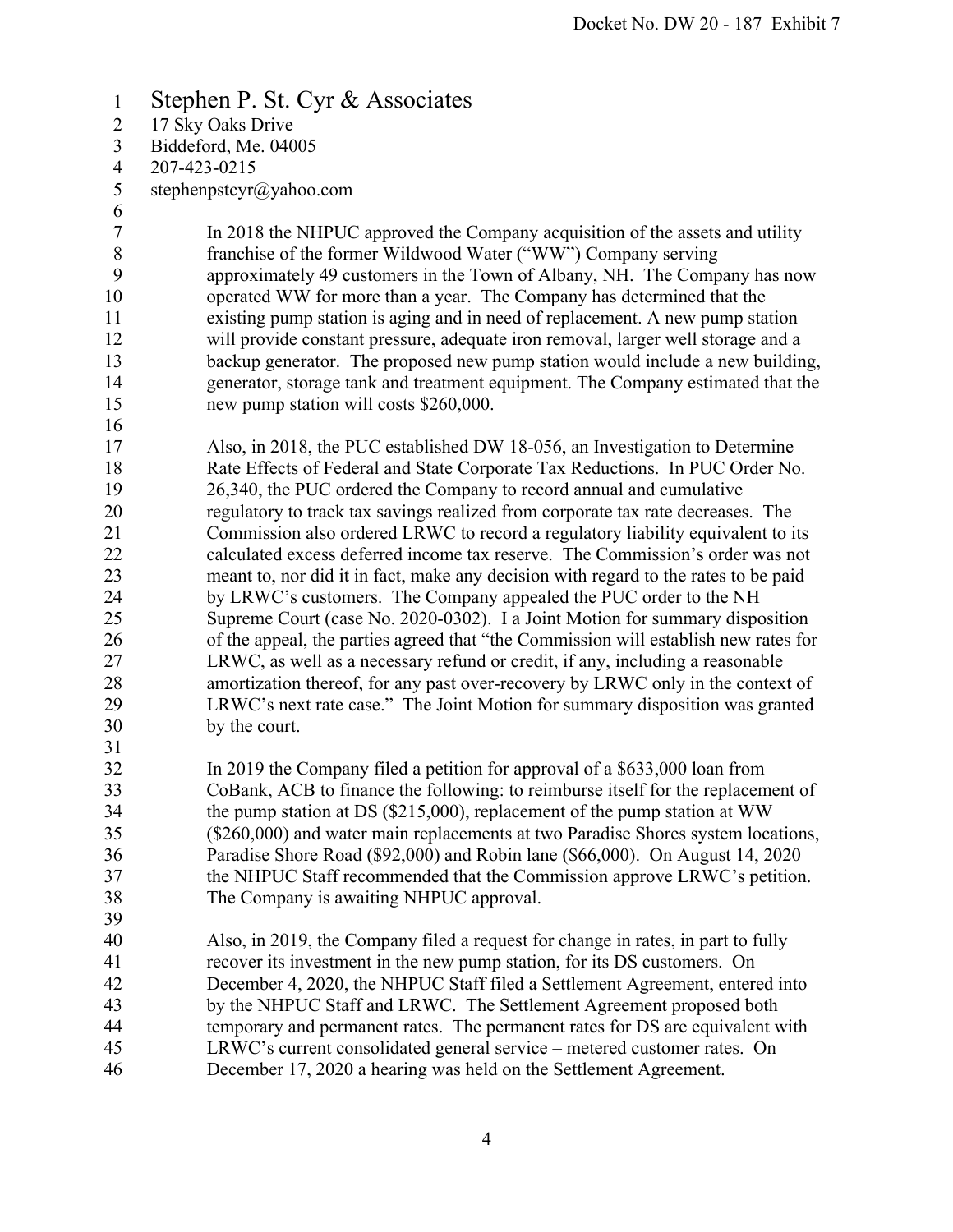- 1 Stephen P. St. Cyr & Associates 2 17 Sky Oaks Drive 3 Biddeford, Me. 04005 4 207-423-0215 5 stephenpstcyr@yahoo.com 6 7 **YEAR END RATE BASE**  8 9 Q. Why have you used year end rate base in your analysis of LWRC rates? 10 11 A. I included all of the assets placed in service during the test year in rate base and a 12 full year's depreciation because all of the assets were known and measurable and 13 fully in use for the customers' benefit at December 31, 2019. Historically, the use 14 of test year average rate base has been used for additons that result in new 15 customer revenues in order to match revenues to rate base. However, in this case, 16 all or nearly all of the investment in new plant was to replace aging infrastructure 17 in order to continue to serve customers in compliance with DES and PUC water 18 service rules. 19 20 If the Company is not allowed the 2019 and 2020 assets to be fully reflected, it 21 loses the related revenue between now and its next rate case. Even in the next 22 rate case, it will not recover the lost revenue between now and then. It will only 23 earn a return on the reduced net asset value, not the full asset value. The result 24 would deny the Company a reasonable return on its actual investment in plant 25 required to serve customers. 26 27 Use of year end rate base is consistent with Order No. 25,391, in which the 28 Commission considered circumstances similar to this case and explained that 29 "though we traditionally employ a 13 month average for rate base additions, we 30 will make a one-time exception and utilize the year end rate base for certain non-31 revenue producing plant in service, as Lakes Region requested." For these and 32 other good reasons, I used year end rate base in order to determine a just and 33 reasonable rate. 34 35 **INTRODUCTION TO RATE CASE SCHEDULES**  36 37 Q. Why has the Company proposed four sets of schedules? 38 39 A. The Company has prepared four sets of schedules based in part on the Settlement
- 40 Agreement reached in the Dockham Shores rate case in DW 19-177. The first set 41 of schedules reflects the Total Company with all of LRWC's customers served 42 under a consolidated rate. LRWC requests that the Commission approve rate 43 consolidation as shown in the Total Company schedules.
- 44
- 45
- 46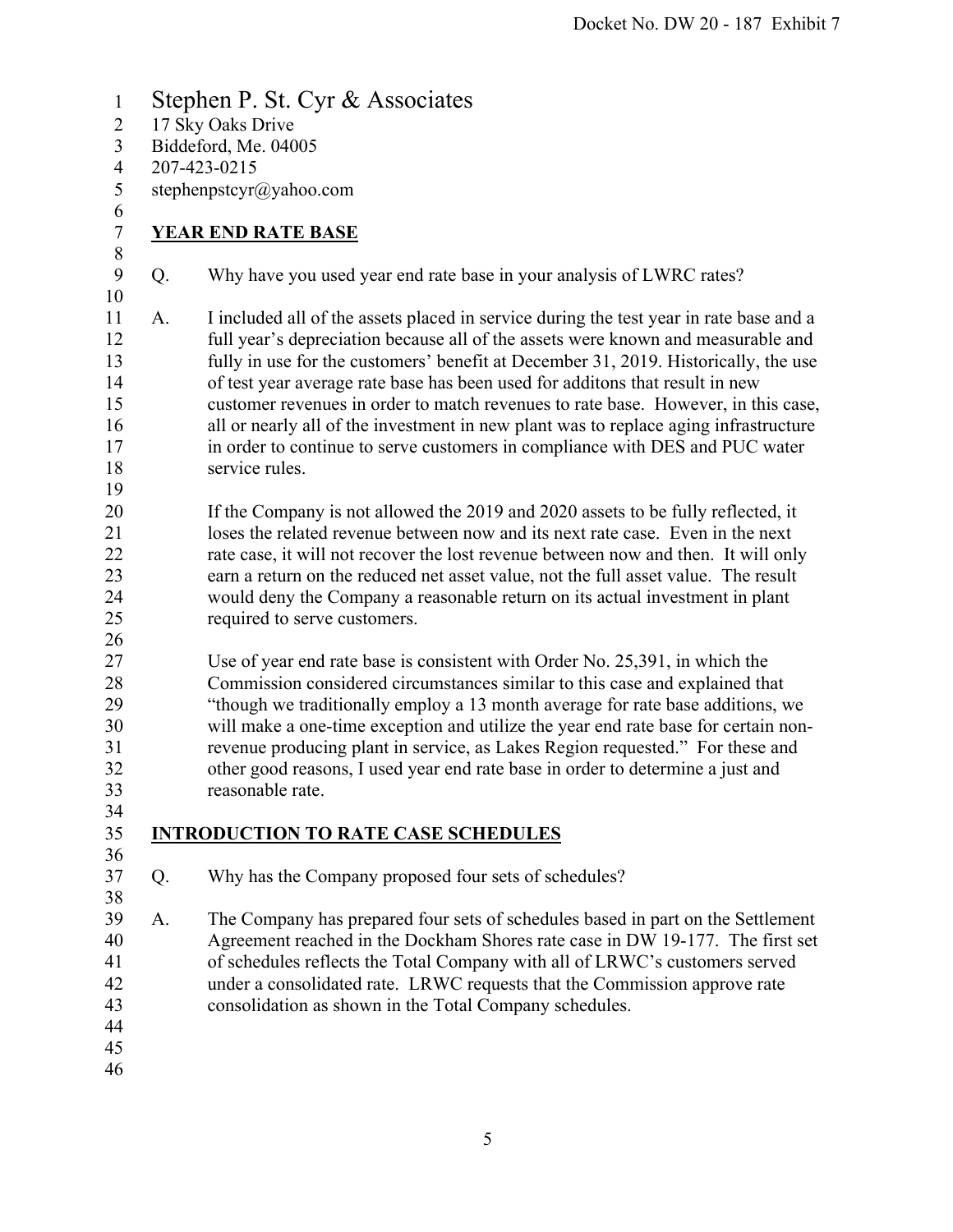## 1 Stephen P. St. Cyr & Associates 2 17 Sky Oaks Drive 3 Biddeford, Me. 04005 4 207-423-0215 5 stephenpstcyr@yahoo.com 6 7 The other 3 sets of schedules show LRWC's general rates without consolidation 8 as well as the DS and WW systems on a stand-alone basis. These schedules 9 illustrate how significant rate increase can occur as improvements are made to 10 individual systems in the absence of rate consolidation. By consolidating rates for 11 all systems, LRWC is able to spread the impact of system improvements and 12 thereby avoid having to seek individual rate increases for each system. This 13 greatly benefits customers and the Company by reducing the costs to serve 14 customers. 15 16 In the event that the NHPUC does not approve incorporating DS & WW into the 17 consolidated rates, then there are supporting schedules for LRWC (w/o DS & 18 WW) and DS & WW. Please note that the description of certain schedules and 19 adjustments are the same or similar throughout the four sets of schedules 20 21 **TOTAL COMPANY**  22 23 Q. Then, would you please summarize the Total Company schedules? 24 25 A. Yes. The schedule entitled "Computation of Revenue Deficiency for the Test 26 Year ended December 31, 2019," summarizes the supporting schedules. The 27 actual revenue deficiency for the Total Company for the test year amounts to 28 \$85,520. It is based upon an actual test year with a 13 month average rate base of 29 \$3,771,357 as summarized in Schedule 3, column o. Total Company's allowed 30 rate of return, adjusted for changes in the capital structure and costs rates is 8.69% 31 for the actual test year. The rate of return of 8.69%, when multiplied by the rate 32 base of \$3,771,357, results in an operating income requirement of \$327,545. As 33 shown on Schedule 1, column b, line 19, the actual net operating income for the 34 Company for the test year was \$242,025. The operating income required, less the 35 net operating income, results in an operating income deficiency of \$85,520. 36 37 The proforma revenue deficiency for the Total Company for the test year amounts 38 to zero. It is based upon a proformed test year rate base of \$4,132,015, as 39 summarized in Schedule 3, column q. The Company is utilizing a proformed rate 40 of return of 8.79% for the proformed test year. The proformed rate of return of 41 8.79% when multiplied by the rate base of \$4,132,015, results in an operating net 42 income requirement of \$363,262. As shown on Schedule 1, column d, line 19 the 43 proformed net operating income for the Company for the test year is \$363,262. 44 The operating income required, less the net operating income, results in a 45 deficiency of zero. 46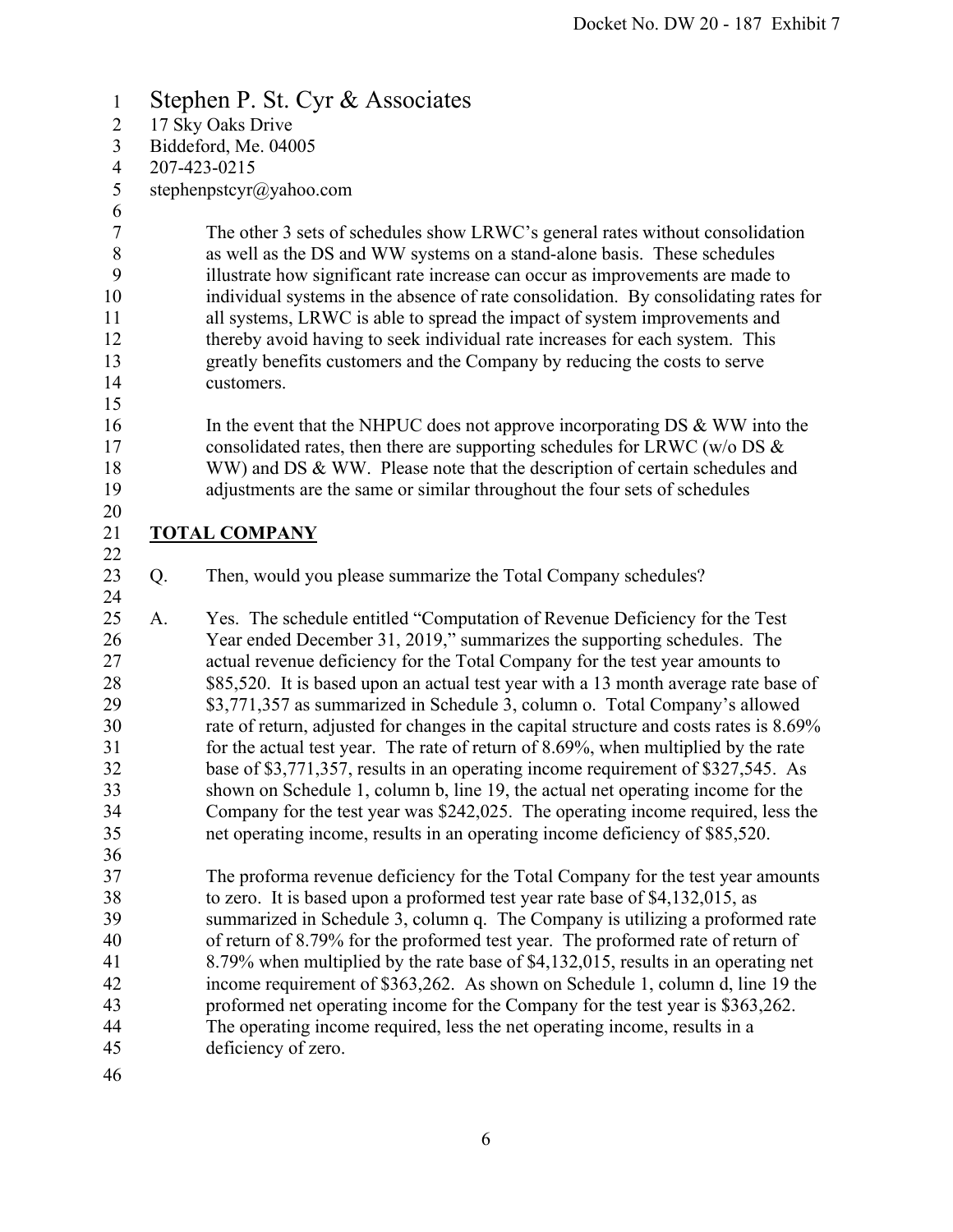| $\mathbf{1}$                          | Stephen P. St. Cyr & Associates |                                                                                                                                                                                                                                                                                                                                                                                                                                                                                                                  |  |  |  |  |
|---------------------------------------|---------------------------------|------------------------------------------------------------------------------------------------------------------------------------------------------------------------------------------------------------------------------------------------------------------------------------------------------------------------------------------------------------------------------------------------------------------------------------------------------------------------------------------------------------------|--|--|--|--|
| $\overline{2}$                        | 17 Sky Oaks Drive               |                                                                                                                                                                                                                                                                                                                                                                                                                                                                                                                  |  |  |  |  |
| 3                                     | Biddeford, Me. 04005            |                                                                                                                                                                                                                                                                                                                                                                                                                                                                                                                  |  |  |  |  |
| $\overline{4}$                        | 207-423-0215                    |                                                                                                                                                                                                                                                                                                                                                                                                                                                                                                                  |  |  |  |  |
| 5                                     | stephenpstcyr@yahoo.com         |                                                                                                                                                                                                                                                                                                                                                                                                                                                                                                                  |  |  |  |  |
| 6                                     |                                 |                                                                                                                                                                                                                                                                                                                                                                                                                                                                                                                  |  |  |  |  |
| $\overline{7}$<br>$\,8\,$             | Q.                              | Would you please explain Schedule 1 and supporting schedules?                                                                                                                                                                                                                                                                                                                                                                                                                                                    |  |  |  |  |
| 9<br>10<br>11<br>12<br>13<br>14<br>15 | A.                              | Schedule 1 reflects the Company's Operating Income Statement. Column b<br>shows the actual test year results for the Company (as reported to the PUC in its<br>2019 PUC Annual Report). Column c shows the proforma adjustments for known<br>and measurable changes to test year revenues and expenses. The proforma<br>adjustments are further supported by schedule $1A - 1E$ . Column d shows the<br>proforma test year results. Column e and Column f are actual results for 2018 and<br>2017, respectively. |  |  |  |  |
| 16<br>17                              |                                 | During the twelve months ended December 31, 2019, the actual Total Operating                                                                                                                                                                                                                                                                                                                                                                                                                                     |  |  |  |  |
| 18<br>19<br>20                        |                                 | Revenues amounted to \$1,563,690, a decrease of \$38,458 over 2018. The<br>decrease is due to lower Other Water Revenues and lower POASI revenues. The<br>lower Other Water Revenues are due to lower rate case surcharge revenues and a                                                                                                                                                                                                                                                                         |  |  |  |  |
| 21<br>22                              |                                 | PUC order reduction in revenues due tax savings refund in DW 18-056. The<br>lower POASI revenues are due lower water consumption. The lower revenues are                                                                                                                                                                                                                                                                                                                                                         |  |  |  |  |
| 23<br>24                              |                                 | offset by higher Water Sales Revenues due to higher consumption and more<br>customers.                                                                                                                                                                                                                                                                                                                                                                                                                           |  |  |  |  |
| 25<br>26                              |                                 | Total Company's total operating expenses amounted to \$1,321,665, a decrease of                                                                                                                                                                                                                                                                                                                                                                                                                                  |  |  |  |  |
| 27<br>28                              |                                 | \$20,682 over 2018. The decrease in total operating expenses was due to<br>decreases in income taxes and depreciation expenses, offset by an increase                                                                                                                                                                                                                                                                                                                                                            |  |  |  |  |
| 29<br>30<br>31                        |                                 | operating and maintenance expenses, primarily transmission and distribution<br>expenses. The 2019 Total Company Net Operating Income amounted to<br>\$242,025. Net Income for 2018 was \$259,801.                                                                                                                                                                                                                                                                                                                |  |  |  |  |
| 32                                    |                                 |                                                                                                                                                                                                                                                                                                                                                                                                                                                                                                                  |  |  |  |  |
| 33<br>34                              |                                 | The Company has made 5 proforma adjustments to operating revenues<br>totaling \$278,865. The specific proforma adjustments are identified on the                                                                                                                                                                                                                                                                                                                                                                 |  |  |  |  |
| 35<br>36                              |                                 | operating revenues schedule (Schedule 1A). A brief explanation is as follows:                                                                                                                                                                                                                                                                                                                                                                                                                                    |  |  |  |  |
| 37<br>38                              |                                 | Proforma Adjustment to Revenues                                                                                                                                                                                                                                                                                                                                                                                                                                                                                  |  |  |  |  |
| 39<br>40<br>41                        |                                 | Sales of Water – Special Contract - Property Owners Association at<br>1.<br>Swissevale, Inc. ("POASI") – (\$17,747).                                                                                                                                                                                                                                                                                                                                                                                             |  |  |  |  |
| 42<br>43<br>44<br>45<br>46            |                                 | The Company has a water supply agreement with POASI. The Agreement<br>allows the Company to adjust the amount charged to POASI based on its actual<br>costs to provide service to them. In 2019, the Company recorded revenues of<br>\$228,515. In 2020, after adjusting the amount for 2019 actual costs, the Company<br>anticipates revenues of \$210,768, a decrease of \$17,747. While the Company                                                                                                           |  |  |  |  |
|                                       |                                 |                                                                                                                                                                                                                                                                                                                                                                                                                                                                                                                  |  |  |  |  |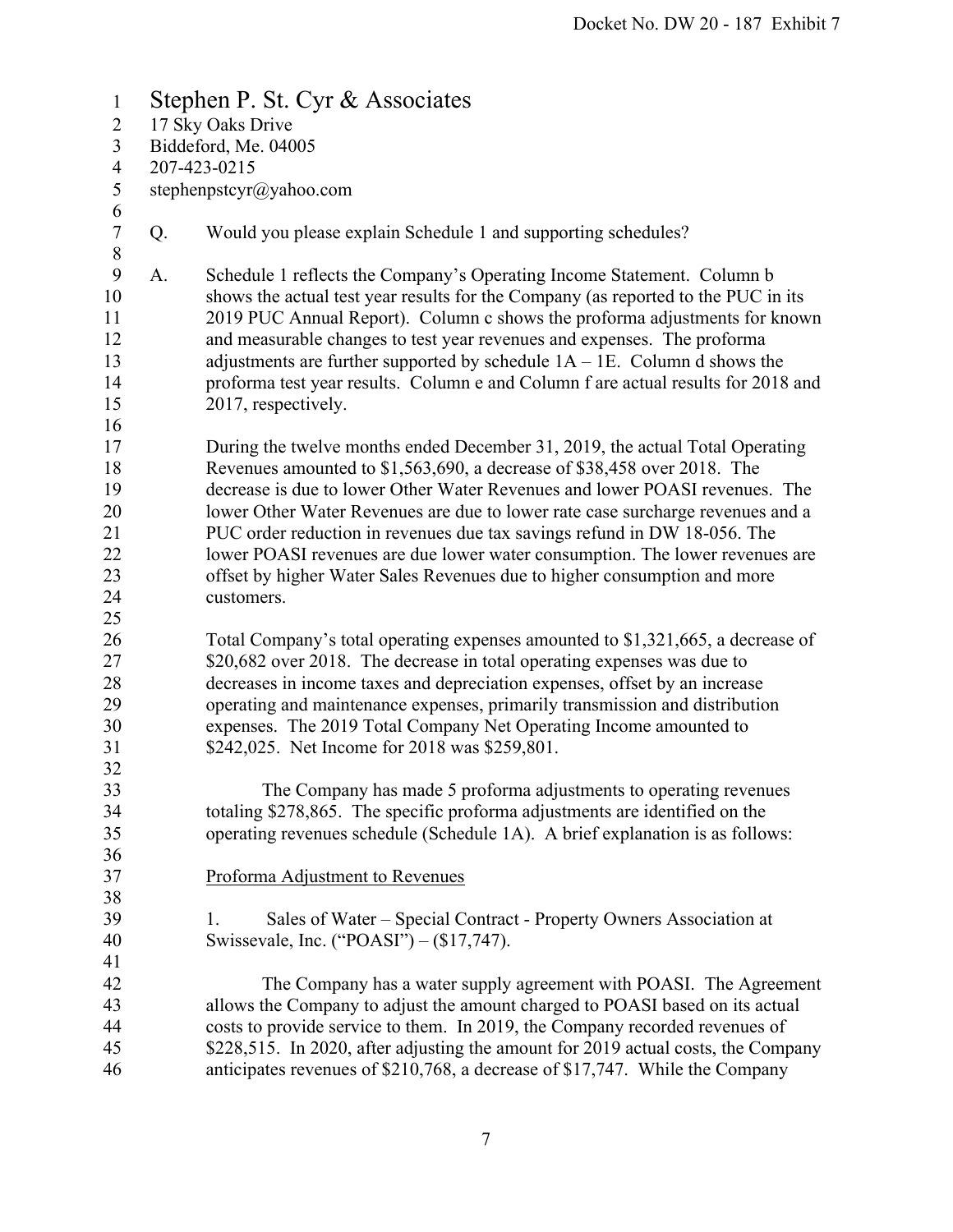| $\mathbf{1}$     | Stephen P. St. Cyr & Associates                                                            |  |  |  |
|------------------|--------------------------------------------------------------------------------------------|--|--|--|
| $\overline{c}$   | 17 Sky Oaks Drive                                                                          |  |  |  |
| 3                | Biddeford, Me. 04005                                                                       |  |  |  |
| $\overline{4}$   | 207-423-0215                                                                               |  |  |  |
| 5                | stephenpstcyr@yahoo.com                                                                    |  |  |  |
| 6                |                                                                                            |  |  |  |
| $\boldsymbol{7}$ | anticipates a decrease in revenues from the POASI agreement, such revenues will            |  |  |  |
| $\, 8$<br>9      | be offset by a like amount of increased revenues from other customers.                     |  |  |  |
| 10               | 2.                                                                                         |  |  |  |
| 11               | Sales of Water – Amount Necessary to Earn Return and Cover Operating<br>Costs - \$260,172. |  |  |  |
| 12               |                                                                                            |  |  |  |
| 13               | The Company has increased test year revenues for the proposed amount of                    |  |  |  |
| 14               | revenues necessary to cover its expenses and allow it to earn its proposed rate of         |  |  |  |
| 15               | return.                                                                                    |  |  |  |
| 16               |                                                                                            |  |  |  |
| 17               | Total Proforma Adjustment to Water Sales is \$242,425.                                     |  |  |  |
| 18               |                                                                                            |  |  |  |
| 19               | 3.<br>Rate Case Surcharge $-$ (\$32,980).                                                  |  |  |  |
| 20               |                                                                                            |  |  |  |
| 21               | The Company is reducing test revenue by the amount of revenue                              |  |  |  |
| 22               | associated with the recovery of approved rate case expenditures. Please note that          |  |  |  |
| 23               | there is also a reduction in test year expenses by the amount of regulatory                |  |  |  |
| 24               | expenses associated with the recovery of approved rate case expenditures.                  |  |  |  |
| 25               |                                                                                            |  |  |  |
| 26               | DW 18-056 Tax Savings Refund - \$42,707.<br>4.                                             |  |  |  |
| 27               |                                                                                            |  |  |  |
| 28               | The Company is increasing test revenues for the elimination of the DW                      |  |  |  |
| 29               | 18-056 tax savings refund. As indicated earlier, at no point in time did LRWC              |  |  |  |
| 30               | exceed its rate of return even with the lower federal corporate tax rate. As such,         |  |  |  |
| 31               | the lower federal taxes were offset by other higher expenses. Since the Company            |  |  |  |
| 32               | did not exceed its authorized rate of return, its revenues should not be reduce by         |  |  |  |
| 33               | the supposed tax savings.                                                                  |  |  |  |
| 34               |                                                                                            |  |  |  |
| 35               | 5.<br>Revenue from Contract Work - \$26,713.                                               |  |  |  |
| 36               |                                                                                            |  |  |  |
| 37               | The Company credits revenue from contract work to PUC account 415,                         |  |  |  |
| 38               | Revenues from  Contract Work. Since account 415 is reflected in Other                      |  |  |  |
| 39               | Income and Expenses, the Company is reclassifying the revenues to Other Water              |  |  |  |
| 40               | Revenues. The expenses associated with such contract work are reflected in test            |  |  |  |
| 41               | year expenses.                                                                             |  |  |  |
| 42               |                                                                                            |  |  |  |
| 43               | The Total Proforma Adjustments to Other Water Revnues amounts to                           |  |  |  |
| 44               | \$36,440. Total Proforma Adjustments to Operating Revenue amounts to                       |  |  |  |
| 45               | \$278,865.                                                                                 |  |  |  |
| 46               |                                                                                            |  |  |  |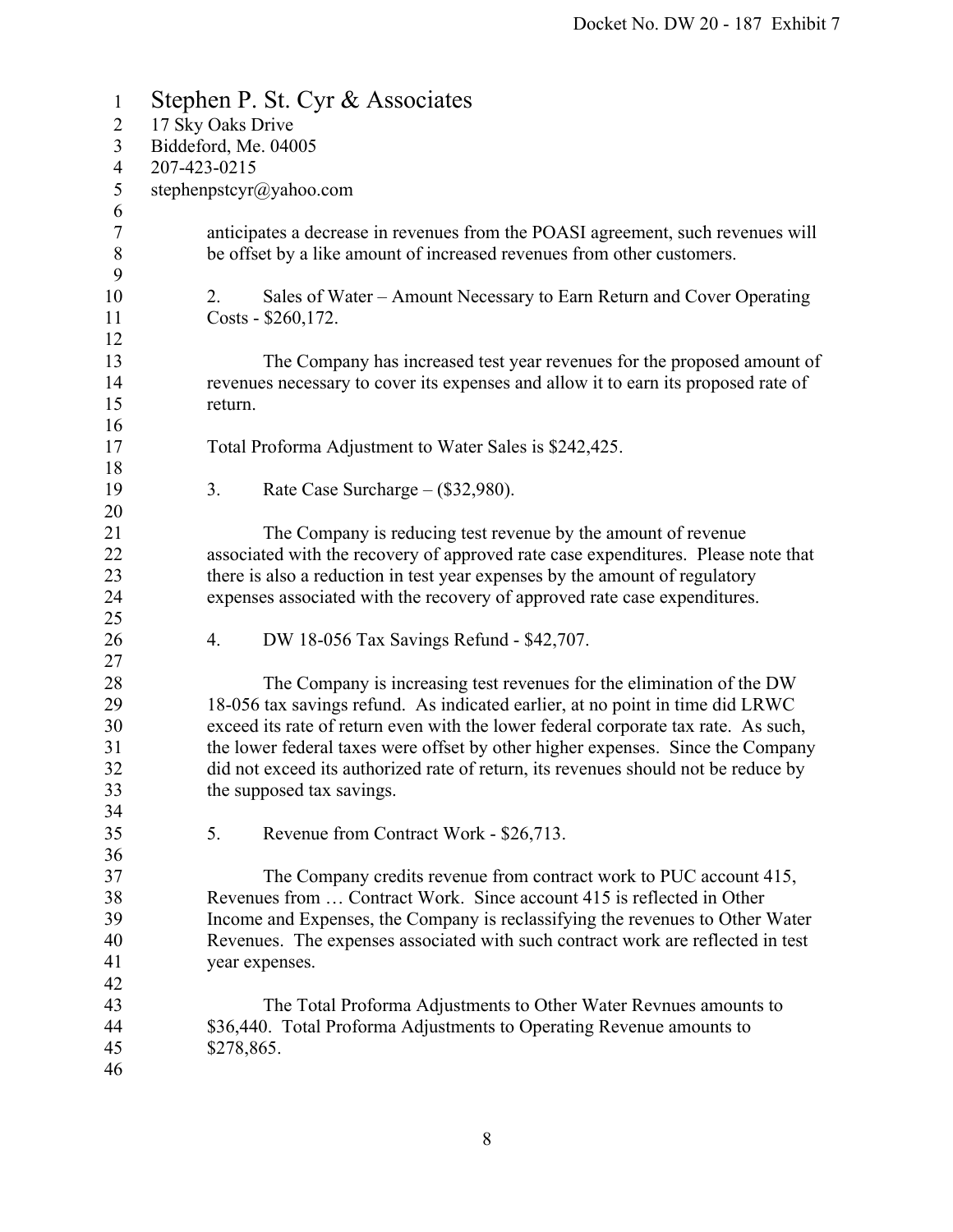| $\mathbf{1}$   | Stephen P. St. Cyr & Associates                                                         |  |  |  |
|----------------|-----------------------------------------------------------------------------------------|--|--|--|
| $\overline{2}$ | 17 Sky Oaks Drive                                                                       |  |  |  |
| 3              | Biddeford, Me. 04005                                                                    |  |  |  |
| $\overline{4}$ | 207-423-0215                                                                            |  |  |  |
| 5              | stephenpstcyr@yahoo.com                                                                 |  |  |  |
| 6              |                                                                                         |  |  |  |
| $\tau$         | The Company has made 21 proforma adjustments to operating expenses                      |  |  |  |
| $8\,$          | totaling \$157,628. The specific proforma adjustments are identified on the             |  |  |  |
| 9              | operating expenses schedule (Schedule 1B). A brief explanation is as follows:           |  |  |  |
| 10             |                                                                                         |  |  |  |
| 11             | Proforma Adjustments to Expense                                                         |  |  |  |
| 12             |                                                                                         |  |  |  |
| 13             | 1.<br>Operating and Maintenance Expenses - Wages – \$51,464.                            |  |  |  |
| 14             |                                                                                         |  |  |  |
| 15             | During the test year, 3 employees left and 3 new employees joined the                   |  |  |  |
| 16             | Company. LRWC removed wages associated with inactive employees and                      |  |  |  |
| 17             | adjusted wages for new employees to reflect 52 weeks. The Company provided              |  |  |  |
| 18             | employees with a 3% cost of living increase on 7/1/20. The Company anticipates          |  |  |  |
| 19             | providing a 3% cost of living increase on 7/1/21. Also, in 2020, the Company            |  |  |  |
| 20             | began providing a \$25.00 a day stipend for each day employees are on call.             |  |  |  |
| 21<br>22       | 2.                                                                                      |  |  |  |
| 23             | Operating and Maintenance Expenses - Benefits - \$16,566.                               |  |  |  |
| 24             | Benefits include health, dental, retirement and HRA. Total benefits                     |  |  |  |
| 25             | incurred and reflected in test year amount to \$53,854. With the change in              |  |  |  |
| 26             | employees, there are changes in benefit costs amounting to an increase of               |  |  |  |
| 27             | \$16,566.                                                                               |  |  |  |
| 28             |                                                                                         |  |  |  |
| 29             | 3 - 6. Operating and Maintenance Expense – Treatment Expenses (\$8,035),                |  |  |  |
| 30             | T&D Expenses (\$9,515), Customer Accounts Expenses (\$9,155) and A&G                    |  |  |  |
| 31             | Expenses \$12,534.                                                                      |  |  |  |
| 32             |                                                                                         |  |  |  |
| 33             | When reviewing test year expenses, certain expenses were significantly                  |  |  |  |
| 34             | different as compared to 2018. As such, the Company is proposing a 2 year               |  |  |  |
| 35             | average of such expenses. Treatment expenses can vary from year to year,                |  |  |  |
| 36             | particularly with respect to certain water tests that are scheduled at 2, 3 $\&$ 5 year |  |  |  |
| 37             | intervals. T&D expenses can also vary from year to year, particularly as it             |  |  |  |
| 38             | pertains to mains and services breaks. Bad debt expenses can also vary. A&G             |  |  |  |
| 39             | expenses, particularly outside services, can vary as well. The Company is               |  |  |  |
| 40             | proposing a 2 year average to smooth out the variations and to end up at an             |  |  |  |
| 41             | amount likely to represent an appropriate amount going forward. See Sch 1C for          |  |  |  |
| 42             | the 2019, 2018 and 2 year average amounts.                                              |  |  |  |
| 43             |                                                                                         |  |  |  |
| 44             |                                                                                         |  |  |  |
| 45             |                                                                                         |  |  |  |
| 46             |                                                                                         |  |  |  |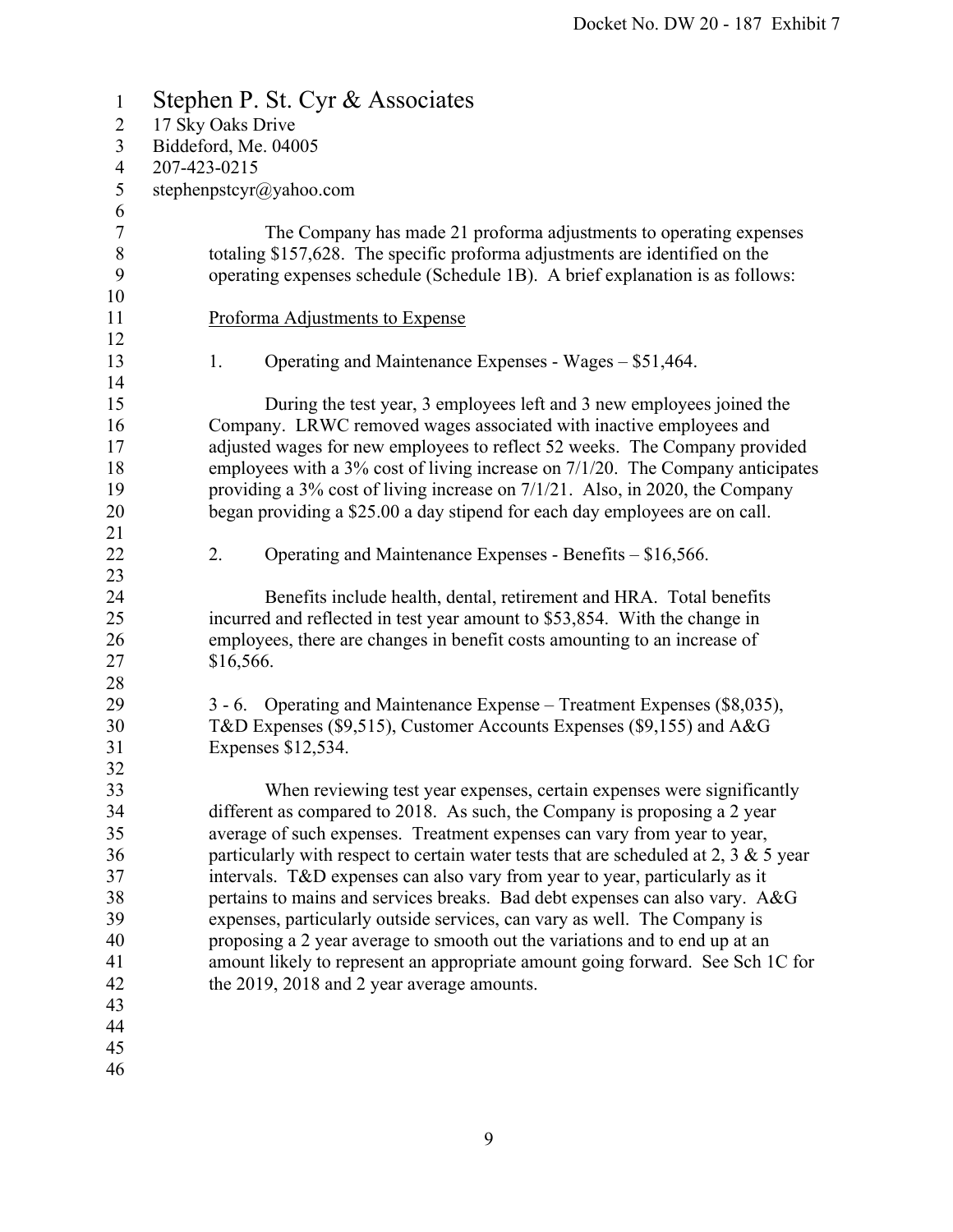| $\mathbf{1}$     | Stephen P. St. Cyr & Associates                                                      |  |  |  |
|------------------|--------------------------------------------------------------------------------------|--|--|--|
| $\overline{2}$   | 17 Sky Oaks Drive                                                                    |  |  |  |
| 3                | Biddeford, Me. 04005                                                                 |  |  |  |
| 4                | 207-423-0215                                                                         |  |  |  |
| 5                | stephenpstcyr@yahoo.com                                                              |  |  |  |
| 6                |                                                                                      |  |  |  |
| $\boldsymbol{7}$ | 7.<br>Operating and Maintenance – Regulatory Commission – $(\$26,339)$ .             |  |  |  |
| $\,$ $\,$        |                                                                                      |  |  |  |
| 9                | The Company is reducing test expenses by the amount of regulatory                    |  |  |  |
| 10               | commission expenses associated with the recovery of approved rate case               |  |  |  |
| 11               | expenditures. Please note that there is also a reduction in test year revenues by    |  |  |  |
| 12               | the amount of rate case expenditure surcharge revenue.                               |  |  |  |
| 13               |                                                                                      |  |  |  |
| 14               | 8.<br>Operating and Maintenance – Regulatory Commission – $$16,259$ .                |  |  |  |
| 15               |                                                                                      |  |  |  |
| 16               | In recent years, the Company has deferred various expenditures, mostly               |  |  |  |
| 17               | associated with certain regulatory proceedings, except for the West Point ("WP")     |  |  |  |
| 18               | dry well. See Sch 3B for account titles, descriptions and amounts. The total         |  |  |  |
| 19               | miscellaneous deferred debits amounts total \$93,731. For those costs associated     |  |  |  |
| 20               | with specific proceedings (DW 15-209 Step 2 - \$2,145, IR 19-005 ROE Petition -      |  |  |  |
| 21               | \$50,835, DW 18-056 Tax Act - \$18,526 and DW 16-619 Step Increase - \$5,644)        |  |  |  |
| 22               | amounting to \$77,150, the Company is proposing to amortize and recover such         |  |  |  |
| 23               | costs over a 5 year period. The annual amortization amounts to \$15,430 (\$77,150)   |  |  |  |
| 24               | / 5). Arguably, some of these costs can/should be recovered as part of rate case     |  |  |  |
| 25               | expenditures, but the Company decided to exclude such costs from this                |  |  |  |
| 26               | proceeding's rate case costs and to recover such costs over a longer period of time  |  |  |  |
| 27               | to lessen the impact on customers. In 2014 NHDES found that "it appears that the     |  |  |  |
| 28               | water is not capable of meeting the peak water demands of the system due to very     |  |  |  |
| 29               | low yielding wells." As such, the Company was looking for a new source of            |  |  |  |
| 30               | supply for its WP customers. Unfortunately, the Company was not successful.          |  |  |  |
| 31               | As such, the Company is proposing to recover such expenditures over a 20 year        |  |  |  |
| 32               | period, resulting in an annual amortization of \$829 (\$16,581 / 20). Again, see Sch |  |  |  |
| 33               | 3B.                                                                                  |  |  |  |
| 34               |                                                                                      |  |  |  |
| 35               | 9.<br>PUC Audit Costs - \$1,667.                                                     |  |  |  |
| 36               |                                                                                      |  |  |  |
| 37               | The Company anticipates that the PUC audit staff will audit the                      |  |  |  |
| 38               | Company's test year and its test year revenues, expenses, plant, debt, etc.          |  |  |  |
| 39               | The Company estimated that the Company will incur approximately \$5,000 in           |  |  |  |
| 40               | expenses not reflected in the test year. The Company proposes to defer and           |  |  |  |
| 41               | charge such expenses to outside services.                                            |  |  |  |
| 42               |                                                                                      |  |  |  |
| 43               | Total Proforma Adjustments to O&M Expenses are \$45,446.                             |  |  |  |
| 44               |                                                                                      |  |  |  |
| 45               |                                                                                      |  |  |  |
| 46               |                                                                                      |  |  |  |
|                  |                                                                                      |  |  |  |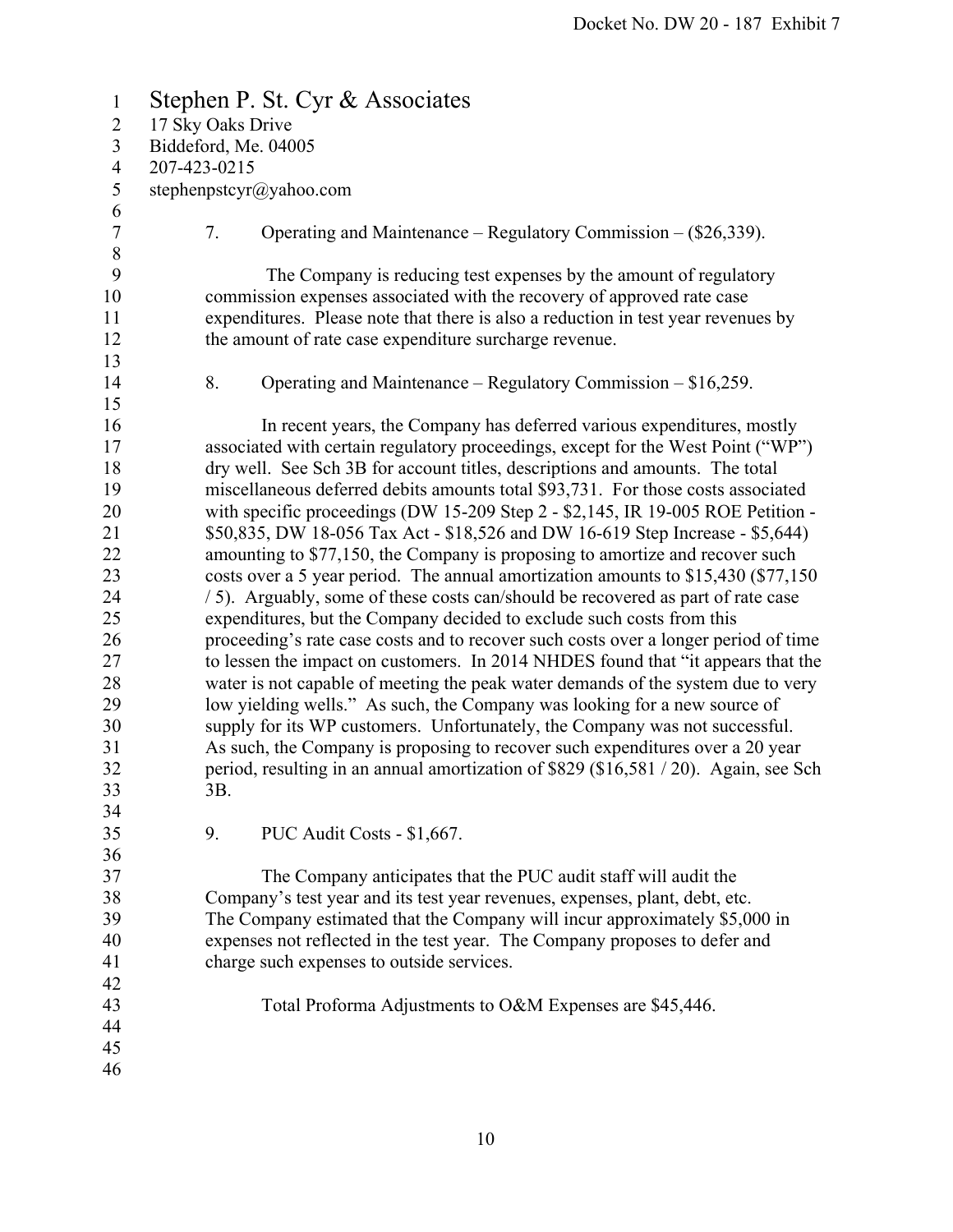| $\mathbf{1}$                     | Stephen P. St. Cyr & Associates                                                                                                                                                                                                                                                                               |  |  |  |
|----------------------------------|---------------------------------------------------------------------------------------------------------------------------------------------------------------------------------------------------------------------------------------------------------------------------------------------------------------|--|--|--|
| $\overline{2}$                   | 17 Sky Oaks Drive                                                                                                                                                                                                                                                                                             |  |  |  |
| $\mathfrak{Z}$                   | Biddeford, Me. 04005                                                                                                                                                                                                                                                                                          |  |  |  |
| $\overline{4}$                   | 207-423-0215                                                                                                                                                                                                                                                                                                  |  |  |  |
| 5                                | stephenpstcyr@yahoo.com                                                                                                                                                                                                                                                                                       |  |  |  |
| 6<br>$\boldsymbol{7}$<br>$\,8\,$ | 10.<br>Depreciation Expense – 2019 Additions to Plant - \$2,527.                                                                                                                                                                                                                                              |  |  |  |
| 9<br>10<br>11<br>12              | In 2016 and 2017 the Company incurred \$35,876 of acquisition costs<br>associated with the purchase of DS in NHPUC DW 16-619. As part of the<br>Settlement Agreement in NHPUC DW 19-177, the Settling Parties agreed that the<br>NHPUC "Staff will examine and evaluate, in the context of the impending rate |  |  |  |
| 13                               | case, the costs incurred relative to the original acquisition and financing of DS                                                                                                                                                                                                                             |  |  |  |
| 14                               | $\cdots$ "                                                                                                                                                                                                                                                                                                    |  |  |  |
| 15                               | Similarly, in 2017 and 2018, the Company incurred \$14,664 of acquisition                                                                                                                                                                                                                                     |  |  |  |
| 16                               | costs associated with the purchase of WW in NHPUC DW 17-176. The Company                                                                                                                                                                                                                                      |  |  |  |
| 17                               | is proposing to recover such DS and WW costs over 20 years, resulting in an                                                                                                                                                                                                                                   |  |  |  |
| 18                               | annual amortization of \$2,527. See Sch 3C.                                                                                                                                                                                                                                                                   |  |  |  |
| 19                               |                                                                                                                                                                                                                                                                                                               |  |  |  |
| 20                               | Depreciation Expense – 2019 Additions to Plant - \$12,510.<br>11.                                                                                                                                                                                                                                             |  |  |  |
| 21                               |                                                                                                                                                                                                                                                                                                               |  |  |  |
| 22                               | The Company is proposing to include the additional half year depreciation                                                                                                                                                                                                                                     |  |  |  |
| 23                               | on the 2019 additions to plant. In 2019 the Company placed in service \$161,340                                                                                                                                                                                                                               |  |  |  |
| 24                               | of plant. None of the assets placed in service were revenue producing assets.                                                                                                                                                                                                                                 |  |  |  |
| 25                               | During 2019 the Company recorded \$9,798 of depreciation expenses. The annual                                                                                                                                                                                                                                 |  |  |  |
| 26                               | depreciation expenses on the 2019 plant amount to \$22,308, resulting in an                                                                                                                                                                                                                                   |  |  |  |
| 27                               | additional \$12,510 needed. See Sch. 3D.                                                                                                                                                                                                                                                                      |  |  |  |
| 28                               |                                                                                                                                                                                                                                                                                                               |  |  |  |
| 29                               | 12.<br>Depreciation Expense – 2019 Retirements to Plant – $(\$1,172)$ .                                                                                                                                                                                                                                       |  |  |  |
| 30                               |                                                                                                                                                                                                                                                                                                               |  |  |  |
| 31                               | In 2019 the Company retired from plant \$114,627. Certain retired assets                                                                                                                                                                                                                                      |  |  |  |
| 32                               | were not fully depreciated, resulting in \$1,172 of depreciation during the test year.                                                                                                                                                                                                                        |  |  |  |
| 33                               | With the retirement of the assets, no such deprecation will take place. As such,                                                                                                                                                                                                                              |  |  |  |
| 34                               | the Company is proposing to eliminate $$1,172$ of depreciation expenses from test                                                                                                                                                                                                                             |  |  |  |
| 35                               | year expenses. See Sch. 3E.                                                                                                                                                                                                                                                                                   |  |  |  |
| 36                               |                                                                                                                                                                                                                                                                                                               |  |  |  |
| 37                               | 13.<br>Depreciation Expense $-2020$ Additions to Plant - \$12,010.                                                                                                                                                                                                                                            |  |  |  |
| 38                               |                                                                                                                                                                                                                                                                                                               |  |  |  |
| 39                               | The Company is proposing to include the annual depreciation expense                                                                                                                                                                                                                                           |  |  |  |
| 40                               | associated with the $1/1 - 9/30/20$ additions to plant. As of $9/30/20$ , the Company                                                                                                                                                                                                                         |  |  |  |
| 41                               | has placed \$191,548 into service. None of the assets placed in service were                                                                                                                                                                                                                                  |  |  |  |
| 42                               | revenue producing assets. The annual depreciation expenses on the 9/30/20 plant                                                                                                                                                                                                                               |  |  |  |
| 43                               | amount to \$12,010. See Sch. 3F. At an appropriate time during the proceeding,                                                                                                                                                                                                                                |  |  |  |
|                                  |                                                                                                                                                                                                                                                                                                               |  |  |  |
| 44                               | the Company will update the $2020$ addition to plant as of $12/31/20$ .                                                                                                                                                                                                                                       |  |  |  |
| 45                               |                                                                                                                                                                                                                                                                                                               |  |  |  |
| 46                               |                                                                                                                                                                                                                                                                                                               |  |  |  |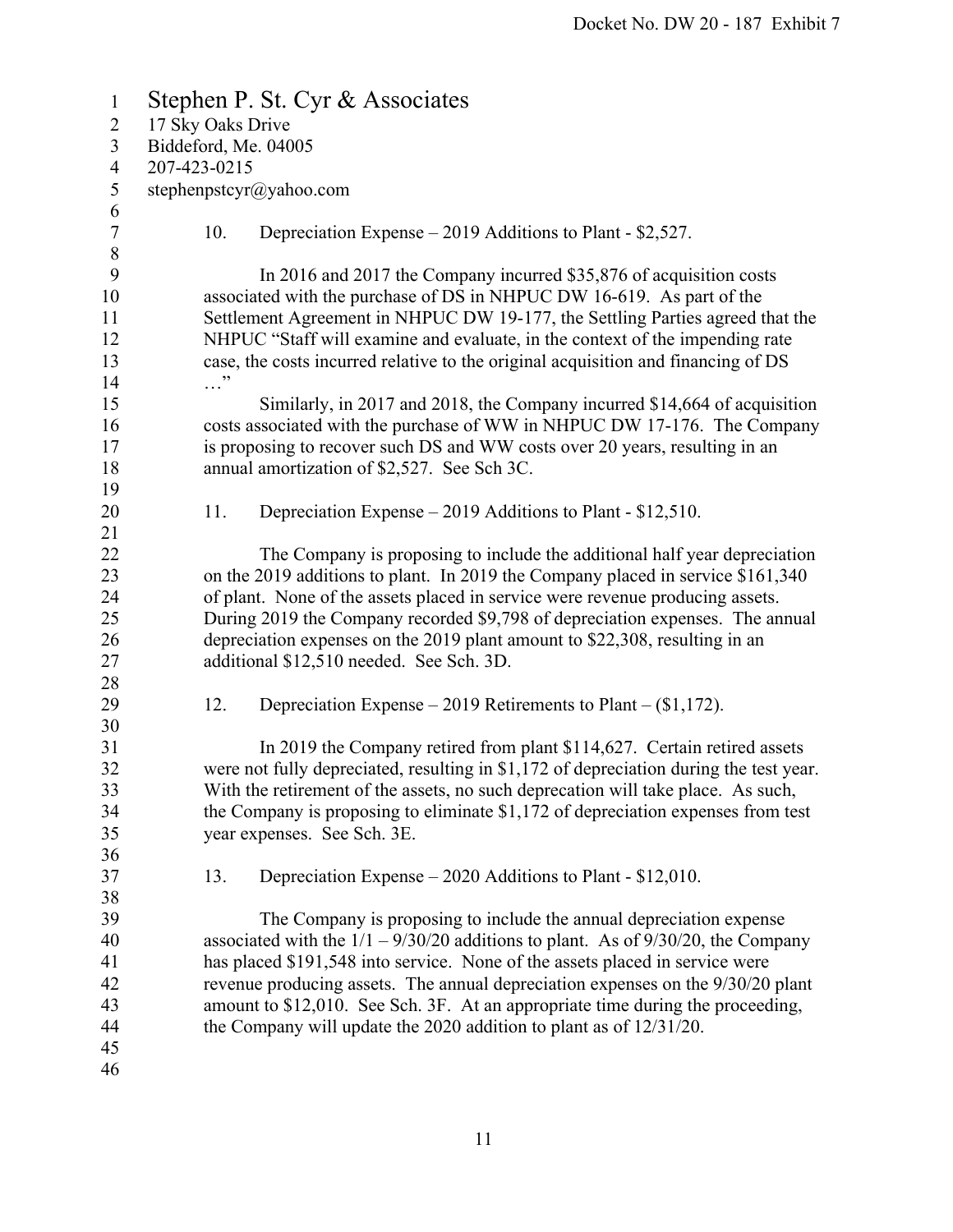| $\mathbf{1}$     | Stephen P. St. Cyr & Associates |              |                                                                                         |  |
|------------------|---------------------------------|--------------|-----------------------------------------------------------------------------------------|--|
| $\overline{2}$   | 17 Sky Oaks Drive               |              |                                                                                         |  |
| 3                | Biddeford, Me. 04005            |              |                                                                                         |  |
| $\overline{4}$   |                                 | 207-423-0215 |                                                                                         |  |
| 5                | stephenpstcyr@yahoo.com         |              |                                                                                         |  |
| 6                |                                 |              |                                                                                         |  |
| $\boldsymbol{7}$ |                                 | 14.          | Depreciation Expense $-2020$ Retirements to Plant $-(\$668)$ .                          |  |
| $\,$ $\,$        |                                 |              |                                                                                         |  |
| 9                |                                 |              | In 2020 the Company retired from plant \$26,741. Certain retired assets                 |  |
| 10               |                                 |              | were not fully depreciated, resulting in \$668 of depreciation during the test year.    |  |
| 11               |                                 |              | With the retirement of the assets, no such deprecation will take place. As such,        |  |
| 12               |                                 |              | the Company is proposing to eliminate \$668 of depreciation expenses from test          |  |
| 13               |                                 |              | year expenses. See Sch. 3G.                                                             |  |
| 14               |                                 |              |                                                                                         |  |
| 15               |                                 | 15.          | Depreciation Expense $-2021$ Additions to Plant - \$13,874.                             |  |
| 16               |                                 |              |                                                                                         |  |
| 17               |                                 |              | In 2021 the Company anticipates placing into service \$418,000 of plant                 |  |
| 18               |                                 |              | associated with main replacement projects at Paradise Shores and pump station           |  |
| 19               |                                 |              | replacement at WW. None of the assets placed in service were revenue producing          |  |
| 20               |                                 |              | assets. The annual depreciation expenses on the 2021 plant amount to \$13,874.          |  |
| 21               |                                 | See Sch. 3H. |                                                                                         |  |
| 22               |                                 |              |                                                                                         |  |
| 23               |                                 | 16.          | Depreciation Expense $-2021$ Retirements to Plant $-(\$).$                              |  |
| 24<br>25         |                                 |              | In 2021 the Company anticipates that certain plant will be retired. The                 |  |
| 26               |                                 |              | Company has yet to determine what plant and the related original costs. At an           |  |
| 27               |                                 |              | appropriate time during the proceeding, the Company will update the 2021                |  |
| 28               |                                 |              | retirements to plant and any related depreciation. See Sch. 3I.                         |  |
| 29               |                                 |              |                                                                                         |  |
| 30               |                                 |              | Total Proforma Adjustments to Depreciation Expenses are \$39,082.                       |  |
| 31               |                                 |              |                                                                                         |  |
| 32               |                                 | 17.          | Taxes other than Income – State Utility Property Taxes - \$4,305.                       |  |
| 33               |                                 |              |                                                                                         |  |
| 34               |                                 |              | In 2019 the Company incurred \$27,276 in state utility property taxes.                  |  |
| 35               |                                 |              | With the 2019, 2020 and 2021 additions to plant, the Company anticipates that the       |  |
| 36               |                                 |              | state utility property taxes will increase by \$488, \$1,150 and \$2,667, respectively. |  |
| 37               |                                 |              | As such, the Company has prepared a proforma adjustment for \$4,305. See                |  |
| 38               |                                 |              | column (m) on Schedules 3D, $3F & 3H$ for the calculation.                              |  |
| 39               |                                 |              |                                                                                         |  |
| 40               |                                 | 18.          | Taxes other than Income – Municipal Property Taxes - \$5,900.                           |  |
| 41               |                                 |              |                                                                                         |  |
| 42               |                                 |              | In 2019 the Company incurred \$49,036 in municipal property taxes. With                 |  |
| 43               |                                 |              | the 2019, 2020 and 2021 additions to plant, the Company anticipates that the            |  |
| 44               |                                 |              | municipal utility property taxes will increase by \$580, \$1,913 and \$3,406,           |  |
| 45               |                                 |              | respectively. As such, the Company has prepared a proforma adjustment for               |  |
| 46               |                                 |              | \$5,900. See column (p) on Schedules 3D, 3F & 3H for the calculation.                   |  |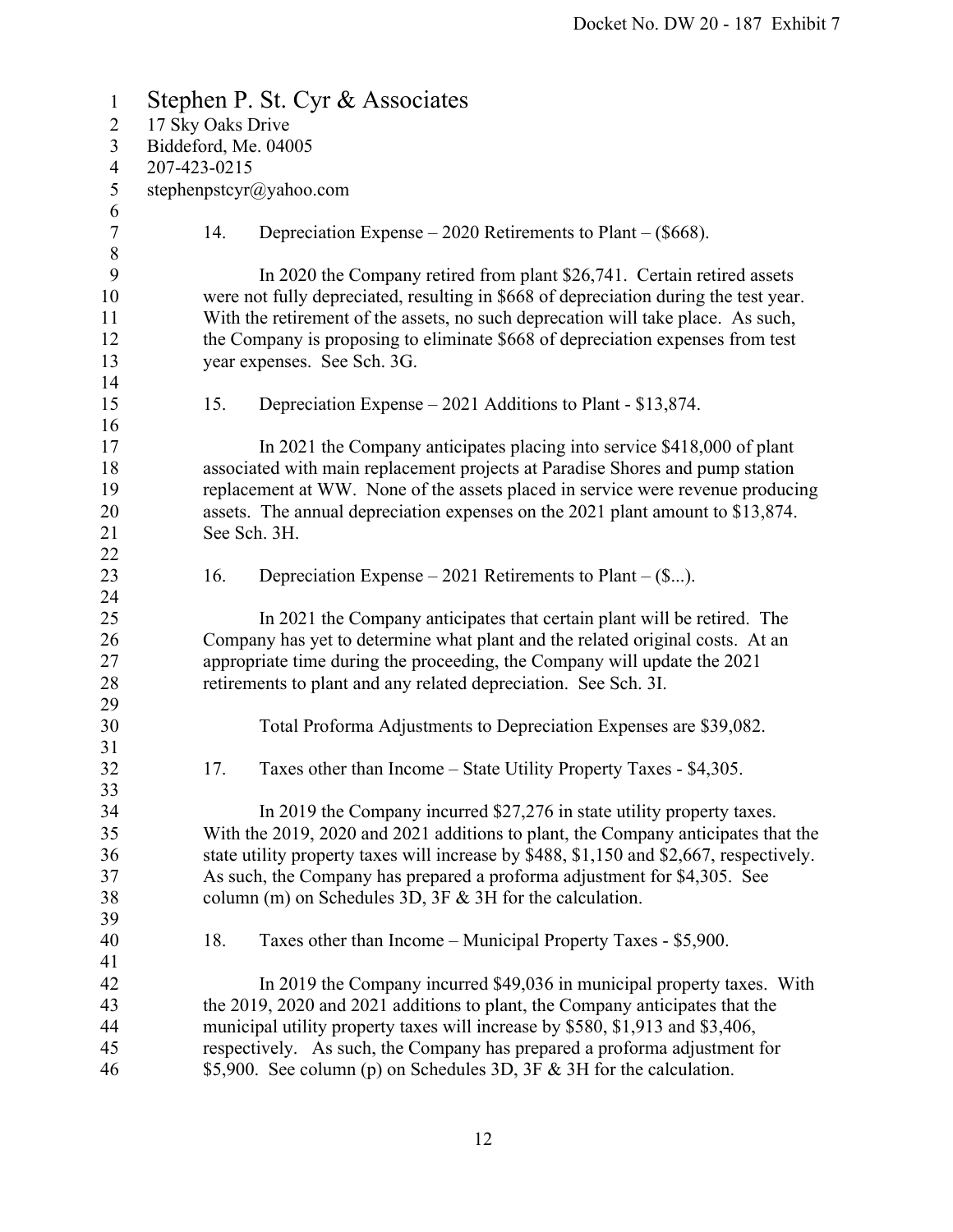| $\mathbf{1}$          | Stephen P. St. Cyr & Associates |                                                                                       |  |  |  |  |
|-----------------------|---------------------------------|---------------------------------------------------------------------------------------|--|--|--|--|
| $\overline{2}$        | 17 Sky Oaks Drive               |                                                                                       |  |  |  |  |
| $\mathfrak{Z}$        | Biddeford, Me. 04005            |                                                                                       |  |  |  |  |
| $\overline{4}$        | 207-423-0215                    |                                                                                       |  |  |  |  |
| 5                     | stephenpstcyr@yahoo.com         |                                                                                       |  |  |  |  |
| 6<br>$\boldsymbol{7}$ |                                 | 19.<br>Taxes other than Income - Payroll Taxes - \$6,052.                             |  |  |  |  |
| $\, 8$                |                                 |                                                                                       |  |  |  |  |
| 9                     |                                 | In 2019 the Company incurred \$28,149 of payroll taxes. With the change               |  |  |  |  |
| 10                    |                                 | in personnel and the proposed increases in wages (in expense proforma                 |  |  |  |  |
| 11                    |                                 | adjustments 1), there is also a related increase in the payroll taxes. With the       |  |  |  |  |
| 12                    |                                 | proposed increase in net wages, the Company anticipates that its payroll taxes will   |  |  |  |  |
| 13                    |                                 | amount to \$34,201. As such, the Company increased payroll taxes by the               |  |  |  |  |
| 14                    |                                 | difference of \$6,052.                                                                |  |  |  |  |
| 15                    |                                 |                                                                                       |  |  |  |  |
| 16                    |                                 | 20/21. Federal Income and State Business Taxes - \$56,843.                            |  |  |  |  |
| 17                    |                                 |                                                                                       |  |  |  |  |
| 18                    |                                 | With the proposed increase in revenue offset by the proposed increase in              |  |  |  |  |
| 19                    |                                 | expenses, there is also a related increase in the federal income and state business   |  |  |  |  |
| 20                    |                                 | taxes. The increase in federal income taxes represents the additional tax liability   |  |  |  |  |
| 21                    |                                 | due to the increase in taxable income. The increase in state business taxes           |  |  |  |  |
| 22                    |                                 | represents the additional tax liability due to the increase in gross profits. See Sch |  |  |  |  |
| 23                    |                                 | 1D & 1E.                                                                              |  |  |  |  |
| 24                    |                                 |                                                                                       |  |  |  |  |
| 25                    |                                 | The total proforma adjustments to Operating Expenses amounts to                       |  |  |  |  |
| 26                    |                                 | \$157,628.                                                                            |  |  |  |  |
| 27                    |                                 |                                                                                       |  |  |  |  |
|                       |                                 |                                                                                       |  |  |  |  |
| 28                    |                                 | The net of the proforma adjustments to operating revenue \$278,865 and                |  |  |  |  |
| 29                    |                                 | the proforma adjustments to operating expenses \$157,628 results in net proforma      |  |  |  |  |
| 30                    |                                 | adjustment of \$122,840. When the net operating income associated with the            |  |  |  |  |
| 31                    |                                 | proforma adjustments is added to net operating income from the test year, the         |  |  |  |  |
| 32                    |                                 | proforma test year net operating income totals \$363,262. The proforma test year      |  |  |  |  |
| 33                    |                                 | net operating income of \$363,262 allows the Company to cover its expenses and        |  |  |  |  |
| 34                    |                                 | earn a 8.79% return on its investments.                                               |  |  |  |  |
| 35                    |                                 |                                                                                       |  |  |  |  |
| 36                    | Q.                              | Does that complete your description of the proforma adjustments to revenues and       |  |  |  |  |
| 37                    |                                 | expenses?                                                                             |  |  |  |  |
| 38                    |                                 |                                                                                       |  |  |  |  |
| 39                    | A.                              | Yes.                                                                                  |  |  |  |  |
| 40                    |                                 |                                                                                       |  |  |  |  |
| 41                    |                                 |                                                                                       |  |  |  |  |
| 42                    |                                 |                                                                                       |  |  |  |  |
| 43                    |                                 |                                                                                       |  |  |  |  |
| 44                    |                                 |                                                                                       |  |  |  |  |
| 45                    |                                 |                                                                                       |  |  |  |  |
| 46                    |                                 |                                                                                       |  |  |  |  |
|                       |                                 |                                                                                       |  |  |  |  |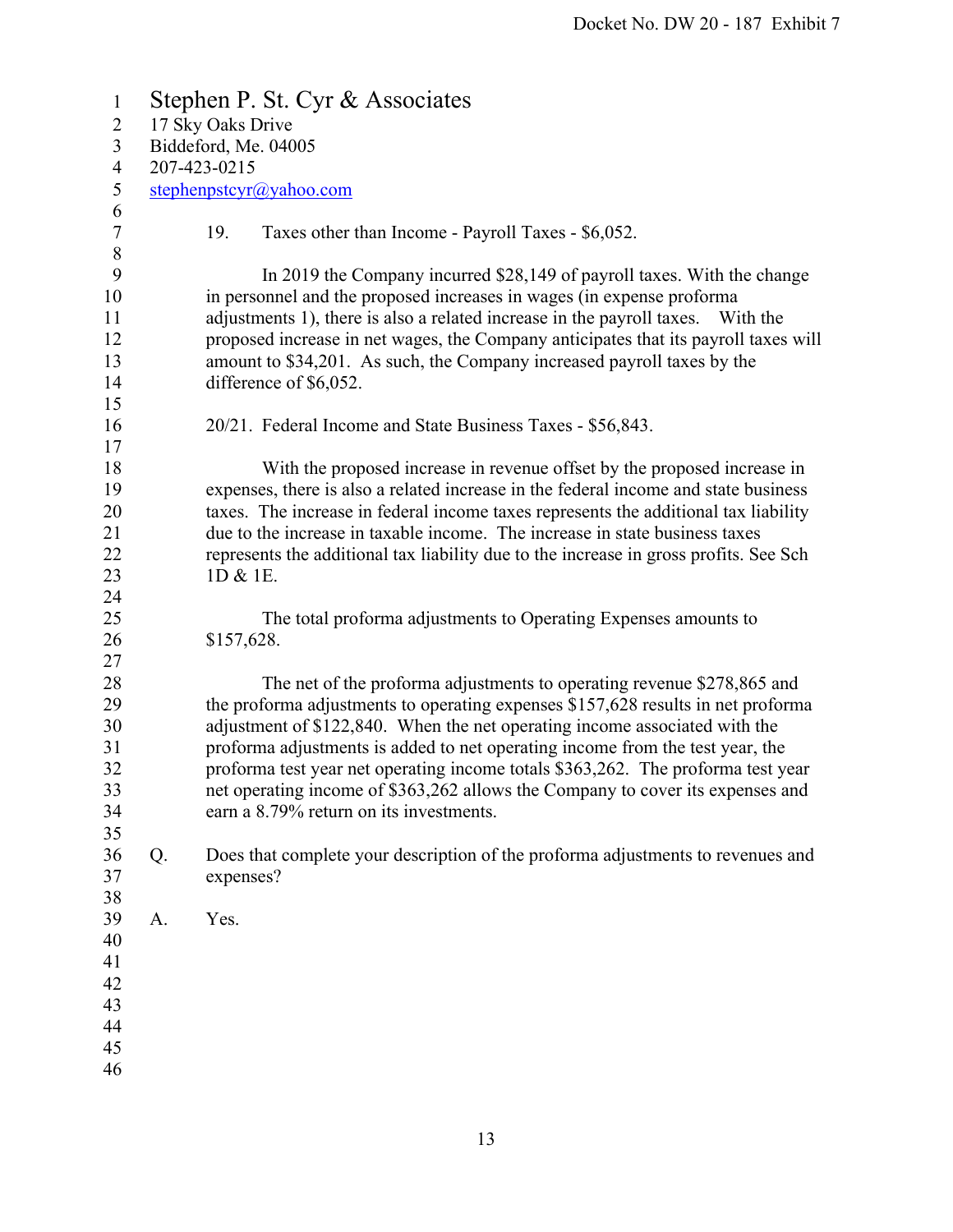1 Stephen P. St. Cyr & Associates 2 17 Sky Oaks Drive 3 Biddeford, Me. 04005 4 207-423-0215 5 stephenpstcyr@yahoo.com 6 7 Q. Are there additional schedules that support Schedule 1. 8 9 A. Yes. Schedule 1C identifies certain operating expenses that were significantly 10 different as compared to 2018. Schedule 1C further identifies the 2019, 2018 and 11 2 year average amounts. The Company is proposing a 2 year average of such 12 expenses. A review of other operating expenses seemed to indicate that such 13 other expense are normal and reoccurring and appropriate for future years. 14 15 Schedule 1D shows the income tax computation. The proforma total rate base 16 amounts to \$4,132,015. See Schedule 3. The proforma weighted average cost 17 rate for equity capital is 6.86% (See Schedule 4). When the proforma weighted 18 average cost rate for equity capital of 6.86% is applied to the proforma total rate 19 base, the proforma net operating income required amounts to \$283,584. When 20 the tax multiplier of 37.14% is applied to the proforma net operating income 21 required, it produces the total tax of \$105,329, which represents the amount of tax 22 needed on the proforma net operating income required. The sum of the proforma 23 net operating income required plus the total tax amount results in taxable income 24 required before income taxes. The business profits tax at 7.70% amounts to 25 \$29,946 and the federal income tax at 21% amounts to \$75,383. 26 27 Schedule 1E shows effective tax factor including the federal and state corporate 28 tax rates. 29 30 Q. Please describe Schedule 2, the Balance Sheet. 31 32 A. The Company has \$5,121,822 total assets at the end of 2019. \$4,592,112 of the 33 \$5,121,822 total assets is net utility plant, most of which is completed and 34 providing service to customers. In 2019 the Company added \$161,340 of plant in 35 service, offset by \$114,627 of plant retired. Most significantly, it added \$97,880 36 of general plant, which benefits all systems. 37 38 The Company has \$2,971,220 of total equity capital. The Company had net 39 income of \$220,050 in 2019, slightly less than net income in 2018. The Company 40 has \$915,541 of long term debt. In 2019 the Company financed the purchase of a 41 truck. The long term debt balance decreased by \$131,785 as compared to 2018. 42 Accumulated deferred income taxes increased significantly by \$205,000 in 43 2019 as compared to 2018. 44 45 46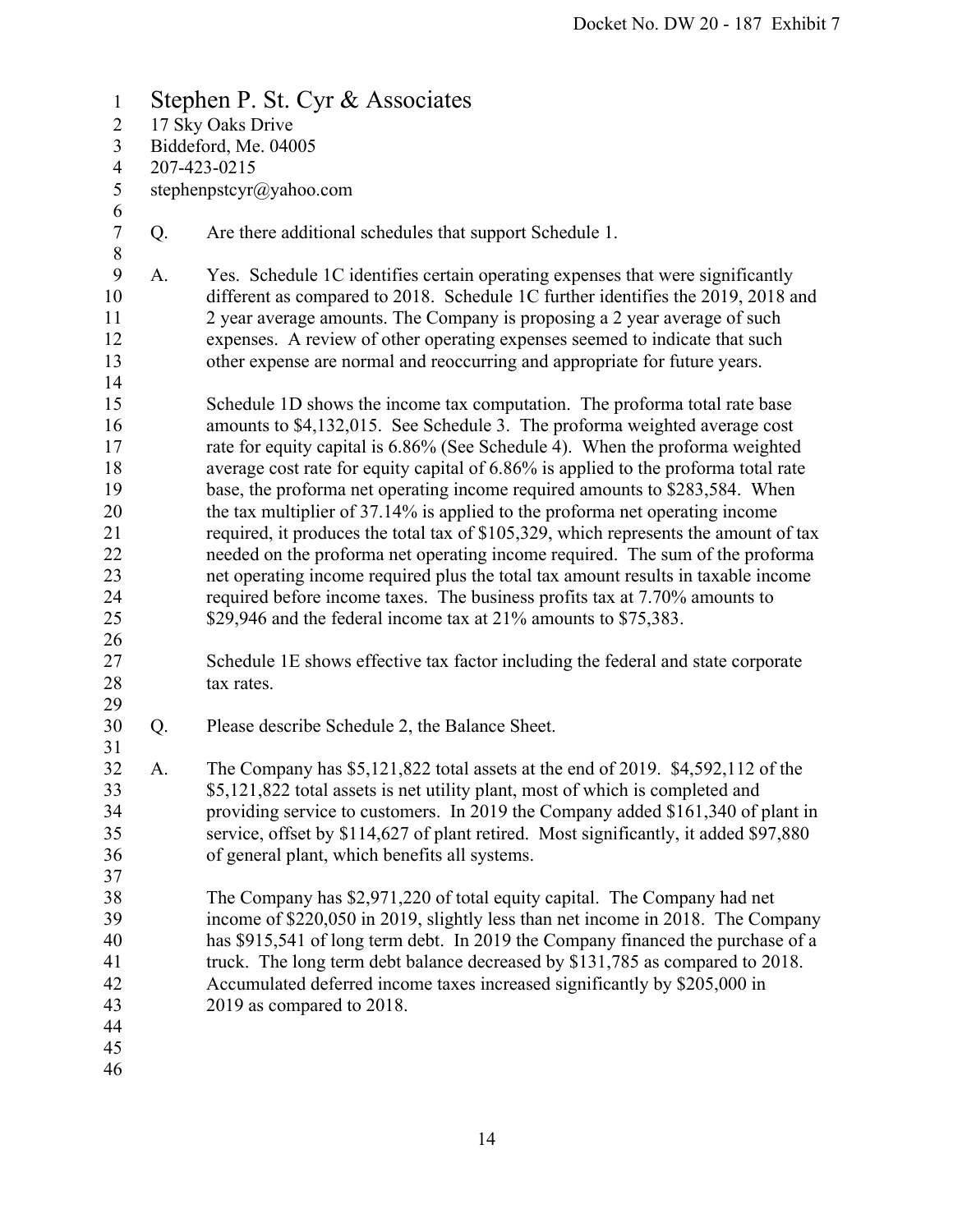| $\mathbf{1}$                                                                     | Stephen P. St. Cyr & Associates |                                                                                                                                                                                                                                                                                                                                                                                                                                                                                                                                                                                                                                                                                                                                                                                                                                                                                                                                                                                                                                                                        |  |  |  |  |
|----------------------------------------------------------------------------------|---------------------------------|------------------------------------------------------------------------------------------------------------------------------------------------------------------------------------------------------------------------------------------------------------------------------------------------------------------------------------------------------------------------------------------------------------------------------------------------------------------------------------------------------------------------------------------------------------------------------------------------------------------------------------------------------------------------------------------------------------------------------------------------------------------------------------------------------------------------------------------------------------------------------------------------------------------------------------------------------------------------------------------------------------------------------------------------------------------------|--|--|--|--|
| $\overline{2}$                                                                   | 17 Sky Oaks Drive               |                                                                                                                                                                                                                                                                                                                                                                                                                                                                                                                                                                                                                                                                                                                                                                                                                                                                                                                                                                                                                                                                        |  |  |  |  |
| 3                                                                                | Biddeford, Me. 04005            |                                                                                                                                                                                                                                                                                                                                                                                                                                                                                                                                                                                                                                                                                                                                                                                                                                                                                                                                                                                                                                                                        |  |  |  |  |
| $\overline{4}$                                                                   | 207-423-0215                    |                                                                                                                                                                                                                                                                                                                                                                                                                                                                                                                                                                                                                                                                                                                                                                                                                                                                                                                                                                                                                                                                        |  |  |  |  |
| 5                                                                                | stephenpstcyr@yahoo.com         |                                                                                                                                                                                                                                                                                                                                                                                                                                                                                                                                                                                                                                                                                                                                                                                                                                                                                                                                                                                                                                                                        |  |  |  |  |
| 6<br>$\boldsymbol{7}$<br>$\,$ $\,$<br>9                                          | Q.                              | Please continue with an explanation of Schedule 3, Rate Base and the supporting<br>schedule.                                                                                                                                                                                                                                                                                                                                                                                                                                                                                                                                                                                                                                                                                                                                                                                                                                                                                                                                                                           |  |  |  |  |
| 10<br>11<br>12<br>13<br>14<br>15                                                 | A.                              | Schedule 3 reflects the Company's Rate Base for both the actual 13 month<br>average test year and the 2019 proforma test year. Columns $b - n$ shows the<br>actual month end balances. Column o shows the 13 months average balances.<br>Column p shows the proforma adjustments. Column q shows the 2019 proforma<br>balances. The balances are further supported by Schedules $3A - 3J$ .                                                                                                                                                                                                                                                                                                                                                                                                                                                                                                                                                                                                                                                                            |  |  |  |  |
| 16<br>17<br>18<br>19<br>20<br>21                                                 |                                 | The rate base consists of Utility Plant in Service less Accumulated Depreciation,<br>plus Plant Acquisition Adjustment less Accumulated Amortization of Utility Plant<br>Acquisition Adjustment plus Material and Supplies and Miscellaneous Deferred<br>Debits, less Deferred Taxes and less Contributions in Aid of Construction plus<br>Accumulated Amortization of CIAC and Cash Working Capital.                                                                                                                                                                                                                                                                                                                                                                                                                                                                                                                                                                                                                                                                  |  |  |  |  |
| 22<br>23<br>24                                                                   |                                 | The Total 13 Month Average Rate Base and the 2019 Proforma Rate Base<br>amounts to \$3,771,357 and \$4,132,015, respectively.                                                                                                                                                                                                                                                                                                                                                                                                                                                                                                                                                                                                                                                                                                                                                                                                                                                                                                                                          |  |  |  |  |
| 25<br>26                                                                         | Q.                              | Would you please explain Schedule 3A, Rate Base Adjustments?                                                                                                                                                                                                                                                                                                                                                                                                                                                                                                                                                                                                                                                                                                                                                                                                                                                                                                                                                                                                           |  |  |  |  |
| 27<br>28<br>29<br>30<br>31<br>32<br>33<br>34<br>35<br>36<br>37<br>38<br>39<br>40 | A.                              | Schedule 3A shows the various adjustments to rate base. As stated earlier in my<br>testimony, the Company believes that all assets placed in service during the test<br>year should be fully reflected in rate base and a full year's depreciation on such<br>assets should be fully reflected in depreciation expense and accumulated<br>depreciation. Likewise, the Company believes that other rate base items should<br>be fully reflected in rates. As such, the Company has adjusted the Actual 13<br>Month Average Balances to Year End Balances. The rate base items affected by<br>the reflection of year end balances are $(1)$ plant in service, $(7)$ accumulated<br>depreciation, $(14)$ accumulated amortization of utility plant in service, $(15)$<br>material and supplies, (16) miscellaneous deferred debits, (17) CIAC, (18) AA of<br>CIAC, (18 - 21) accumulated deferred income taxes.<br>In addition to the proforma adjustments to rate base for the year end balances, the<br>Company made a number of other proforma adjustments as follows: |  |  |  |  |
| 41<br>42<br>43<br>44<br>45<br>46                                                 |                                 |                                                                                                                                                                                                                                                                                                                                                                                                                                                                                                                                                                                                                                                                                                                                                                                                                                                                                                                                                                                                                                                                        |  |  |  |  |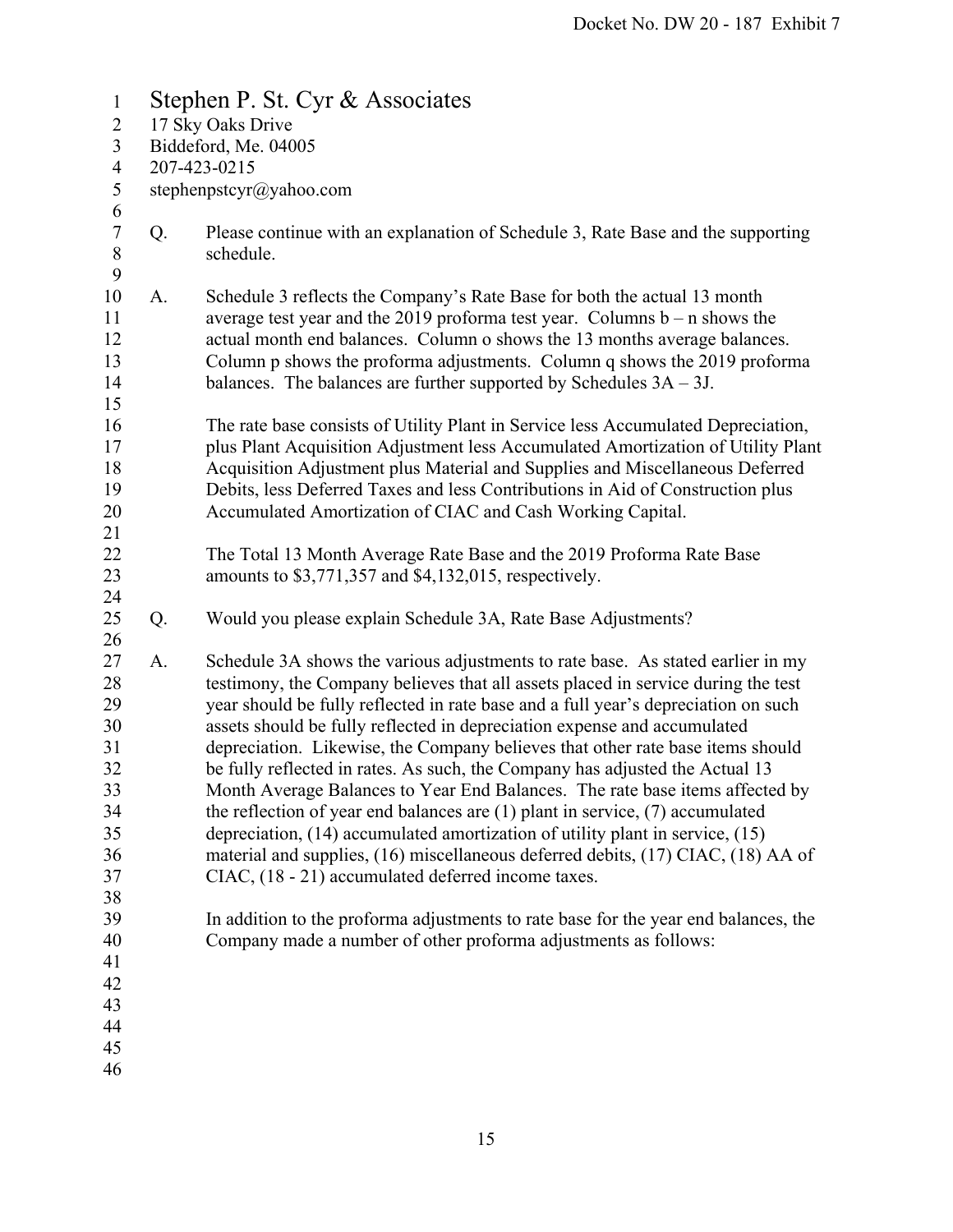| $\mathbf{1}$   | Stephen P. St. Cyr & Associates                                                   |  |  |  |
|----------------|-----------------------------------------------------------------------------------|--|--|--|
| $\overline{2}$ | 17 Sky Oaks Drive                                                                 |  |  |  |
| 3              | Biddeford, Me. 04005                                                              |  |  |  |
| $\overline{4}$ | 207-423-0215                                                                      |  |  |  |
| $\mathfrak{S}$ | stephenpstcyr@yahoo.com                                                           |  |  |  |
| 6              |                                                                                   |  |  |  |
| $\tau$         | 2.<br>Plant in Service – Acquisition Costs - \$50,540.                            |  |  |  |
| $8\,$          |                                                                                   |  |  |  |
| 9              | In 2016 and 2017 the Company incurred \$35,876 of acquisition costs               |  |  |  |
| 10             | associated with the purchase of DS in NHPUC DW 16-619. As part of the             |  |  |  |
| 11             | Settlement Agreement in NHPUC DW 19-177, the Settling Parties agreed that the     |  |  |  |
| 12             | NHPUC "Staff will examine and evaluate, in the context of the impending rate      |  |  |  |
| 13             | case, the costs incurred relative to the original acquisition and financing of DS |  |  |  |
| 14             | . "                                                                               |  |  |  |
| 15             | Similarly, in 2017 and 2018, the Company incurred \$14,664 of acquisition         |  |  |  |
| 16             | costs associated with the purchase of WW in NHPUC DW 17-176. The Company          |  |  |  |
| 17             | is proposing to transfer the amounts out of account 186, miscellaneous deferred   |  |  |  |
| 18             | debits and into 301, organization costs. The Company is also proposing to         |  |  |  |
| 19             | recover such DS and WW costs over 20 years, resulting in an annual amortization   |  |  |  |
| 20             | of \$2,527. See Sch 3C.                                                           |  |  |  |
| 21             |                                                                                   |  |  |  |
| 22             | 3.<br>Plant in Service $-9/30/20$ Additions to Plant - \$191,548.                 |  |  |  |
| 23             |                                                                                   |  |  |  |
| 24             | As of 9/30/20, the Company has placed \$191,548 into service. None of             |  |  |  |
| 25             | the assets placed in service were revenue producing assets. See Sch. 3F. The      |  |  |  |
| 26             | Company is proposing to add the 2020 addition to rate base. At an appropriate     |  |  |  |
| 27             | time during the proceeding, the Company will update the 2020 additions to plant   |  |  |  |
| 28             | as of 12/31/20.                                                                   |  |  |  |
| 29             |                                                                                   |  |  |  |
| 30             | Plant in Service – $9/30/20$ Retirements to Plant – (\$26,741).<br>4.             |  |  |  |
| 31             |                                                                                   |  |  |  |
| 32             | In 2020 the Company retired from plant \$26,741. See Sch. 3G. The                 |  |  |  |
| 33             | Company is proposing to reduce the 9/30/20 addition from rate base. At an         |  |  |  |
| 34             | appropriate time during the proceeding, the Company will update the 2020          |  |  |  |
| 35             | retirements to plant as of $12/31/20$ .                                           |  |  |  |
| 36             |                                                                                   |  |  |  |
| 37             | 5.<br>Plant in Service $-2021$ Additions to Plant - \$418,000.                    |  |  |  |
| 38             |                                                                                   |  |  |  |
| 39             | In 2021 the Company anticipates placing into service \$418,000 of plant           |  |  |  |
| 40             | associated with main replacement projects at Paradise Shores and pump station     |  |  |  |
| 41             | replacement at WW. None of the assets placed in service were revenue producing    |  |  |  |
| 42             | assets. See Sch. 3H. The Company is proposing to add the 2021 additions to rate   |  |  |  |
| 43             | base.                                                                             |  |  |  |
| 44             |                                                                                   |  |  |  |
| 45             |                                                                                   |  |  |  |
| 46             |                                                                                   |  |  |  |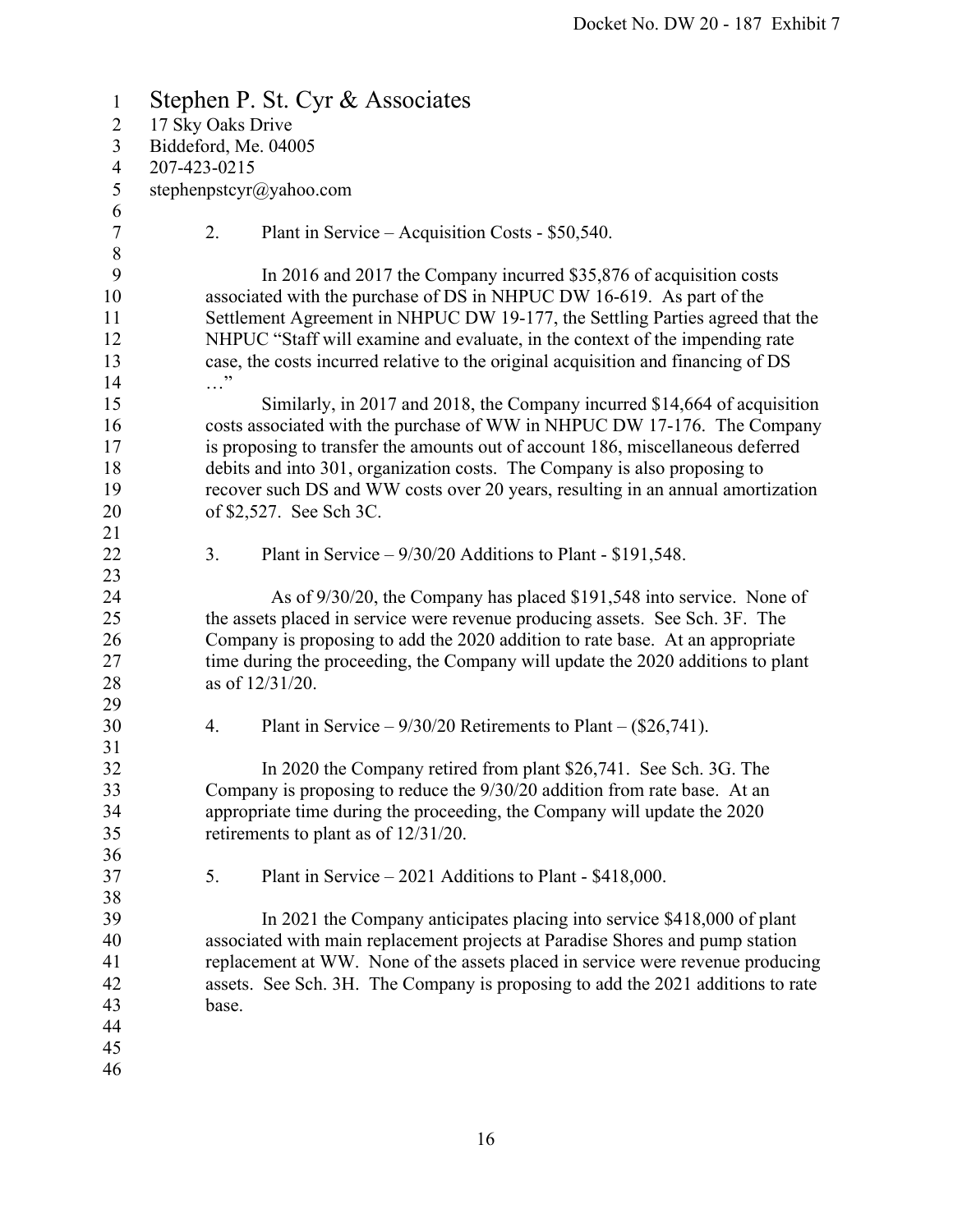| $\mathbf{1}$     | Stephen P. St. Cyr & Associates                                                   |  |  |  |
|------------------|-----------------------------------------------------------------------------------|--|--|--|
| $\overline{2}$   | 17 Sky Oaks Drive                                                                 |  |  |  |
| $\overline{3}$   | Biddeford, Me. 04005                                                              |  |  |  |
| $\overline{4}$   | 207-423-0215                                                                      |  |  |  |
| 5                | stephenpstcyr@yahoo.com                                                           |  |  |  |
| $\boldsymbol{6}$ |                                                                                   |  |  |  |
| $\boldsymbol{7}$ | 6.<br>Plant in Service – 2021 Retirements to Plant – $(\$)$ .                     |  |  |  |
| $\,$ $\,$        |                                                                                   |  |  |  |
| 9                | In 2021 the Company anticipates that certain plant will be retired. The           |  |  |  |
| 10               | Company has yet to determine what plant and the related original costs. At an     |  |  |  |
| 11               | appropriate time during the proceeding, the Company will update the 2021          |  |  |  |
| 12               | retirements to plant and any related depreciation. See Sch. 3I.                   |  |  |  |
| 13               |                                                                                   |  |  |  |
| 14               | Accumulated Depreciation – Half year depreciation of organization costs<br>8.     |  |  |  |
| 15               | $-(\$1,264).$                                                                     |  |  |  |
| 16               |                                                                                   |  |  |  |
| 17               | In 2016 and 2017 the Company incurred \$35,876 of acquisition costs               |  |  |  |
| 18               | associated with the purchase of DS in NHPUC DW 16-619. Similarly, in 2017         |  |  |  |
| 19               | and 2018, the Company incurred \$14,664 of acquisition costs associated with the  |  |  |  |
| 20               | purchase of WW in NHPUC DW 17-176. The Company is proposing to $\frac{1}{2}$      |  |  |  |
| 21               | accumulated amortization of the organization costs. See Sch 3C.                   |  |  |  |
| 22               |                                                                                   |  |  |  |
| 23               | Accumulated Depreciation – Additional half year depreciation on 2019<br>9.        |  |  |  |
| 24               | additions $-$ (\$12,510).                                                         |  |  |  |
| 25               |                                                                                   |  |  |  |
| 26               | The Company is proposing to include the additional half year depreciation         |  |  |  |
| 27               | on the 2019 additions to plant. During 2019 the Company recorded \$9,798 of       |  |  |  |
| 28               | depreciation expenses. The annual depreciation expenses on the 2019 plant         |  |  |  |
| 29               | amount to \$22,308, resulting in an additional \$12,510 needed. See Sch. 3D.      |  |  |  |
| 30               |                                                                                   |  |  |  |
| 31               | Accumulated Depreciation – Annual Depreciation on 9/30/20 additions –<br>10.      |  |  |  |
| 32               | (\$12,010).                                                                       |  |  |  |
| 33               |                                                                                   |  |  |  |
| 34               | The Company is proposing to include the annual depreciation expense               |  |  |  |
| 35               | associated with the $1/1 - 9/30/20$ additions to plant. The annual depreciation   |  |  |  |
| 36               | expenses on the 9/30/20 plant amount to \$12,010. See Sch. 3F. At an appropriate  |  |  |  |
| 37               | time during the proceeding, the Company will update the 2020 addition to plant as |  |  |  |
| 38               | of 12/31/20.                                                                      |  |  |  |
| 39               |                                                                                   |  |  |  |
| 40               | Accumulated Depreciation $-2020$ Retirements to Plant $-$ \$26,741.<br>11.        |  |  |  |
| 41               |                                                                                   |  |  |  |
| 42               | In 2020 the Company retired from plant \$26,741. As such, the Company             |  |  |  |
| 43<br>44         | is proposing to reduce $A/D$ by \$26,741. See Sch. 3G.                            |  |  |  |
| 45               |                                                                                   |  |  |  |
| 46               |                                                                                   |  |  |  |
|                  |                                                                                   |  |  |  |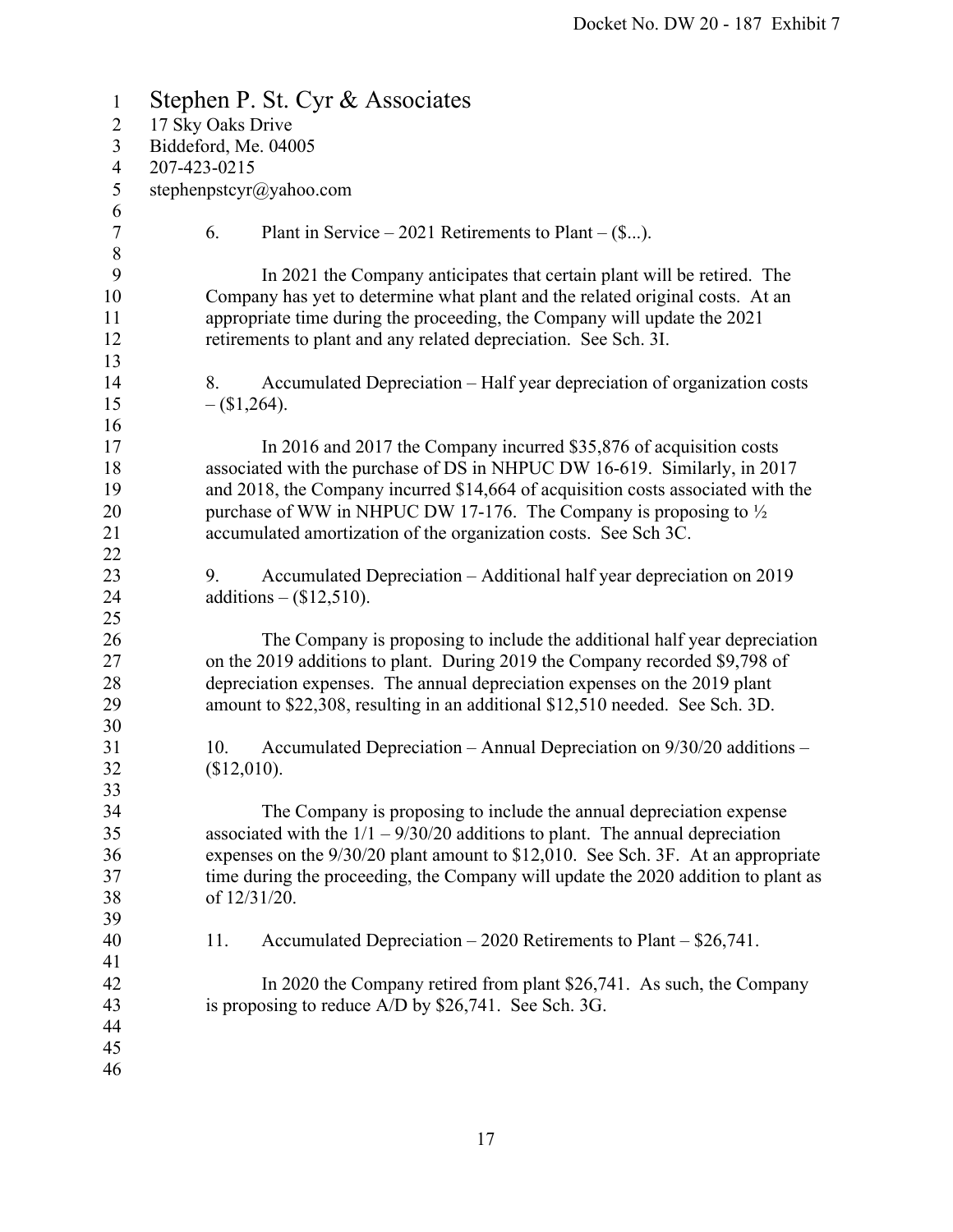| $\mathbf{1}$   | Stephen P. St. Cyr & Associates |                      |                                                                                                                                                                |  |  |
|----------------|---------------------------------|----------------------|----------------------------------------------------------------------------------------------------------------------------------------------------------------|--|--|
| $\overline{2}$ | 17 Sky Oaks Drive               |                      |                                                                                                                                                                |  |  |
| $\overline{3}$ |                                 | Biddeford, Me. 04005 |                                                                                                                                                                |  |  |
| $\overline{4}$ |                                 | 207-423-0215         |                                                                                                                                                                |  |  |
| 5              |                                 |                      | stephenpstcyr@yahoo.com                                                                                                                                        |  |  |
| 6              |                                 |                      |                                                                                                                                                                |  |  |
| $\tau$         |                                 | 12.                  | Accumulated Depreciation $-2021$ Additions to Plant - \$13,874.                                                                                                |  |  |
| $\,8\,$        |                                 |                      |                                                                                                                                                                |  |  |
| 9              |                                 |                      | In 2021 the Company anticipates placing into service \$418,000 of plant                                                                                        |  |  |
| 10             |                                 |                      | associated with main replacement projects at Paradise Shores and pump station                                                                                  |  |  |
| 11             |                                 |                      | replacement at WW. The annual depreciation expenses on the 2021 plant amount                                                                                   |  |  |
| 12             |                                 |                      | to \$13,874. See Sch. 3H.                                                                                                                                      |  |  |
| 13             |                                 |                      |                                                                                                                                                                |  |  |
| 14             |                                 | 13.                  | Accumulated Depreciation $-2021$ Retirements to Plant $-(\$).$                                                                                                 |  |  |
| 15             |                                 |                      |                                                                                                                                                                |  |  |
| 16             |                                 |                      | In 2021 the Company anticipates that certain plant will be retired. The                                                                                        |  |  |
| 17             |                                 |                      | Company has yet to determine what plant and the related original costs. At an                                                                                  |  |  |
| 18             |                                 |                      | appropriate time during the proceeding, the Company will update the 2021                                                                                       |  |  |
| 19             |                                 |                      | retirements to plant and any related depreciation. See Sch. 3I.                                                                                                |  |  |
| 20             |                                 |                      |                                                                                                                                                                |  |  |
| 21             |                                 | 22.                  | Cash Working Capital - \$8,318.                                                                                                                                |  |  |
| 22             |                                 |                      |                                                                                                                                                                |  |  |
| 23             |                                 |                      | The Company adjusted cash working capital for the proforma increase in                                                                                         |  |  |
| 24             |                                 |                      | operating and maintenance expenses. See Sch 3J. Schedule 3J shows the                                                                                          |  |  |
| 25             |                                 |                      | computation of cash working capital for 2019 proforma amount and 2019, 2018                                                                                    |  |  |
| 26             |                                 |                      | and 2017 actual amounts. The proforma cash working capital is based on the                                                                                     |  |  |
| 27             |                                 |                      | proforma test year operation and maintenance expenses.                                                                                                         |  |  |
| 28             |                                 |                      |                                                                                                                                                                |  |  |
| 29             | Q.                              |                      | Please explain Schedule 3B.                                                                                                                                    |  |  |
| 30             |                                 |                      |                                                                                                                                                                |  |  |
| 31             | A.                              |                      | Schedule 3B shows account title, description and amounts. In recent years, the                                                                                 |  |  |
| 32             |                                 |                      | Company has deferred various expenditures, mostly associated with certain                                                                                      |  |  |
| 33             |                                 |                      | regulatory proceedings, except for the West Point ("WP") dry well. The total                                                                                   |  |  |
| 34             |                                 |                      | miscellaneous deferred debits amounts total \$93,731. For those costs associated                                                                               |  |  |
| 35             |                                 |                      | with specific proceedings (DW 15-209 Step 2 - \$2,145, IR 19-005 ROE Petition -                                                                                |  |  |
| 36             |                                 |                      |                                                                                                                                                                |  |  |
| 37             |                                 |                      | \$50,835, DW 18-056 Tax Act - \$18,526 and DW 16-619 Step Increase - \$5,644)                                                                                  |  |  |
|                |                                 |                      | amounting to \$77,150, the Company is proposing to add such amount to rate base<br>and amortize and recover such costs over a 5 year period. Arguably, some of |  |  |
| 38             |                                 |                      |                                                                                                                                                                |  |  |
| 39             |                                 |                      | these costs can/should be recovered as part of rate case expenditures, but the                                                                                 |  |  |
| 40             |                                 |                      | Company decided to exclude such costs from this proceeding's rate case costs and                                                                               |  |  |
| 41             |                                 |                      | to recover such costs over a longer period of time to lessen the impact on                                                                                     |  |  |
| 42             |                                 |                      | customers. In 2012 the Company was looking for a new source of supply for WP                                                                                   |  |  |
| 43             |                                 |                      |                                                                                                                                                                |  |  |
| 44             |                                 |                      |                                                                                                                                                                |  |  |
| 45             |                                 |                      |                                                                                                                                                                |  |  |
| 46             |                                 |                      |                                                                                                                                                                |  |  |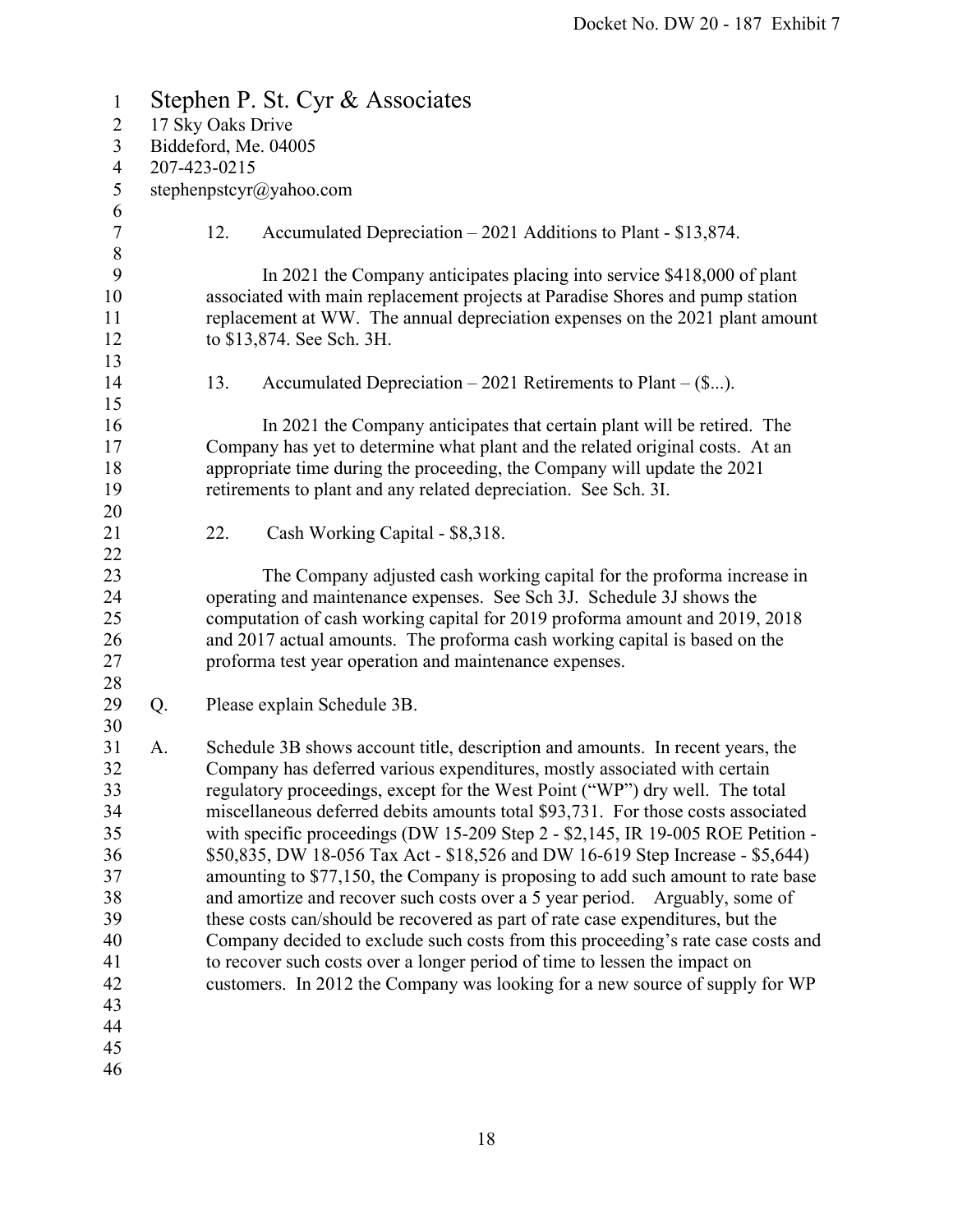| $\mathbf{1}$   | Stephen P. St. Cyr & Associates |                                                                                  |  |  |  |
|----------------|---------------------------------|----------------------------------------------------------------------------------|--|--|--|
| $\overline{2}$ | 17 Sky Oaks Drive               |                                                                                  |  |  |  |
| $\mathfrak{Z}$ | Biddeford, Me. 04005            |                                                                                  |  |  |  |
| $\overline{4}$ | 207-423-0215                    |                                                                                  |  |  |  |
| $\mathfrak{S}$ |                                 | stephenpstcyr@yahoo.com                                                          |  |  |  |
| 6              |                                 |                                                                                  |  |  |  |
| $\tau$         |                                 | customers. Unfortunately, the Company was not successful. As such, the           |  |  |  |
| $8\,$          |                                 | Company is proposing to add such amounts to rate base and recover such           |  |  |  |
| 9              |                                 | expenditures over a 20 year period.                                              |  |  |  |
| 10             |                                 |                                                                                  |  |  |  |
| 11<br>12       | Q.                              | Please explain Schedule 3C.                                                      |  |  |  |
| 13             | A.                              | Schedule 3C shows account number, description and amounts. In 2016 and 2017      |  |  |  |
| 14             |                                 | the Company incurred \$35,876 of acquisition costs associated with the purchase  |  |  |  |
| 15             |                                 | of DS in NHPUC DW 16-619. Similarly, in 2017 and 2018, the Company               |  |  |  |
| 16             |                                 | incurred \$14,664 of acquisition costs associated with the purchase of WW in     |  |  |  |
| 17             |                                 | NHPUC DW 17-176. The Company is proposing to transfer the expenditures           |  |  |  |
| 18             |                                 | from PUC account 186 to PUC account 301.                                         |  |  |  |
| 19             |                                 |                                                                                  |  |  |  |
| 20             | Q.                              | Please explain Schedules 3D & 3E.                                                |  |  |  |
| 21             |                                 |                                                                                  |  |  |  |
| 22             | A.                              | Schedule 3D shows LRWC division numbers, names, PUC account numbers,             |  |  |  |
| 23             |                                 | plant amounts (columns d-f), depreciation amounts (columns h-k) and property     |  |  |  |
| 24             |                                 | tax amounts (m & p). In total, it shows 2019 additions to plant amounting to     |  |  |  |
| 25             |                                 | \$161,340 and the related depreciation and property taxes.                       |  |  |  |
| 26             |                                 |                                                                                  |  |  |  |
| 27             |                                 | Schedule 3E shows PUC account numbers and descriptions, plant costs and          |  |  |  |
| 28             |                                 | related depreciation. In total, it shows 2019 retirements to plant amounting to  |  |  |  |
| 29             |                                 | \$114,627 and the related depreciation.                                          |  |  |  |
| 30             |                                 |                                                                                  |  |  |  |
| 31             | Q.                              | Please explain Schedules 3F & 3G.                                                |  |  |  |
| 32             |                                 |                                                                                  |  |  |  |
| 33             | A.                              | Schedule 3F shows LRWC division numbers, names, PUC account numbers,             |  |  |  |
| 34             |                                 | plant amounts (columns d-f), depreciation amounts (columns h-k) and property     |  |  |  |
| 35             |                                 | tax amounts (m & p). In total, it shows 2020 additions to plant as of $9/30/20$  |  |  |  |
| 36             |                                 | amounting to \$191,548 and the related depreciation and property taxes.          |  |  |  |
| 37             |                                 |                                                                                  |  |  |  |
| 38             |                                 | Schedule 3G shows PUC account numbers and descriptions, plant costs and          |  |  |  |
| 39             |                                 | related depreciation. In total, it shows 2020 retirements to plant as of 9/30/20 |  |  |  |
| 40             |                                 | amounting to \$26,741 and the related depreciation.                              |  |  |  |
| 41             |                                 |                                                                                  |  |  |  |
| 42             |                                 |                                                                                  |  |  |  |
| 43             |                                 |                                                                                  |  |  |  |
| 44             |                                 |                                                                                  |  |  |  |
| 45             |                                 |                                                                                  |  |  |  |
| 46             |                                 |                                                                                  |  |  |  |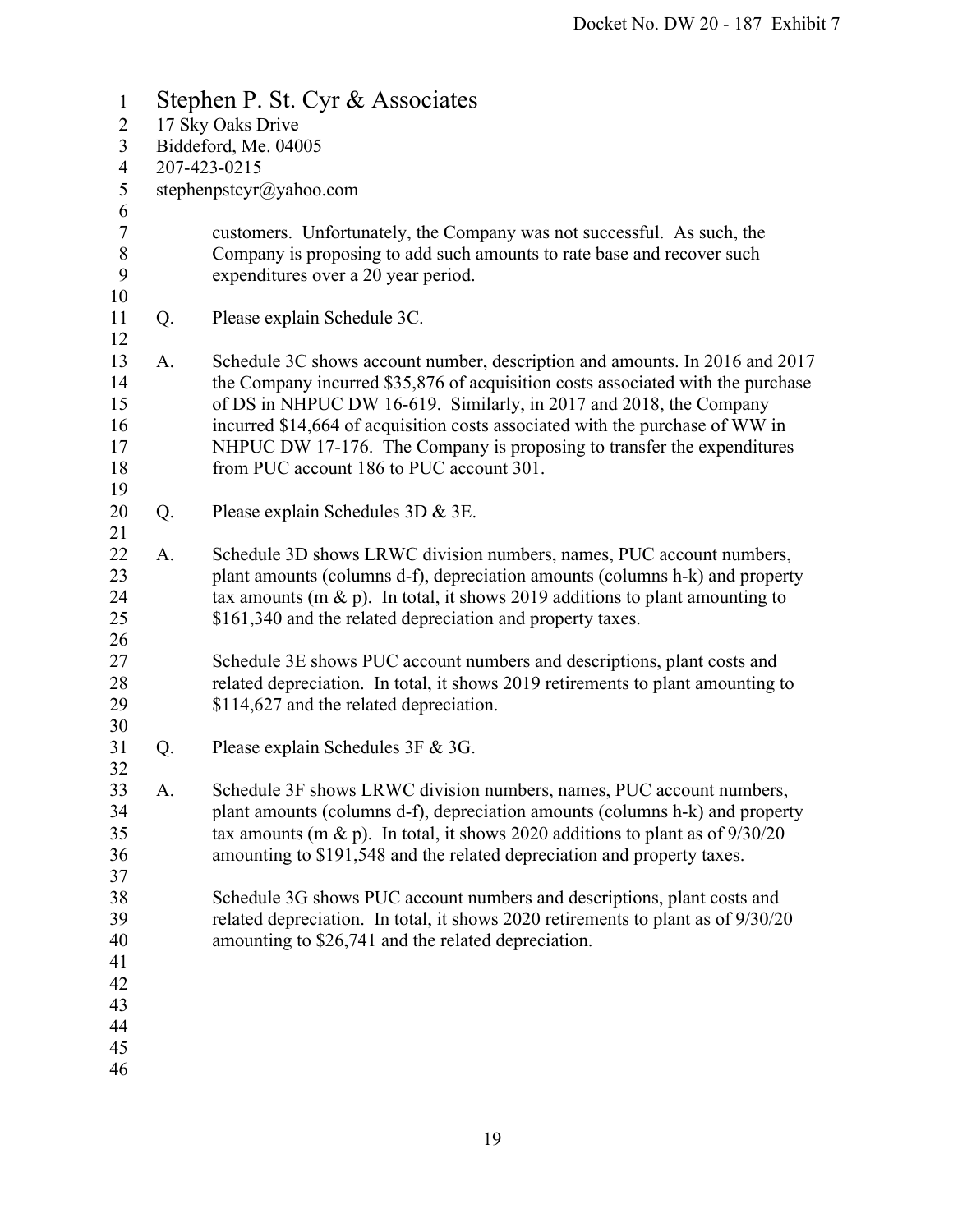1 Stephen P. St. Cyr & Associates 2 17 Sky Oaks Drive 3 Biddeford, Me. 04005 4 207-423-0215 5 stephenpstcyr@yahoo.com 6 7 Q. Please explain Schedules 3H & 3I. 8 9 A. Schedule 3H shows LRWC division numbers, names, PUC account numbers, 10 plant amounts (columns d-f), depreciation amounts (columns h-k) and property 11 tax amounts (m  $\&$  p). In total, it shows projected 2021 additions to plant 12 amounting to \$418,000 and the related depreciation and property taxes. 13 As indicated earlier, in 2021 the Company anticipates that certain plant will be 14 retired. The Company has yet to determine what plant and the related original 15 costs. At an appropriate time during the proceeding, the Company will update the 16 2021 retirements to plant and any related depreciation. 17 18 Q. Please explain Schedules 3J. 19 20 A. Schedule 3J shows the computation of cash working capital for 2019 proforma 21 amount and 2019, 2018 and 2017 actual amounts. The proforma cash working 22 capital is based on the proforma test year operation and maintenance expenses. 23 24 Q. Would you please explain Schedule 4, Rate of Return Information? 25 26 A. Schedule 4 reflects the overall rate of return for both the actual test year and the 27 proforma test year. The weighted average rate of return for the actual test year is 28 8.69%. It was developed by taking the actual component ratios times the actual 29 component cost rates to determine the actual weighted average cost rate. The sum 30 of the actual cost rates for equity and debt equals actual weighted average rate of 31 return. The weighted average rate of return for the proforma test year is 8.79%. 32 It was developed by taking the proforma component ratios times the proforma 33 component cost rates to determine the proforma weighted average cost rate. The 34 sum of the proforma cost rates for equity and debt equals the proforma weighted 35 average rate of return. 36 37 Schedule 4 also reflects both the capital structure and the capital ratios. The 38 Company has provided the capital structure for the actual test year and the 39 proforma test year. It has also provided the actual capital structure for 2018 and 40 2017. The Company is utilizing the Commission determined cost of common 41 equity of 9.69% plus .50% for rate case expense savings adder and .25% 42 exemplary performance adder, resulting in a cost of equity of 10.44%. These 43 adjustments to the cost of equity are based on the Commision's recent proposed 44 rules governing the cost of equity for small water systems in Docket No. IR 19- 45 005. See Mr. Mason testimony for an explanation of exemplary performance. 46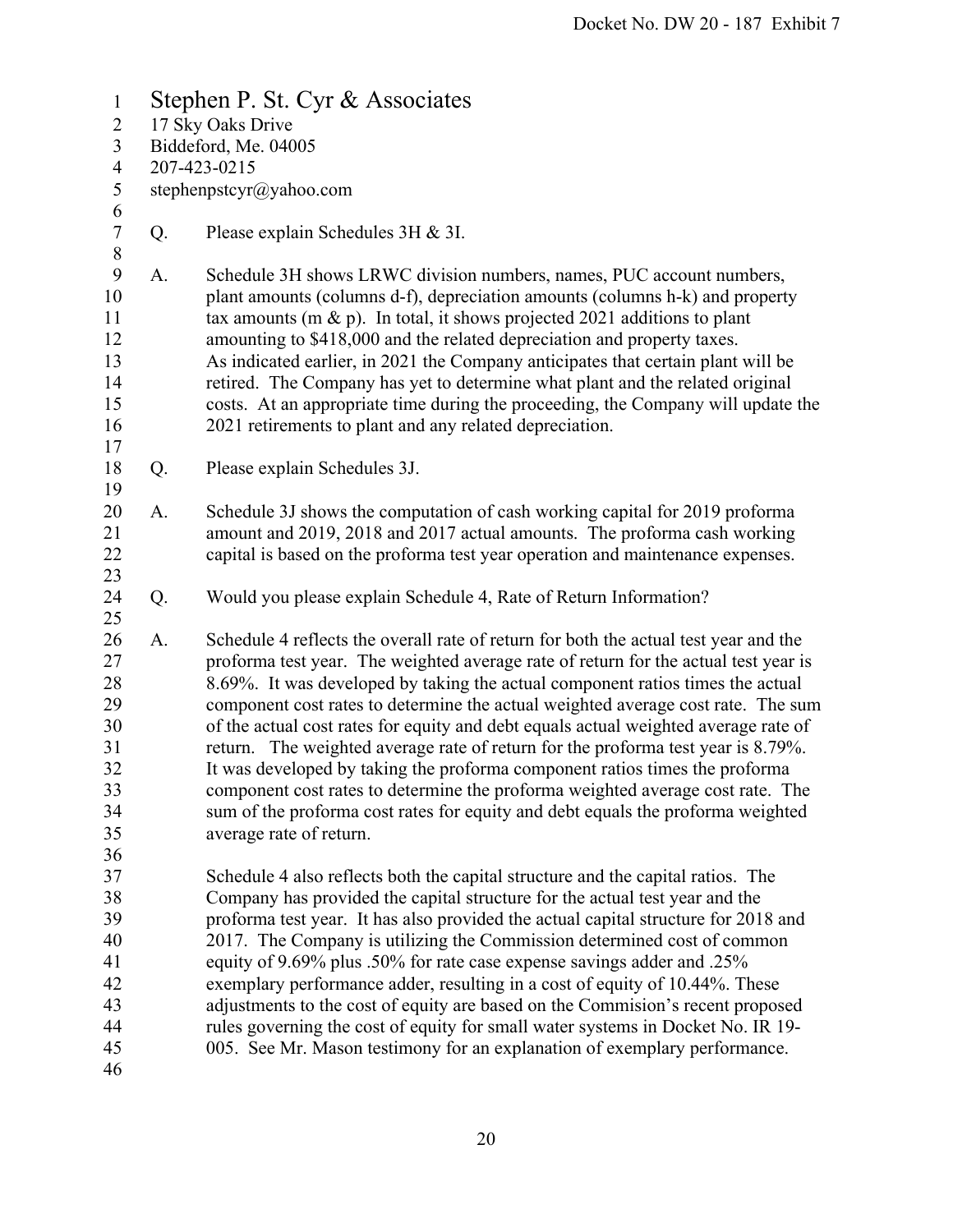| $\mathbf{1}$             | Stephen P. St. Cyr & Associates |                                                                                                                                                                        |  |  |  |
|--------------------------|---------------------------------|------------------------------------------------------------------------------------------------------------------------------------------------------------------------|--|--|--|
| $\overline{2}$           | 17 Sky Oaks Drive               |                                                                                                                                                                        |  |  |  |
| $\overline{3}$           | Biddeford, Me. 04005            |                                                                                                                                                                        |  |  |  |
| $\overline{\mathcal{A}}$ |                                 | 207-423-0215                                                                                                                                                           |  |  |  |
| 5                        |                                 | stephenpstcyr@yahoo.com                                                                                                                                                |  |  |  |
| 6<br>$\boldsymbol{7}$    |                                 |                                                                                                                                                                        |  |  |  |
| $\, 8$                   |                                 | Schedule 4A reflects the long term debt, interest expense, financing costs, total<br>debt costs and debt costs rates for the actual test year. At 12/31/19 the Company |  |  |  |
| 9                        |                                 | has \$915,541 of outstanding long term debt with related interest of \$50,392 and a                                                                                    |  |  |  |
| 10                       |                                 | cost of debt of 5.72%.                                                                                                                                                 |  |  |  |
| 11                       |                                 |                                                                                                                                                                        |  |  |  |
| 12                       |                                 | Schedule 4B reflects the long term debt, interest expense, financing costs, total                                                                                      |  |  |  |
| 13                       |                                 | debt costs and debt costs rates for the proforma test year. The proforma                                                                                               |  |  |  |
| 14                       |                                 | outstanding balance is \$1,548,541 of outstanding long term debt. The increase in                                                                                      |  |  |  |
| 15                       |                                 | the outstanding balance is due to the addition of the proposed financing with                                                                                          |  |  |  |
| 16                       |                                 | CoBank for \$633,000. The proforma interest expense related to the debt is                                                                                             |  |  |  |
| 17                       |                                 | \$87,155. The increase in the interest expense is primarily additional interest                                                                                        |  |  |  |
| 18                       |                                 | associated with the CoBank loans. The 2019 proforma cost of debt is 5.63%.                                                                                             |  |  |  |
| 19<br>20                 | Q.                              | Please explain the Report of Proposed Rate Changes for Total Company.                                                                                                  |  |  |  |
| 21                       |                                 |                                                                                                                                                                        |  |  |  |
| 22                       | A.                              | If the Company filing is approved as submitted, its total water Operating                                                                                              |  |  |  |
| 23                       |                                 | Revenues will amount to \$1,844,158. The Total Sales of Water amounts to                                                                                               |  |  |  |
| 24                       |                                 | $$1,793,910$ of which $$1,583,142$ comes from the Company's 1,812 unmetered                                                                                            |  |  |  |
| 25                       |                                 | and metered customers.                                                                                                                                                 |  |  |  |
| 26                       |                                 |                                                                                                                                                                        |  |  |  |
| 27                       | Q.                              | Is the Company proposing any changes to the methodology used in calculating the                                                                                        |  |  |  |
| 28                       |                                 | rates?                                                                                                                                                                 |  |  |  |
| 29                       |                                 |                                                                                                                                                                        |  |  |  |
| 30<br>31                 | A.                              | No. The Company is generally using the same methodology. It is applying the<br>rate increase to the various components of rates.                                       |  |  |  |
| 32                       |                                 |                                                                                                                                                                        |  |  |  |
| 33                       | Q.                              | When is the Company proposing that the new rates be effective?                                                                                                         |  |  |  |
| 34                       |                                 |                                                                                                                                                                        |  |  |  |
| 35                       | A.                              | The Company is proposing that the new rates be effective February 15, 2021.                                                                                            |  |  |  |
| 36                       |                                 |                                                                                                                                                                        |  |  |  |
| 37                       | Q.                              | Is there anything that you would like to discuss?                                                                                                                      |  |  |  |
| 38                       |                                 |                                                                                                                                                                        |  |  |  |
| 39                       | A.                              | No.                                                                                                                                                                    |  |  |  |
| 40                       |                                 |                                                                                                                                                                        |  |  |  |
| 41                       |                                 |                                                                                                                                                                        |  |  |  |
| 42                       |                                 |                                                                                                                                                                        |  |  |  |
| 43<br>44                 |                                 |                                                                                                                                                                        |  |  |  |
| 45                       |                                 |                                                                                                                                                                        |  |  |  |
|                          |                                 |                                                                                                                                                                        |  |  |  |
| 46                       |                                 |                                                                                                                                                                        |  |  |  |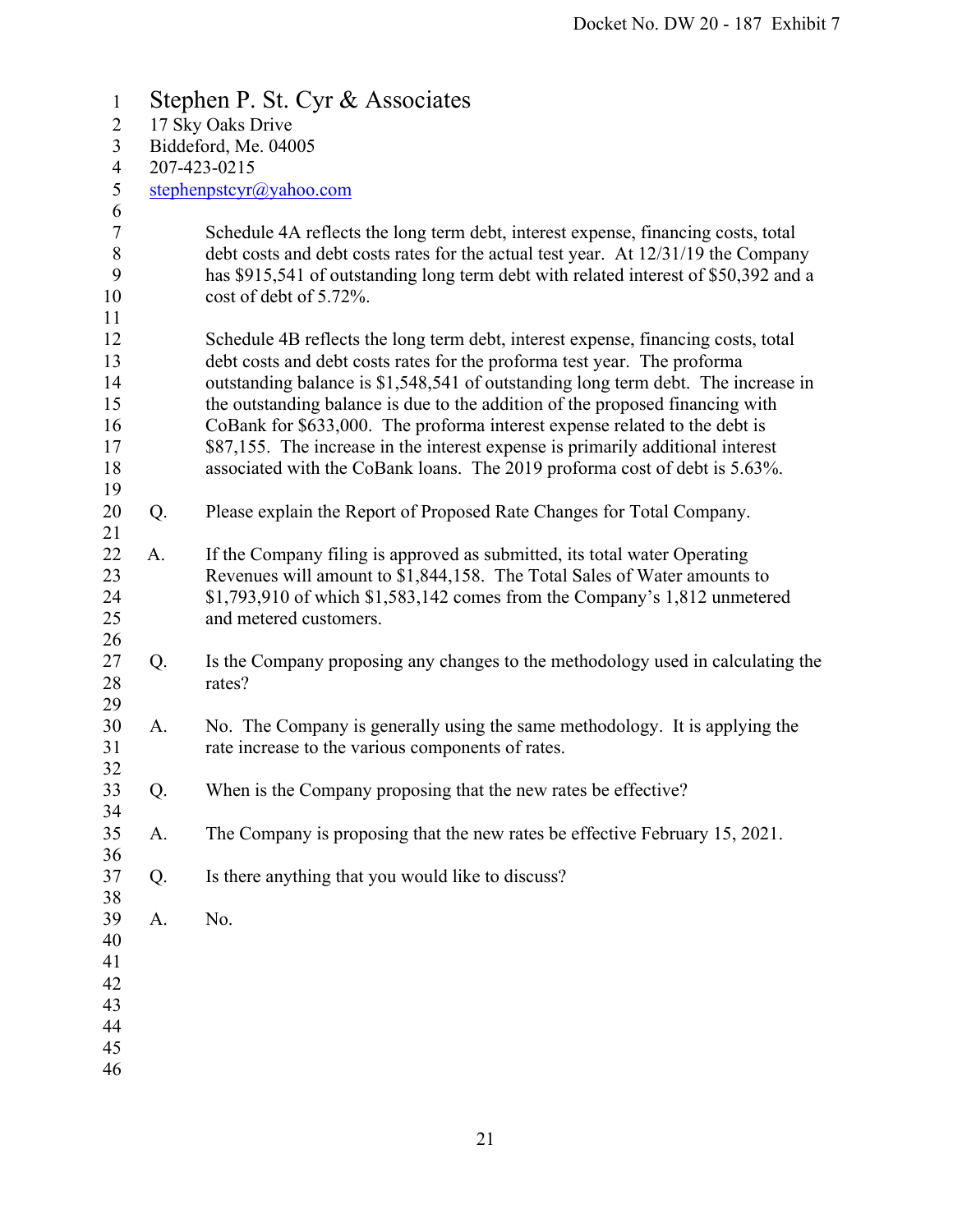1 Stephen P. St. Cyr & Associates 2 17 Sky Oaks Drive 3 Biddeford, Me. 04005 4 207-423-0215 5 stephenpstcyr@yahoo.com 6 7 **LRWC (w/o DS & WW)**  8 9 Q Then, would you please summarize the LRWC schedules? 10 11 A Yes. The schedule entitled "Computation of Revenue Deficiency for the Test 12 Year ended December 31, 2019," summarizes the supporting schedules. The 13 actual revenue deficiency for LRWC for the test year amounts to \$27,965. It is 14 based upon an actual test year with a 13 month average rate base of \$3,405,499 as 15 summarized in Schedule 3, column o. LRWC's actual rate of return is 8.69% for 16 the actual test year. The rate of return of 8.69%, when multiplied by the rate base 17 of \$3,405,499, results in an operating income requirement of \$295,771. As 18 shown on Schedule 1, column b, line 21, the actual net operating income for 19 LRWC for the test year was \$267,806. The operating income required, less the 20 net operating income, results in an operating income deficiency before taxes of 21 \$27,965. LRWC did not calculate the tax effect of the revenue deficiency, 22 resulting in a revenue deficiency for LRWC of \$27,965. 23 24 The proforma revenue deficiency for the LRWC for the test year amounts to zero. 25 It is based upon a proformed test year rate base of \$3,469,323, as summarized in 26 Schedule 3, column q. LRWC is utilizing a proformed rate of return of 8.79% for 27 the proformed test year. The proformed rate of return of 8.79% when multiplied 28 by the rate base of \$3,469,323, results in an operating net income requirement of 29 \$305,002. As shown on Schedule 1, column d, line 21 the proformed net 30 operating income for LRWC for the test year is \$305,002. The operating income 31 required, less the net operating income, results in a deficiency of zero. The tax 32 effect of the deficiency is zero, resulting in a revenue deficiency for LRWC of 33 zero. 34 35 Q. Would you please explain LRWC Schedule 1 and supporting schedules? 36 37 A Schedule 1 reflects LRWC's Operating Income Statement. Column b shows the 38 actual test year results for LRWC Column c shows the proforma adjustments for 39 known and measurable changes to test year revenues and expenses. The proforma 40 adjustments are further supported by schedule 1A – 1E. Column d shows the 41 proforma test year results. Column e and Column f are actual results for 2018 and 42 2017, respectively. 43 44 45 46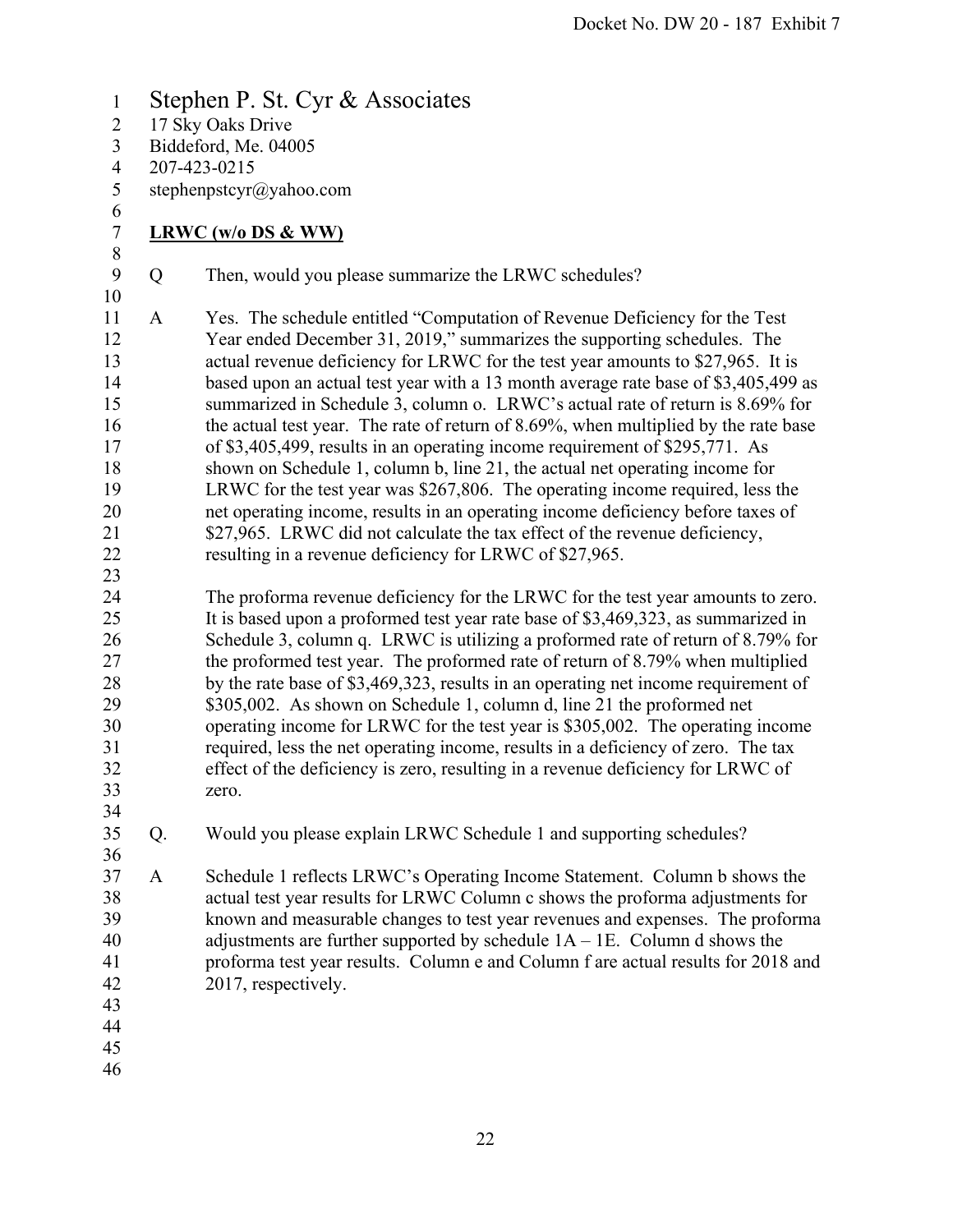1 Stephen P. St. Cyr & Associates 2 17 Sky Oaks Drive 3 Biddeford, Me. 04005 4 207-423-0215 5 stephenpstcyr@yahoo.com 6 7 During the twelve months ended December 31, 2019, the actual Total Operating 8 Revenues amounted to \$1,498,843, a decrease of \$103,305 over 2018. The 9 decrease is due to lower Other Water Revenues and lower POASI revenues. The 10 lower Other Water Revenues are due to lower rate case surcharge revenues and a 11 PUC ordered reduction in revenues due tax savings refund in DW 18-056. The 12 lower POASI revenues are due to lower water consumption. The lower revenues 13 are offset by higher Water Sales Revenues due to higher consumption and more 14 customers. 15 16 LRWC's total operating expenses amounted to \$1,231,037, a decrease of 17 \$111,310 over 2018. The decrease in total operating expenses was due to 18 decreases in income taxes and depreciation expenses, offset by an increase 19 operating and maintenance expenses, primarily transmission and distribution 20 expenses. The 2019 LRWC Net Operating Income amounted to \$267,806. 21 LRWC's Net Income for 2018 was \$259,801. 22 23 The Company has made 5 proforma adjustments to operating revenues 24 totaling \$162,003. The specific proforma adjustments are identified on the 25 operating revenues schedule (Schedule 1A). A brief explanation is as follows: 26 27 Proforma Adjustment to Revenues 28 29 1. Sales of Water – Special Contract - Property Owners Association at 30 Swissevale, Inc. ("POASI") – (\$17,747). 31 32 The Company has a water supply agreement with POASI. The Agreement 33 allows the Company to adjust the amount charged to POASI based on its actual 34 costs to provide service to them. In 2019, the Company recorded revenues of 35 \$228,515. In 2020, after adjusting the amount for 2019 actual costs, the Company 36 anticipates revenues of \$210,768, a decrease of \$17,747. While the Company 37 anticipates a decrease in revenues from the POASI agreement, such revenues will 38 be offset by a like amount of increased revenues from other customers. 39 40 2. Sales of Water – Amount Necessary to Earn Return and Cover Operating 41 Costs - \$144,913. 42 43 The Company has increased test revenues for the proposed amount of 44 revenues necessary to cover its expenses and allow it to earn its proposed rate of 45 return. 46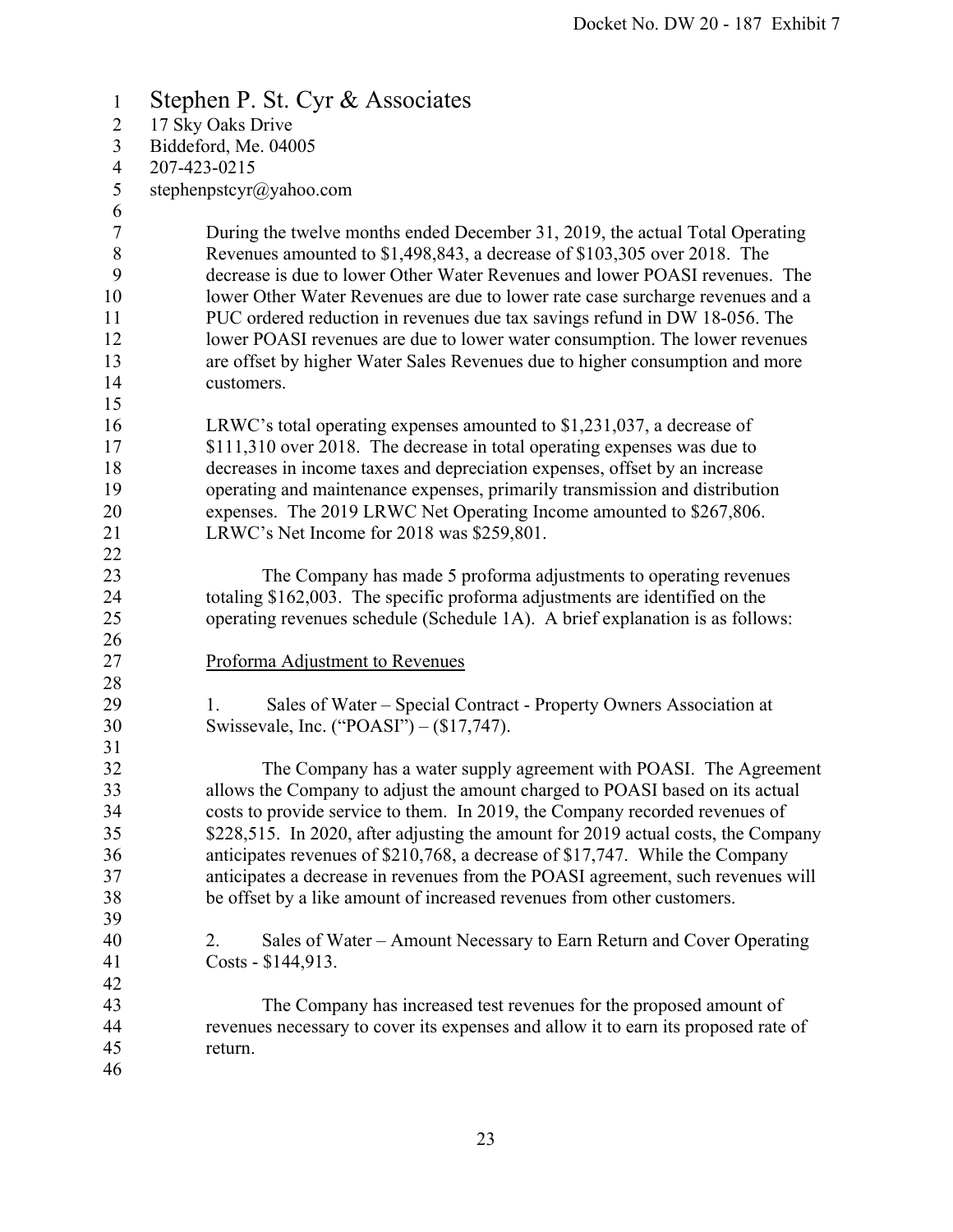| $\mathbf{1}$             | Stephen P. St. Cyr & Associates                                                     |  |  |  |
|--------------------------|-------------------------------------------------------------------------------------|--|--|--|
| $\overline{2}$           | 17 Sky Oaks Drive                                                                   |  |  |  |
| 3                        | Biddeford, Me. 04005                                                                |  |  |  |
| $\overline{\mathcal{A}}$ | 207-423-0215                                                                        |  |  |  |
| 5                        | stephenpstcyr@yahoo.com                                                             |  |  |  |
| 6                        |                                                                                     |  |  |  |
| 7                        | Total Proforma Adjustment to Water Sales is \$127,166.                              |  |  |  |
| $8\,$                    |                                                                                     |  |  |  |
| 9                        | 3.<br>Rate Case Surcharge $-$ (\$32,980).                                           |  |  |  |
| 10                       |                                                                                     |  |  |  |
| 11                       | The Company is reducing test revenue by the amount of revenue                       |  |  |  |
| 12                       | associated with the recovery of approved rate case expenditures. Please note that   |  |  |  |
| 13                       | there is also a reduction in test year expenses by the amount of regulatory         |  |  |  |
| 14                       | expenses associated with the recovery of approved rate case expenditures.           |  |  |  |
| 15                       |                                                                                     |  |  |  |
| 16                       | DW 18-056 Tax Savings Refund - \$42,707.<br>4.                                      |  |  |  |
| 17                       |                                                                                     |  |  |  |
| 18                       | The Company is increasing test revenues for the elimination of the DW               |  |  |  |
| 19                       | 18-056 tax savings refund. As indicated earlier, at no point in time did LRWC       |  |  |  |
| 20                       | exceed its rate of return even with the lower federal corporate tax rate. As such,  |  |  |  |
| 21                       | the lower federal taxes were offset by other higher expenses. Since the Company     |  |  |  |
| 22                       | did not exceed its authorized rate of return, its revenues should not be reduced by |  |  |  |
| 23                       | the supposed tax savings.                                                           |  |  |  |
| 24                       |                                                                                     |  |  |  |
| 25                       | 5.<br>Revenue from Contract Work - \$25,110.                                        |  |  |  |
| 26                       |                                                                                     |  |  |  |
| 27                       | The Company credits revenue from contract work to PUC account 415,                  |  |  |  |
| 28                       | Revenues from  Contract Work. Since account 415 is reflected in Other               |  |  |  |
| 29                       | Income and Expenses, the Company is reclassifying the revenues to Other Water       |  |  |  |
| 30                       | Revenues. The expenses associated with such contract work are reflected in test     |  |  |  |
| 31                       | year expenses.                                                                      |  |  |  |
| 32                       |                                                                                     |  |  |  |
| 33                       | The Total Proforma Adjustments to Other Water Revenues amounts to                   |  |  |  |
| 34                       | \$34,837. Total Proforma Adjustments to Operating Revenue amounts to                |  |  |  |
| 35                       | \$162,003.                                                                          |  |  |  |
| 36                       |                                                                                     |  |  |  |
| 37                       | The Company has made 21 proforma adjustments to operating expenses                  |  |  |  |
| 38                       | totaling \$124,807. The specific proforma adjustments are identified on the         |  |  |  |
| 39                       | operating expenses schedule (Schedule 1B). A brief explanation is as follows:       |  |  |  |
| 40                       |                                                                                     |  |  |  |
| 41                       |                                                                                     |  |  |  |
| 42                       |                                                                                     |  |  |  |
| 43                       |                                                                                     |  |  |  |
| 44                       |                                                                                     |  |  |  |
| 45                       |                                                                                     |  |  |  |
| 46                       |                                                                                     |  |  |  |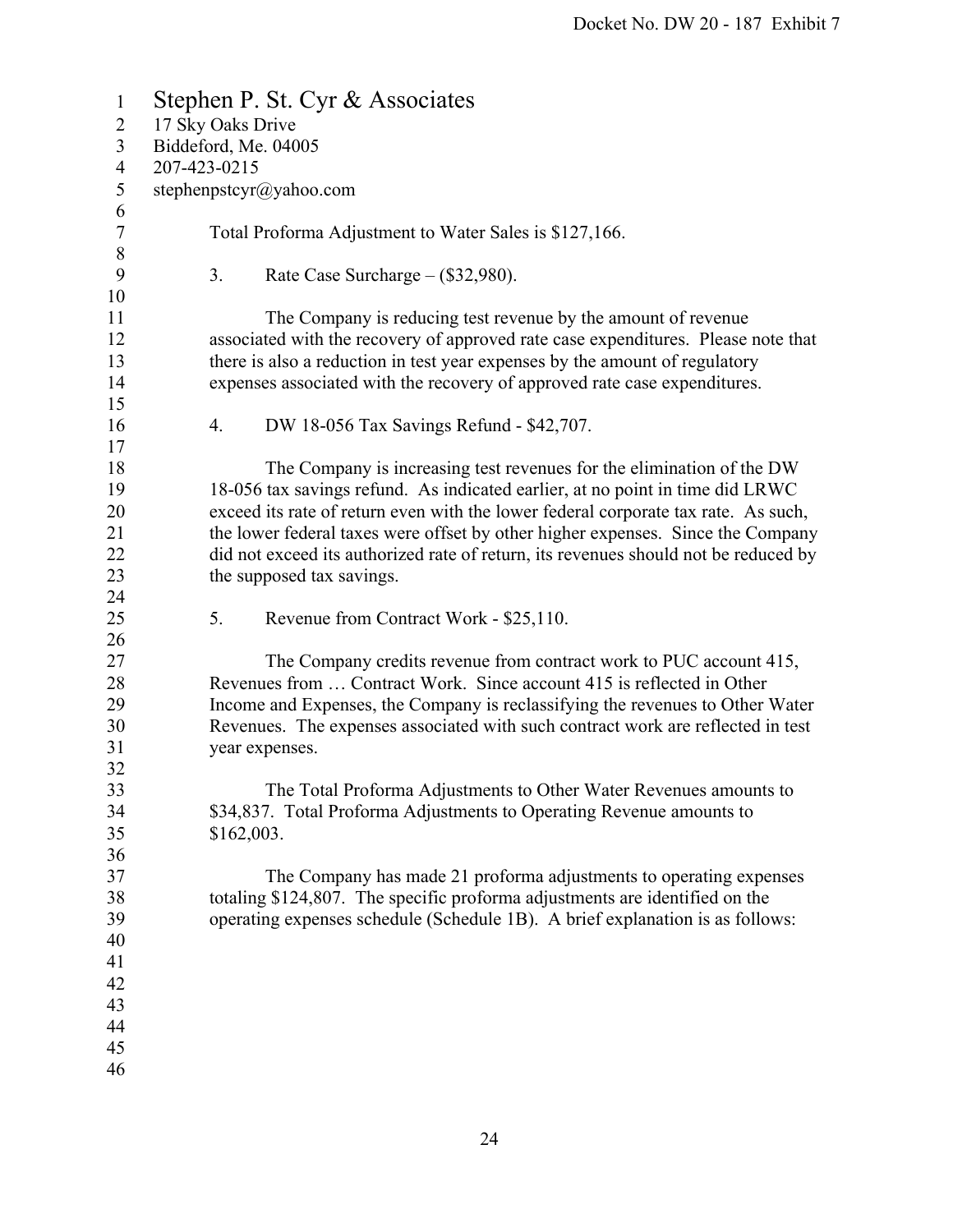| $\mathbf{1}$     | Stephen P. St. Cyr & Associates                                                                                                                          |  |  |  |
|------------------|----------------------------------------------------------------------------------------------------------------------------------------------------------|--|--|--|
| $\overline{2}$   | 17 Sky Oaks Drive                                                                                                                                        |  |  |  |
| 3                | Biddeford, Me. 04005                                                                                                                                     |  |  |  |
| $\overline{4}$   | 207-423-0215                                                                                                                                             |  |  |  |
| $\sqrt{5}$       | stephenpstcyr@yahoo.com                                                                                                                                  |  |  |  |
| $\sqrt{6}$       |                                                                                                                                                          |  |  |  |
| $\boldsymbol{7}$ | Proforma Adjustments to Expense                                                                                                                          |  |  |  |
| $8\,$            |                                                                                                                                                          |  |  |  |
| 9                | Operating and Maintenance Expenses - Wages – \$51,464.<br>1.                                                                                             |  |  |  |
| 10               |                                                                                                                                                          |  |  |  |
| 11               | During the test year, 3 employees left and 3 new employees joined the                                                                                    |  |  |  |
| 12               | Company. LRWC removed wages associated with inactive employees and                                                                                       |  |  |  |
| 13               | adjusted wages for new employees to reflect 52 weeks. The Company provided                                                                               |  |  |  |
| 14               | employees with a 3% cost of living increase on 7/1/20. The Company anticipates                                                                           |  |  |  |
| 15               | providing a $3\%$ cost of living increase on $7/1/21$ . Also, in 2020, the Company                                                                       |  |  |  |
| 16               | began providing a \$25.00 a day stipend for each day employees are on call.                                                                              |  |  |  |
| 17               |                                                                                                                                                          |  |  |  |
| 18               | 2.<br>Operating and Maintenance Expenses - Benefits – \$16,566.                                                                                          |  |  |  |
| 19               |                                                                                                                                                          |  |  |  |
| 20               | Benefits include health, dental, retirement and HRA. Total benefits                                                                                      |  |  |  |
| 21               | incurred and reflected in test year amount to \$53,854. With the change in                                                                               |  |  |  |
| 22               | employees, there are changes in benefit costs amounting to an increase of                                                                                |  |  |  |
| 23               | \$16,566.                                                                                                                                                |  |  |  |
| 24               |                                                                                                                                                          |  |  |  |
| 25               | 3 - 6. Operating and Maintenance Expense - Treatment Expenses (\$4,901),                                                                                 |  |  |  |
| 26               | T&D Expenses (\$9,089), Customer Accounts Expenses (\$9,082) and A&G                                                                                     |  |  |  |
| 27               | Expenses \$11,741.                                                                                                                                       |  |  |  |
| 28               |                                                                                                                                                          |  |  |  |
| 29               | When reviewing test year expenses, certain expenses were significantly                                                                                   |  |  |  |
| 30               | different as compared to 2018. As such, LRWC is proposing a 2 year average of                                                                            |  |  |  |
| 31               | such expenses. Treatment expenses can vary from year to year, particularly with                                                                          |  |  |  |
| 32               | respect to certain water test that are schedule at 2, 3 $\&$ 5 year intervals. T&D                                                                       |  |  |  |
| 33<br>34         | expenses can also vary from year to years, particularly as it pertains to mains and                                                                      |  |  |  |
| 35               | services breaks. Bad debt expense can also vary. A&G expenses, particularly<br>outside services, can vary as well. LRWC is proposing a 2 year average to |  |  |  |
| 36               | smooth out the variations and to end up at an amount likely to represent an                                                                              |  |  |  |
| 37               | appropriate amount going forward. See Sch 1C for the 2019, 2018 and 2 year                                                                               |  |  |  |
| 38               | average amounts.                                                                                                                                         |  |  |  |
| 39               |                                                                                                                                                          |  |  |  |
| 40               | Operating and Maintenance – Regulatory Commission – $(\$26,339)$ .<br>7.                                                                                 |  |  |  |
| 41               |                                                                                                                                                          |  |  |  |
| 42               | LRWC is reducing test expenses by the amount of regulatory commission                                                                                    |  |  |  |
| 43               | expenses associated with the recovery of approved rate case expenditures. Please                                                                         |  |  |  |
| 44               | note that there is also a reduction in test year revenues by the amount of rate case                                                                     |  |  |  |
| 45               | expenditure surcharge revenue.                                                                                                                           |  |  |  |
| 46               |                                                                                                                                                          |  |  |  |
|                  |                                                                                                                                                          |  |  |  |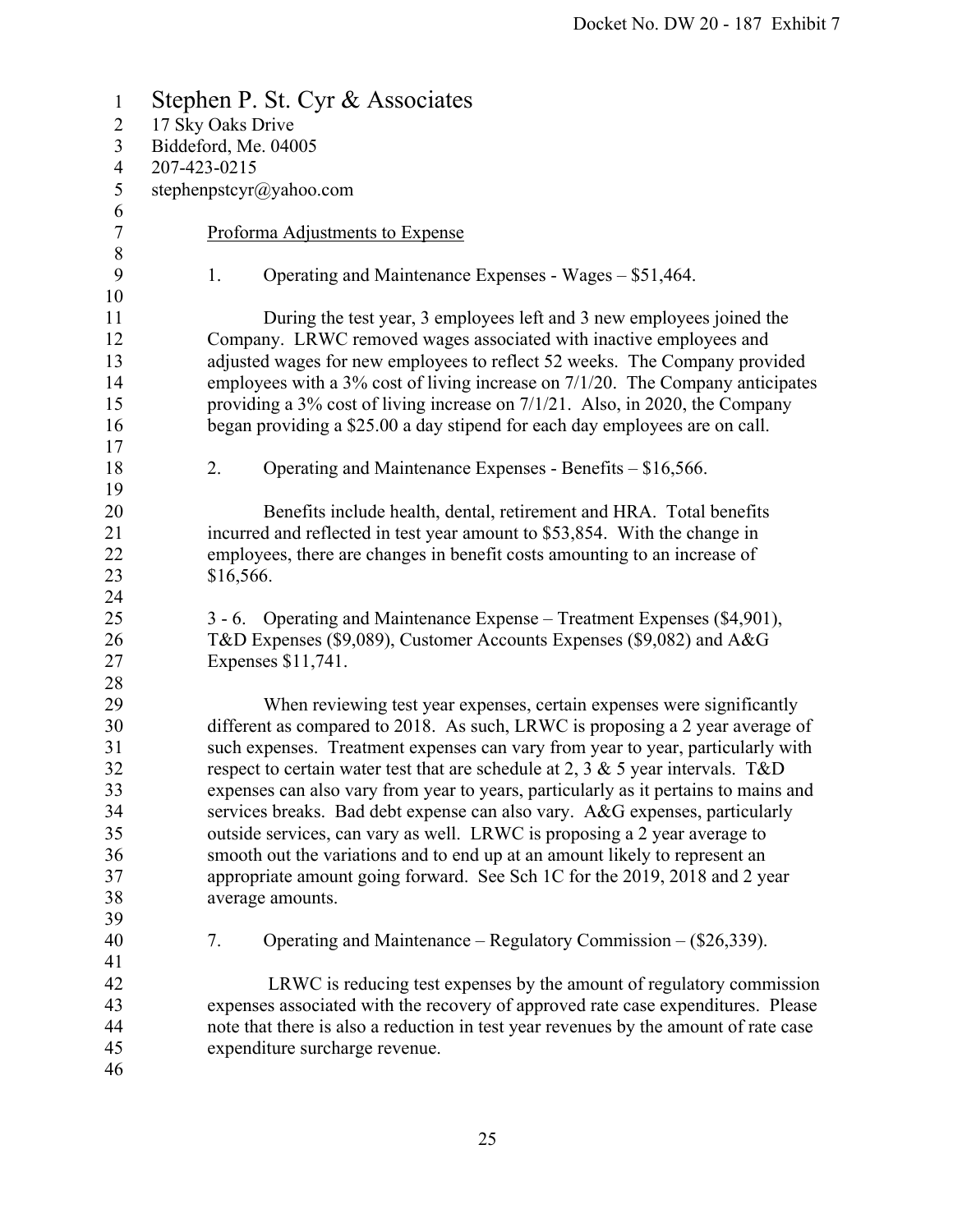1 Stephen P. St. Cyr & Associates 2 17 Sky Oaks Drive 3 Biddeford, Me. 04005 4 207-423-0215 5 stephenpstcyr@yahoo.com 6 7 8. Operating and Maintenance – Regulatory Commission – \$15,130. 8 9 In recent years, LRWC has deferred varies expenditures, mostly 10 associated with certain regulatory proceedings, except for the West Point ("WP") 11 dry well. See Sch 3B for account titles, descriptions and amounts. The total 12 miscellaneous deferred debits amounts total \$88,087. For those costs associated 13 with specific proceedings (DW 15-209 Step 2 - \$2,145, IR 19-005 ROE Petition - 14 \$50,835 and DW 18-056 Tax Act - \$18,526 amounting to \$71,506, LRWC is 15 proposing to amortize and recover such costs over a 5 year period. The annual 16 amortization amounts to \$14,301 (\$71,506 / 5). Arguably, some of these costs 17 can/should be recovered as part of rate case expenditures, but LRWC decided to 18 exclude such costs from this proceeding's rate case costs and to recover such 19 costs over a longer period of time to lessen the impact on customers. In 2014 20 NHDES found that "it appears that the water is not capable of meeting the peak 21 water demands of the system due to very low yielding wells." As such, the 22 Company was looking for a new source of supply for its WP customers. 23 Unfortunately, LRWC was not successful. As such, LRWC is proposing to 24 recover such expenditures over a 20 year period, resulting in an annual 25 amortization of \$829 (\$16,581 / 20). Again, see Sch 3B. 26 27 9. PUC Audit Costs - \$1,667. 28 29 LRWC anticipates that the PUC audit staff will audit the LRWC's test 30 year and its test year revenues, expenses, plant, debt, etc. LRWC estimated that 31 LRWC will incur approximately \$5,000 in expenses not reflected in the test year. 32 LRWC proposes to defer and charge such expenses to outside services. 33 34 Total Proforma Adjustments to O&M Expenses are \$47,158. 35 36 10. Depreciation Expense – 2019 Additions to Plant - \$0. 37 38 11. Depreciation Expense – 2019 Additions to Plant - \$12,510. 39 40 LRWC is proposing to include the additional half year depreciation on the 41 2019 additions to plant. In 2019 LRWC placed in service \$161,340 of plant. 42 None of the assets placed in service were revenue producing assets. During 2019 43 LRWC recorded \$9,798 of depreciation expenses. The annual depreciation 44 expenses on the 2019 plant amount to \$22,308, resulting in an additional \$12,510 45 needed. See Sch. 3D. 46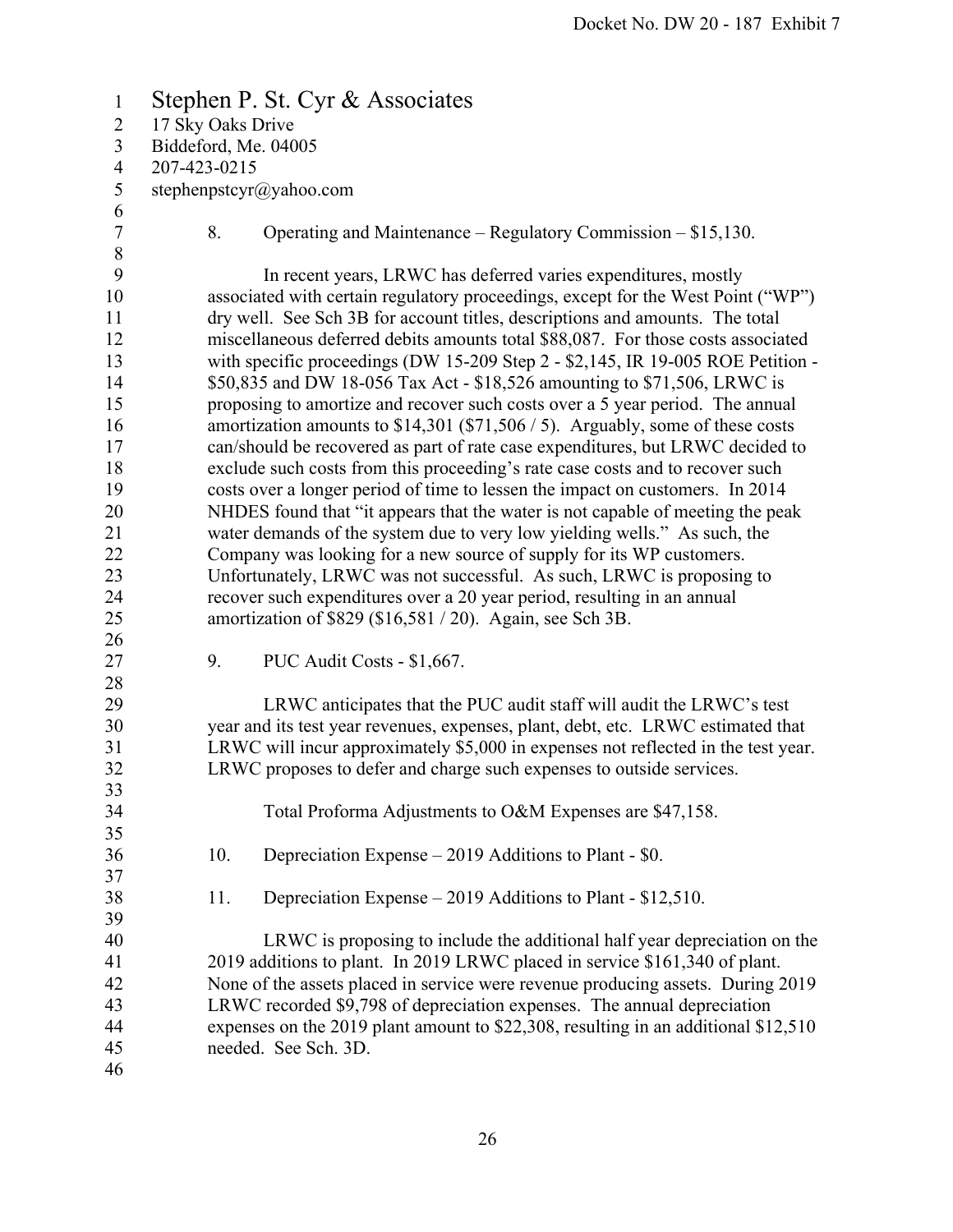| $\mathbf{1}$     | Stephen P. St. Cyr & Associates |                                                                                |                                                                                      |  |
|------------------|---------------------------------|--------------------------------------------------------------------------------|--------------------------------------------------------------------------------------|--|
| $\overline{2}$   | 17 Sky Oaks Drive               |                                                                                |                                                                                      |  |
| 3                | Biddeford, Me. 04005            |                                                                                |                                                                                      |  |
| $\overline{4}$   | 207-423-0215                    |                                                                                |                                                                                      |  |
| 5                |                                 |                                                                                | stephenpstcyr@yahoo.com                                                              |  |
| 6                |                                 |                                                                                |                                                                                      |  |
| $\boldsymbol{7}$ |                                 | 12.                                                                            | Depreciation Expense – 2019 Retirements to Plant – $(\$1,172)$ .                     |  |
| $\,8\,$          |                                 |                                                                                |                                                                                      |  |
| 9                |                                 |                                                                                | In 2019 LRWC retired from plant \$114,627. Certain retired assets were               |  |
| 10               |                                 |                                                                                | not fully depreciated, resulting in \$1,172 of depreciation during the test year.    |  |
| 11               |                                 |                                                                                | With the retirement of the assets, no such deprecation will take place. As such,     |  |
| 12               |                                 |                                                                                | LRWC is proposing to eliminate \$1,172 of depreciation expenses from test year       |  |
| 13               |                                 |                                                                                | expenses. See Sch. 3E.                                                               |  |
| 14               |                                 |                                                                                |                                                                                      |  |
| 15               |                                 | 13.                                                                            | Depreciation Expense – 2020 Additions to Plant - \$11,794.                           |  |
| 16               |                                 |                                                                                |                                                                                      |  |
| 17               |                                 |                                                                                | LRWC is proposing to include the annual depreciation expense associated              |  |
| 18               |                                 |                                                                                | with the $1/1 - 9/30/20$ additions to plant. As of $9/30/20$ , LRWC has placed       |  |
| 19               |                                 |                                                                                | \$189,387 into service. None of the assets placed in service were revenue            |  |
| 20               |                                 |                                                                                | producing assets. The annual depreciation expenses on the $9/30/20$ plant amount     |  |
| 21               |                                 |                                                                                | to \$11,794. See Sch. 3F. At an appropriate time during the proceeding, LRWC         |  |
| 22               |                                 |                                                                                | will update the $2020$ addition to plant as of $12/31/20$ .                          |  |
| 23               |                                 |                                                                                |                                                                                      |  |
| 24               |                                 | 14.                                                                            | Depreciation Expense $-2020$ Retirements to Plant $-(\$668)$ .                       |  |
| 25               |                                 |                                                                                |                                                                                      |  |
| 26               |                                 |                                                                                | In 2020 LRWC retired from plant \$26,741. Certain retired assets were not            |  |
| 27               |                                 |                                                                                | fully depreciated, resulting in \$668 of depreciation during the test year. With the |  |
| 28               |                                 |                                                                                | retirement of the assets, no such deprecation will take place. As such, LRWC is      |  |
| 29               |                                 | proposing to eliminate \$668 of depreciation expenses from test year expenses. |                                                                                      |  |
| 30               |                                 | See Sch. 3G.                                                                   |                                                                                      |  |
| 31               |                                 |                                                                                |                                                                                      |  |
| 32               |                                 | 15.                                                                            | Depreciation Expense – 2021 Additions to Plant - \$3,235.                            |  |
| 33               |                                 |                                                                                |                                                                                      |  |
| 34               |                                 |                                                                                | In 2021 LRWC anticipates placing into service \$158,000 of plant                     |  |
| 35               |                                 |                                                                                | associated with main replacement projects at Paradise Shores. None of the assets     |  |
| 36               |                                 |                                                                                | placed in service were revenue producing assets. The annual depreciation             |  |
| 37               |                                 |                                                                                | expenses on the 2021 plant amount to \$13,874. See Sch. 3H.                          |  |
| 38               |                                 |                                                                                |                                                                                      |  |
| 39               |                                 | 16.                                                                            | Depreciation Expense $-2021$ Retirements to Plant $-(\$).$                           |  |
| 40               |                                 |                                                                                |                                                                                      |  |
| 41               |                                 |                                                                                | In 2021 LRWC anticipates that certain plant will be retired. LRWC has                |  |
| 42               |                                 |                                                                                | yet to determine what plant and the related original costs. At an appropriate time   |  |
| 43<br>44         |                                 |                                                                                | during the proceeding, LRWC will update the 2021 retirements to plant and any        |  |
| 45               |                                 |                                                                                | related depreciation. See Sch. 3I.                                                   |  |
| 46               |                                 |                                                                                | Total Proforma Adjustments to Depreciation Expenses are \$25,699.                    |  |
|                  |                                 |                                                                                |                                                                                      |  |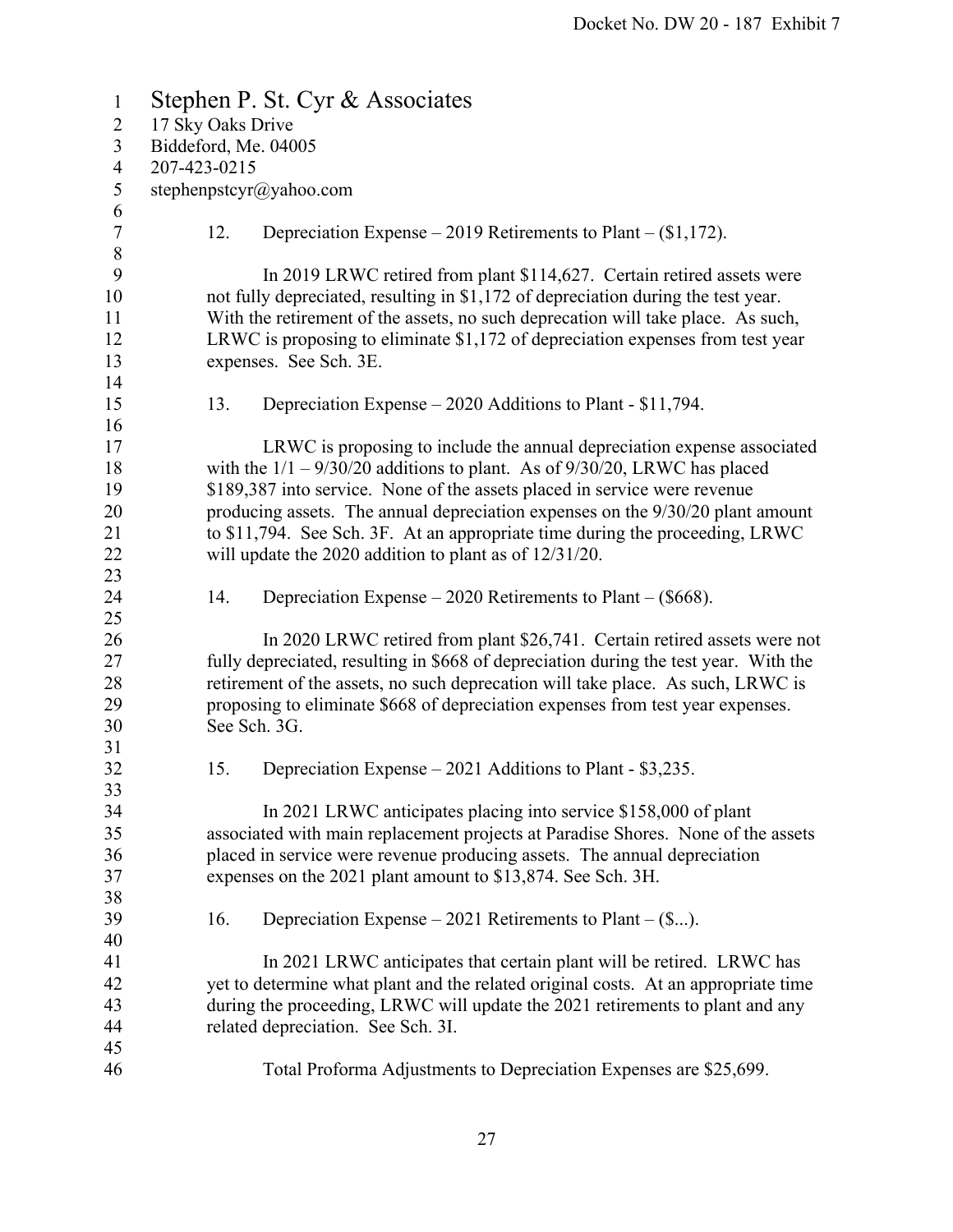| $\mathbf{1}$                               | Stephen P. St. Cyr & Associates                                                                                                                                                                                                                                                                                                                                                                         |  |  |  |
|--------------------------------------------|---------------------------------------------------------------------------------------------------------------------------------------------------------------------------------------------------------------------------------------------------------------------------------------------------------------------------------------------------------------------------------------------------------|--|--|--|
| $\overline{2}$                             | 17 Sky Oaks Drive                                                                                                                                                                                                                                                                                                                                                                                       |  |  |  |
| $\overline{3}$                             | Biddeford, Me. 04005                                                                                                                                                                                                                                                                                                                                                                                    |  |  |  |
| $\overline{4}$                             | 207-423-0215                                                                                                                                                                                                                                                                                                                                                                                            |  |  |  |
| $\mathfrak{S}$                             | stephenpstcyr@yahoo.com                                                                                                                                                                                                                                                                                                                                                                                 |  |  |  |
| 6<br>$\tau$                                | 17.<br>Taxes other than Income – State Utility Property Taxes - \$2,646.                                                                                                                                                                                                                                                                                                                                |  |  |  |
| $\,8\,$<br>9<br>10<br>11<br>12<br>13<br>14 | In 2019 LRWC incurred \$27,276 in state utility property taxes. With the<br>2019, 2020 and 2021 additions to plant, LRWC anticipates that the state utility<br>property taxes will increase by \$488, \$1,137 and \$1,021, respectively. As such,<br>LRWC has prepared a proforma adjustment for \$2,646. See column (m) on<br>Schedules 3D, $3F \& 3H$ for the calculation.                            |  |  |  |
| 15                                         | 18.<br>Taxes other than Income – Municipal Property Taxes - \$3,301.                                                                                                                                                                                                                                                                                                                                    |  |  |  |
| 16<br>17<br>18<br>19<br>20<br>21<br>22     | In 2019 LRWC incurred \$49,036 in municipal property taxes. With the<br>2019, 2020 and 2021 additions to plant, LRWC anticipates that the state utility<br>property taxes will increase by \$580, \$1,893 and \$828, respectively. As such,<br>LRWC has prepared a proforma adjustment for \$5,900. See column (p) on<br>Schedules 3D, $3F \& 3H$ for the calculation.                                  |  |  |  |
| 23<br>24                                   | 19.<br>Taxes other than Income - Payroll Taxes - \$6,052.                                                                                                                                                                                                                                                                                                                                               |  |  |  |
| 25<br>26<br>27<br>28<br>29                 | In 2019 LRWC incurred \$28,149 of payroll taxes. With the change in<br>personnel and the proposed increases in wages (in expense proforma adjustments<br>1), there is also a related increase in the payroll taxes. With the proposed<br>increase in net wages, LRWC anticipates that its payroll taxes will amount to<br>\$34,201. As such, LRWC increased payroll taxes by the difference of \$6,052. |  |  |  |
| 30<br>31                                   | 20/21. Federal Income and State Business Taxes - \$39,951.                                                                                                                                                                                                                                                                                                                                              |  |  |  |
| 32                                         |                                                                                                                                                                                                                                                                                                                                                                                                         |  |  |  |
| 33                                         | With the proposed increase in revenue offset by the proposed increase in                                                                                                                                                                                                                                                                                                                                |  |  |  |
| 34<br>35                                   | expenses, there is also a related increase in the federal income and state business<br>taxes. The increase in federal income taxes represents the additional tax liability                                                                                                                                                                                                                              |  |  |  |
| 36                                         | due to the increase in taxable income. The increase in state business taxes                                                                                                                                                                                                                                                                                                                             |  |  |  |
| 37                                         | represents the additional tax liability due to the increase in gross profits. See Sch                                                                                                                                                                                                                                                                                                                   |  |  |  |
| 38                                         | 1D & 1E.                                                                                                                                                                                                                                                                                                                                                                                                |  |  |  |
| 39                                         |                                                                                                                                                                                                                                                                                                                                                                                                         |  |  |  |
| 40                                         | The total proforma adjustments to Operating Expenses amounts to                                                                                                                                                                                                                                                                                                                                         |  |  |  |
| 41                                         | \$124,807.                                                                                                                                                                                                                                                                                                                                                                                              |  |  |  |
| 42                                         |                                                                                                                                                                                                                                                                                                                                                                                                         |  |  |  |
| 43                                         | The net of the proforma adjustments to operating revenue \$162,003 and                                                                                                                                                                                                                                                                                                                                  |  |  |  |
| 44                                         | the proforma adjustments to operating expenses \$124,807 results in net proforma                                                                                                                                                                                                                                                                                                                        |  |  |  |
| 45                                         | adjustment of \$37,196. When the net operating income associated with the                                                                                                                                                                                                                                                                                                                               |  |  |  |
| 46                                         | proforma adjustments is added to net operating income from the test year, the                                                                                                                                                                                                                                                                                                                           |  |  |  |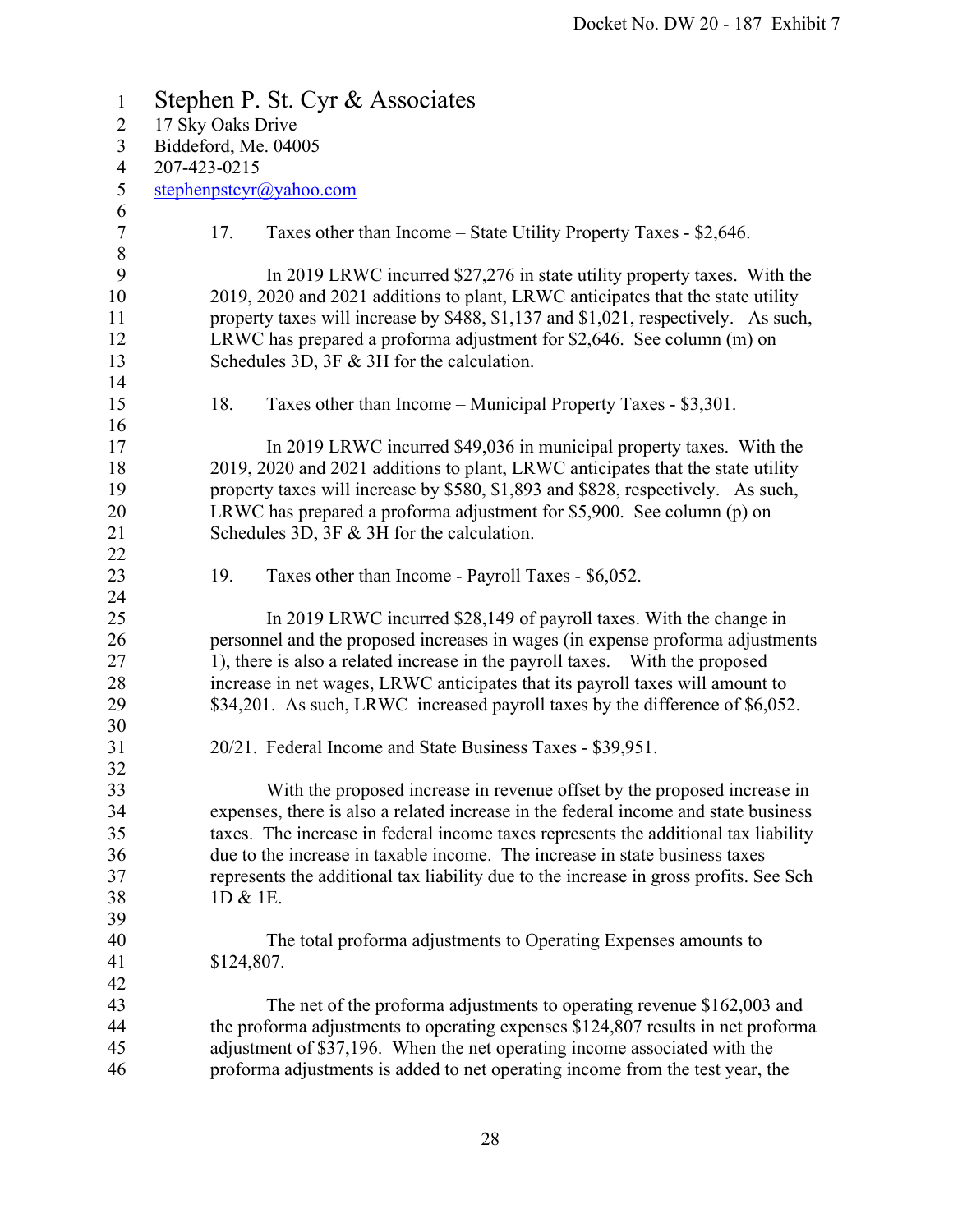1 Stephen P. St. Cyr & Associates 2 17 Sky Oaks Drive 3 Biddeford, Me. 04005 4 207-423-0215 5 stephenpstcyr@yahoo.com 6 7 proforma test year net operating income totals \$305,002. The proforma test year 8 net operating income of \$305,002 allows LRWC to cover its expenses and earn a 9 8.79% return on its investments. 10 11 Q. Does that complete your description of the proforma adjustments to revenues and 12 expenses? 13 14 A. Yes. 15 16 Q. Are there additional schedules that support Schedule 1. 17 18 A. Yes. Schedule 1C identifies certain operating expenses that were significantly 19 different as compared to 2018. Schedule 1C further identifies the 2019, 2018 and 20 2 year average amounts. LRWC is proposing a 2 year average of such expenses. 21 A review of other operating expenses seemed to indicate that such other expenses 22 are normal and reoccurring and appropriate for future years. 23 24 Schedule 1D shows the income tax computation. The proforma total rate base 25 amounts to \$3,469,323. See Schedule 3. The proforma weighted average cost 26 rate for equity capital is 6.86% (See Schedule 4). When the proforma weighted 27 average cost rate for equity capital of 6.86% is applied to the proforma total rate 28 base, the proforma net operating income required amounts to \$238,103. When 29 the tax multiplier of 37.14% is applied to the proforma net operating income 30 required, it produces the total tax of \$88,437, which represents the amount of tax 31 needed on the proforma net operating income required. The sum of the proforma 32 net operating income required plus the total tax amount results in taxable income 33 required before income taxes. The business profits tax at 7.70% amounts to 34 \$25,144 and the federal income tax at 21% amounts to \$63,293. 35 36 Schedule 1E shows effective tax factor including the federal and state corporate 37 tax rates. 38 39 Q Please continue with an explanation of Schedule 3, Rate Base and the supporting 40 schedule. 41 42 A. Schedule 3 reflects the LRWC's Rate Base for both the actual 13 month average 43 test year and the 2019 proforma test year. Columns b – n shows the actual month 44 end balances. Column o shows the 13 months average balances. Column p 45 shows the proforma adjustments. Column q shows the 2019 proforma balances. 46 The balances are further supported by Schedules 3A – 3J.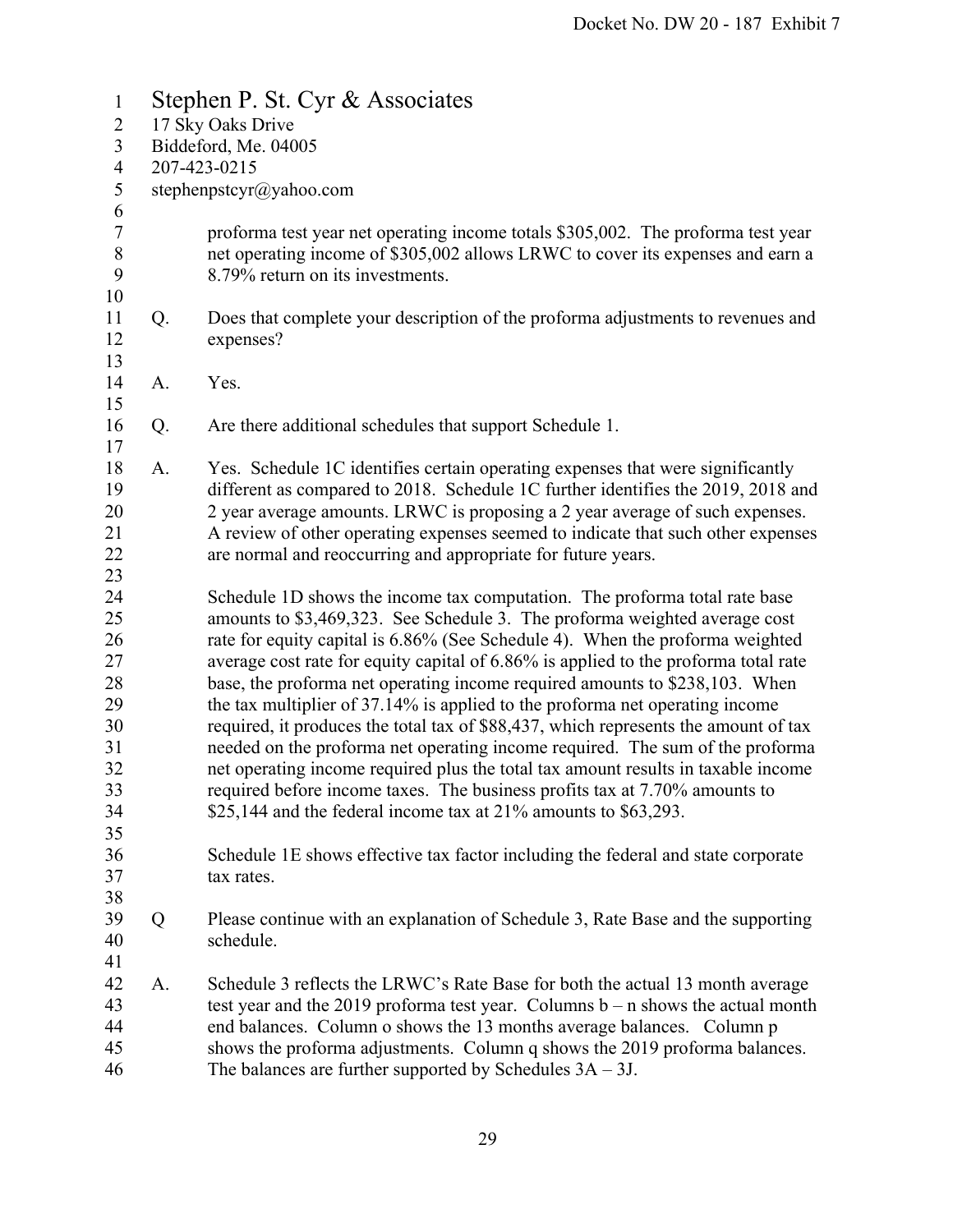| $\mathbf{1}$                                                         | Stephen P. St. Cyr & Associates |                                                                                                                                                                                                                                                                                                                                                                                                                                                                                                                                                                                                                                                                                                                                                                                                                                                                                           |  |  |  |
|----------------------------------------------------------------------|---------------------------------|-------------------------------------------------------------------------------------------------------------------------------------------------------------------------------------------------------------------------------------------------------------------------------------------------------------------------------------------------------------------------------------------------------------------------------------------------------------------------------------------------------------------------------------------------------------------------------------------------------------------------------------------------------------------------------------------------------------------------------------------------------------------------------------------------------------------------------------------------------------------------------------------|--|--|--|
| $\overline{2}$                                                       |                                 | 17 Sky Oaks Drive                                                                                                                                                                                                                                                                                                                                                                                                                                                                                                                                                                                                                                                                                                                                                                                                                                                                         |  |  |  |
| 3                                                                    |                                 | Biddeford, Me. 04005                                                                                                                                                                                                                                                                                                                                                                                                                                                                                                                                                                                                                                                                                                                                                                                                                                                                      |  |  |  |
| $\overline{4}$                                                       |                                 | 207-423-0215                                                                                                                                                                                                                                                                                                                                                                                                                                                                                                                                                                                                                                                                                                                                                                                                                                                                              |  |  |  |
| 5                                                                    |                                 | stephenpstcyr@yahoo.com                                                                                                                                                                                                                                                                                                                                                                                                                                                                                                                                                                                                                                                                                                                                                                                                                                                                   |  |  |  |
| 6<br>$\tau$<br>$8\,$<br>9<br>10<br>11<br>12                          |                                 | The rate base consists of Utility Plant in Service less Accumulated Depreciation,<br>plus Plant Acquisition Adjustment less Accumulated Amortization of Utility Plant<br>Acquisition Adjustment plus Material and Supplies and Miscellaneous Deferred<br>Debits, less Deferred Taxes and less Contributions in Aid of Construction plus<br>Accumulated Amortization of CIAC and Cash Working Capital.                                                                                                                                                                                                                                                                                                                                                                                                                                                                                     |  |  |  |
| 13<br>14<br>15                                                       |                                 | The Total 13 Month Average Rate Base and the 2019 Proforma Rate Base<br>amounts to \$3,405,499 and \$3,469,323, respectively.                                                                                                                                                                                                                                                                                                                                                                                                                                                                                                                                                                                                                                                                                                                                                             |  |  |  |
| 16<br>17                                                             | Q.                              | Would you please explain Schedule 3A, Rate Base Adjustments?                                                                                                                                                                                                                                                                                                                                                                                                                                                                                                                                                                                                                                                                                                                                                                                                                              |  |  |  |
| 18<br>19<br>20<br>21<br>22<br>23<br>24<br>25<br>26<br>27<br>28<br>29 | A.                              | Schedule 3A shows the various adjustments to rate base. As stated earlier in my<br>testimony, LRWC believes that all assets placed in service during the test year<br>should be fully reflected in rate base and a full year's depreciation on such assets<br>should be fully reflected in depreciation expense and accumulated depreciation.<br>Likewise, LRWC believes that other rate base items should be fully reflected in<br>rates. As such, LRWC has adjusted the Actual 13 Month Average Balances to<br>Year End Balances. The rate base items affected by the reflection of year end<br>balances are $(1)$ plant in service, $(7)$ accumulated depreciation, $(14)$ accumulated<br>amortization of utility plant in service, $(15)$ material and supplies, $(16)$<br>miscellaneous deferred debits, (17) CIAC, (18) AA of CIAC, (18 - 21)<br>accumulated deferred income taxes. |  |  |  |
| 30<br>31<br>32                                                       |                                 | In addition to the proforma adjustments to rate base for the year end balances,<br>LRWC made a number of other proforma adjustments as follows:                                                                                                                                                                                                                                                                                                                                                                                                                                                                                                                                                                                                                                                                                                                                           |  |  |  |
| 33<br>34                                                             |                                 | Plant in Service – Acquisition Costs - \$0.<br>2.                                                                                                                                                                                                                                                                                                                                                                                                                                                                                                                                                                                                                                                                                                                                                                                                                                         |  |  |  |
| 35<br>36                                                             |                                 | 3.<br>Plant in Service $-9/30/20$ Additions to Plant - \$189,387.                                                                                                                                                                                                                                                                                                                                                                                                                                                                                                                                                                                                                                                                                                                                                                                                                         |  |  |  |
| 37<br>38<br>39<br>40<br>41                                           |                                 | As of 9/30/20, LRWC has placed \$189,387 into service. None of the<br>assets placed in service were revenue producing assets. See Sch. 3F. LRWC is<br>proposing to add the 2020 addition to rate base. At an appropriate time during the<br>proceeding, LRWC will update the 2020 additions to plant as of 12/31/20.                                                                                                                                                                                                                                                                                                                                                                                                                                                                                                                                                                      |  |  |  |
| 42<br>43                                                             |                                 | 4.<br>Plant in Service – $9/30/20$ Retirements to Plant – (\$26,741).                                                                                                                                                                                                                                                                                                                                                                                                                                                                                                                                                                                                                                                                                                                                                                                                                     |  |  |  |
| 44<br>45<br>46                                                       |                                 | In 2020 LRWC retired from plant \$26,741. See Sch. 3G. LRWC is<br>proposing to reduce the 9/30/20 addition from rate base. At an appropriate time<br>during the proceeding, LRWC will update the 2020 retirements to plant.                                                                                                                                                                                                                                                                                                                                                                                                                                                                                                                                                                                                                                                               |  |  |  |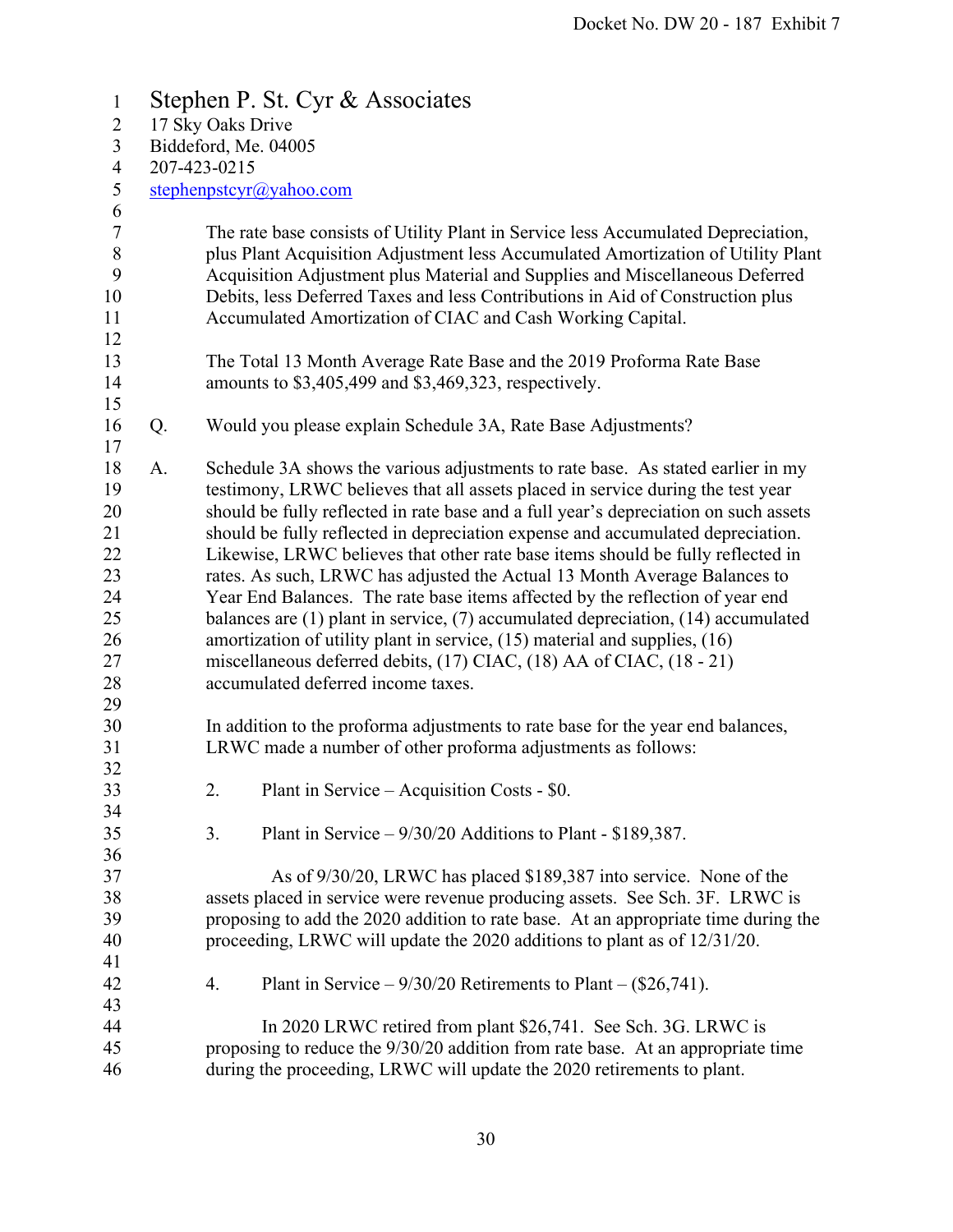| $\mathbf{1}$           | Stephen P. St. Cyr & Associates                                                                                                                                                                                                                                                                                                |  |  |
|------------------------|--------------------------------------------------------------------------------------------------------------------------------------------------------------------------------------------------------------------------------------------------------------------------------------------------------------------------------|--|--|
| $\overline{2}$         | 17 Sky Oaks Drive                                                                                                                                                                                                                                                                                                              |  |  |
| $\mathfrak{Z}$         | Biddeford, Me. 04005                                                                                                                                                                                                                                                                                                           |  |  |
| $\overline{4}$         | 207-423-0215                                                                                                                                                                                                                                                                                                                   |  |  |
| 5                      | stephenpstcyr@yahoo.com                                                                                                                                                                                                                                                                                                        |  |  |
| 6<br>$\tau$<br>$\,8\,$ | 5.<br>Plant in Service $-2021$ Additions to Plant - \$158,000.                                                                                                                                                                                                                                                                 |  |  |
| 9<br>10<br>11<br>12    | In 2021 LRWC anticipates placing into service \$158,000 of plant<br>associated with main replacement projects at Paradise Shores. None of the assets<br>placed in service were revenue producing assets. See Sch. 3H. LRWC is<br>proposing to add the 2021 additions to rate base.                                             |  |  |
| 13<br>14<br>15         | 6.<br>Plant in Service – 2021 Retirements to Plant – $(\$)$ .                                                                                                                                                                                                                                                                  |  |  |
| 16<br>17<br>18<br>19   | In 2021 LRWC anticipates that certain plant will be retired. LRWC has<br>yet to determine what plant and the related original costs. At an appropriate time<br>during the proceeding, LRWC will update the 2021 retirements to plant and any<br>related depreciation. See Sch. 3I.                                             |  |  |
| 20<br>21<br>22<br>23   | Accumulated Depreciation – Half year depreciation of organization costs<br>8.<br>$-$ (\$0).                                                                                                                                                                                                                                    |  |  |
| 24<br>25<br>26         | Accumulated Depreciation – Additional half year depreciation on 2019<br>9.<br>additions $-$ (\$12,510).                                                                                                                                                                                                                        |  |  |
| 27<br>28<br>29<br>30   | LRWC is proposing to include the additional half year depreciation on the<br>2019 additions to plant. During 2019 LRWC recorded \$9,798 of depreciation<br>expenses. The annual depreciation expenses on the 2019 plant amount to<br>\$22,308, resulting in an additional \$12,510 needed. See Sch. 3D.                        |  |  |
| 31<br>32<br>33<br>34   | Accumulated Depreciation – Annual Depreciation on $9/30/20$ additions –<br>10.<br>(\$11,794).                                                                                                                                                                                                                                  |  |  |
| 35<br>36<br>37<br>38   | LRWC is proposing to include the annual depreciation expense associated<br>with the $1/1 - 9/30/20$ additions to plant. The annual depreciation expenses on<br>the 9/30/20 plant amount to \$11,794. See Sch. 3F. At an appropriate time during<br>the proceeding, LRWC will update the 2020 addition to plant as of 12/31/20. |  |  |
| 39<br>40<br>41         | Accumulated Depreciation $-2020$ Retirements to Plant $-$ \$26,741.<br>11.                                                                                                                                                                                                                                                     |  |  |
| 42<br>43<br>44<br>45   | In 2020 LRWC retired from plant \$26,741. As such, LRWC is proposing<br>to reduce $A/D$ by \$26,741. See Sch. 3G.                                                                                                                                                                                                              |  |  |
| 46                     |                                                                                                                                                                                                                                                                                                                                |  |  |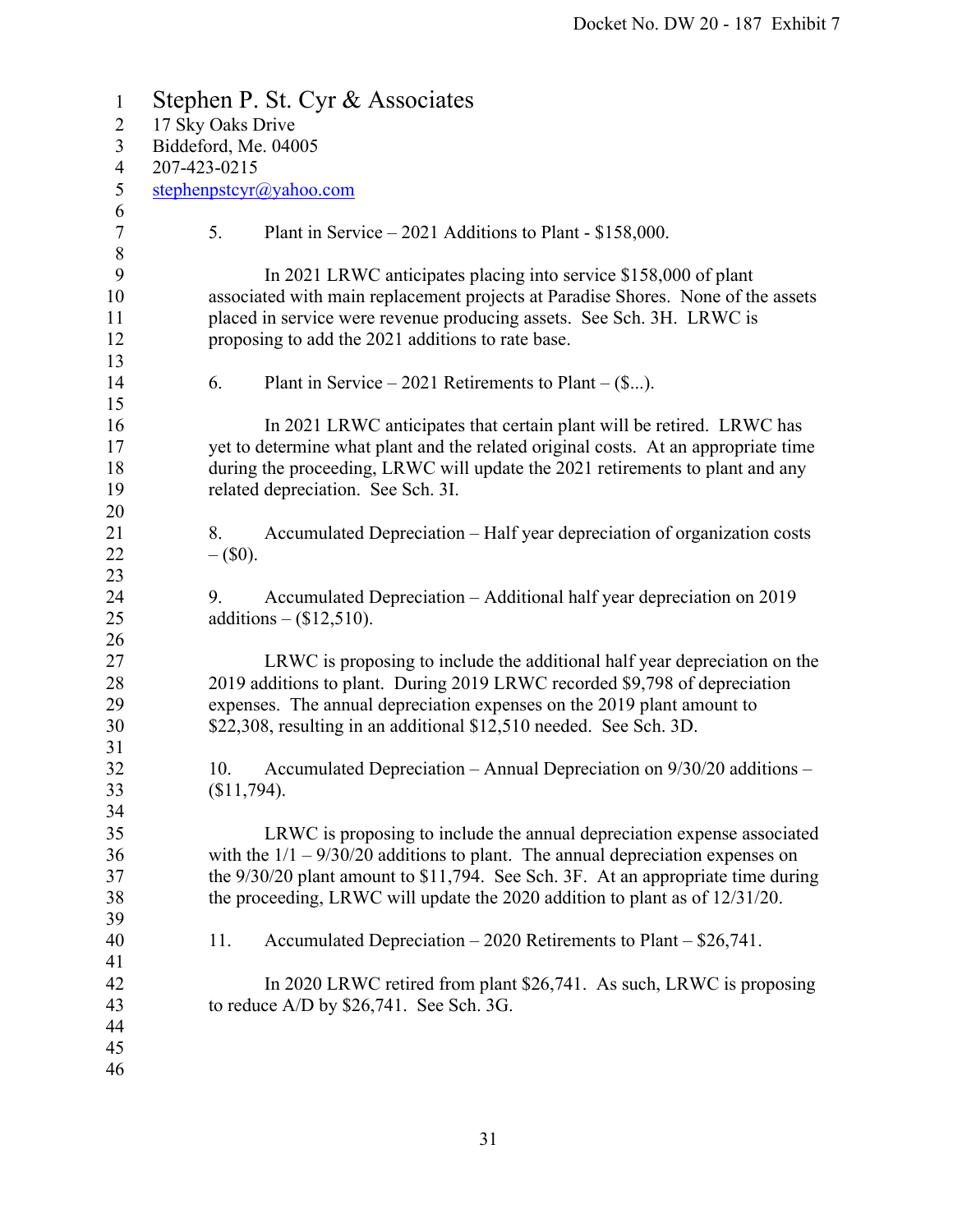| $\mathbf{1}$                                                                                 | Stephen P. St. Cyr & Associates |                      |                                                                                                                                                                                                                                                                                                                                                                                                                                                                                                                                                                                                                                                                                                                                                                                                                                                                                                                                                                                                                                                                                                                |  |  |
|----------------------------------------------------------------------------------------------|---------------------------------|----------------------|----------------------------------------------------------------------------------------------------------------------------------------------------------------------------------------------------------------------------------------------------------------------------------------------------------------------------------------------------------------------------------------------------------------------------------------------------------------------------------------------------------------------------------------------------------------------------------------------------------------------------------------------------------------------------------------------------------------------------------------------------------------------------------------------------------------------------------------------------------------------------------------------------------------------------------------------------------------------------------------------------------------------------------------------------------------------------------------------------------------|--|--|
| $\overline{2}$                                                                               | 17 Sky Oaks Drive               |                      |                                                                                                                                                                                                                                                                                                                                                                                                                                                                                                                                                                                                                                                                                                                                                                                                                                                                                                                                                                                                                                                                                                                |  |  |
| $\mathfrak{Z}$                                                                               |                                 | Biddeford, Me. 04005 |                                                                                                                                                                                                                                                                                                                                                                                                                                                                                                                                                                                                                                                                                                                                                                                                                                                                                                                                                                                                                                                                                                                |  |  |
| $\overline{4}$                                                                               |                                 | 207-423-0215         |                                                                                                                                                                                                                                                                                                                                                                                                                                                                                                                                                                                                                                                                                                                                                                                                                                                                                                                                                                                                                                                                                                                |  |  |
| $\sqrt{5}$<br>6                                                                              |                                 |                      | stephenpstcyr@yahoo.com                                                                                                                                                                                                                                                                                                                                                                                                                                                                                                                                                                                                                                                                                                                                                                                                                                                                                                                                                                                                                                                                                        |  |  |
| $\boldsymbol{7}$<br>$\,8\,$                                                                  |                                 | 12.                  | Accumulated Depreciation $-2021$ Additions to Plant - \$3,235.                                                                                                                                                                                                                                                                                                                                                                                                                                                                                                                                                                                                                                                                                                                                                                                                                                                                                                                                                                                                                                                 |  |  |
| 9<br>10<br>11                                                                                |                                 |                      | In 2021 LRWC anticipates placing into service \$158,000 of plant<br>associated with main replacement projects at Paradise Shores. The annual<br>depreciation expenses on the 2021 plant amount to \$3,235. See Sch. 3H.                                                                                                                                                                                                                                                                                                                                                                                                                                                                                                                                                                                                                                                                                                                                                                                                                                                                                        |  |  |
| 12<br>13                                                                                     |                                 | 13.                  | Accumulated Depreciation $-2021$ Retirements to Plant $-(\$).$                                                                                                                                                                                                                                                                                                                                                                                                                                                                                                                                                                                                                                                                                                                                                                                                                                                                                                                                                                                                                                                 |  |  |
| 14<br>15<br>16<br>17<br>18<br>19                                                             |                                 |                      | In 2021 LRWC anticipates that certain plant will be retired. LRWC has<br>yet to determine what plant and the related original costs. At an appropriate time<br>during the proceeding, LRWC will update the 2021 retirements to plant and any<br>related depreciation. See Sch. 3I.                                                                                                                                                                                                                                                                                                                                                                                                                                                                                                                                                                                                                                                                                                                                                                                                                             |  |  |
| 20<br>21                                                                                     |                                 | 22.                  | Cash Working Capital - \$8,632.                                                                                                                                                                                                                                                                                                                                                                                                                                                                                                                                                                                                                                                                                                                                                                                                                                                                                                                                                                                                                                                                                |  |  |
| 22<br>23<br>24<br>25<br>26                                                                   |                                 |                      | LRWC adjusted cash working capital for the proforma increase in<br>operating and maintenance expenses. See Sch 3J. Schedule 3J shows the<br>computation of cash working capital for 2019 proforma amount and 2019, 2018<br>and 2017 actual amounts. The proforma cash working capital is based on the<br>proforma test year operation and maintenance expenses.                                                                                                                                                                                                                                                                                                                                                                                                                                                                                                                                                                                                                                                                                                                                                |  |  |
| 27<br>28                                                                                     | Q.                              |                      | Please explain Schedule 3B.                                                                                                                                                                                                                                                                                                                                                                                                                                                                                                                                                                                                                                                                                                                                                                                                                                                                                                                                                                                                                                                                                    |  |  |
| 29<br>30<br>31<br>32<br>33<br>34<br>35<br>36<br>37<br>38<br>39<br>40<br>41<br>42<br>43<br>44 | A.                              | period.              | Schedule 3B shows account title, description and amounts. In recent years,<br>LRWC has deferred varies expenditures, mostly associated with certain regulatory<br>proceedings, except for the West Point ("WP") dry well. The total miscellaneous<br>deferred debits amounts total \$88,097. For those costs associated with specific<br>proceedings (DW 15-209 Step 2 - \$2,145, IR 19-005 ROE Petition - \$50,835 and<br>DW 18-056 Tax Act - \$18,526 amounting to \$71,506, LRWC is proposing to add<br>such amount to rate base and amortize and recover such costs over a 5 year<br>Arguably, some of these costs can/should be recovered as part of rate<br>case expenditures, but LRWC decided to exclude such costs from this<br>proceeding's rate case costs and to recover such costs over a longer period of time<br>to lessen the impact on customers. In 2012 LRWC was looking for a new source<br>of supply for its WP customers. Unfortunately, LRWC was not successful. As<br>such, LRWC is proposing to add such amounts to rate base and recover such<br>expenditures over a 20 year period. |  |  |
| 45                                                                                           |                                 |                      |                                                                                                                                                                                                                                                                                                                                                                                                                                                                                                                                                                                                                                                                                                                                                                                                                                                                                                                                                                                                                                                                                                                |  |  |

46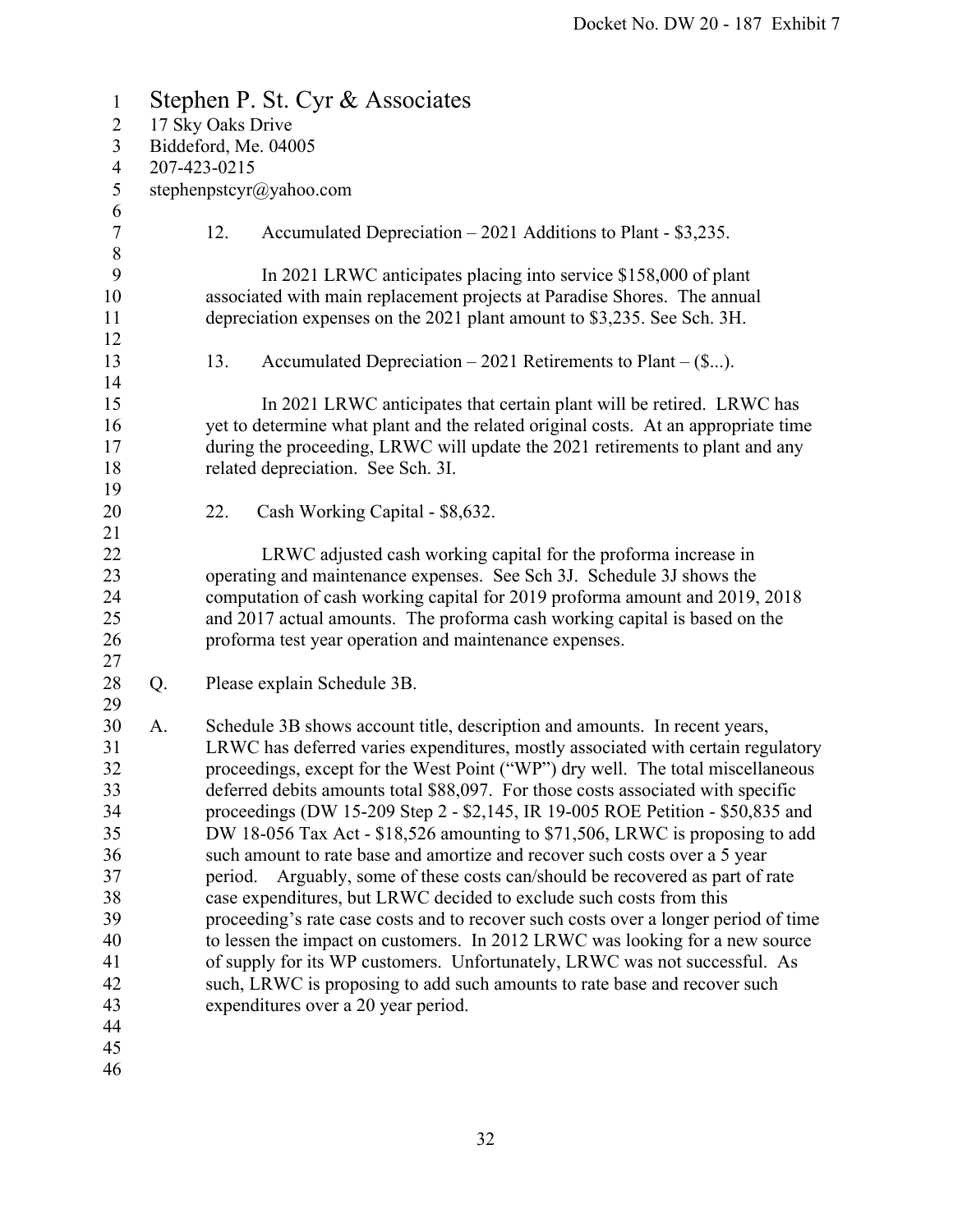| $\mathbf{1}$                  | Stephen P. St. Cyr & Associates |                                                                                                                                                                                                                                                                                                                    |  |  |  |
|-------------------------------|---------------------------------|--------------------------------------------------------------------------------------------------------------------------------------------------------------------------------------------------------------------------------------------------------------------------------------------------------------------|--|--|--|
| $\overline{c}$                | 17 Sky Oaks Drive               |                                                                                                                                                                                                                                                                                                                    |  |  |  |
| 3                             | Biddeford, Me. 04005            |                                                                                                                                                                                                                                                                                                                    |  |  |  |
| $\overline{4}$                |                                 | 207-423-0215                                                                                                                                                                                                                                                                                                       |  |  |  |
| 5<br>6                        | stephenpstcyr@yahoo.com         |                                                                                                                                                                                                                                                                                                                    |  |  |  |
| $\boldsymbol{7}$<br>$\,$ $\,$ | Q.                              | Please explain Schedules 3D & 3E.                                                                                                                                                                                                                                                                                  |  |  |  |
| 9<br>10<br>11<br>12           | A.                              | Schedule 3D shows LRWC division numbers, names, PUC account numbers,<br>plant amounts (columns d-f), depreciation amounts (columns h-k) and property<br>tax amounts (m & p). In total, it shows 2019 additions to plant amounting to<br>\$161,340 and the related depreciation and property taxes.                 |  |  |  |
| 13<br>14<br>15<br>16          |                                 | Schedule 3E shows PUC account numbers and descriptions, plant costs and<br>related depreciation. In total, it shows 2019 retirements to plant amounting to<br>\$114,627 and the related depreciation.                                                                                                              |  |  |  |
| 17<br>18                      | Q.                              | Please explain Schedules 3F & 3G.                                                                                                                                                                                                                                                                                  |  |  |  |
| 19<br>20<br>21<br>22<br>23    | A.                              | Schedule 3F shows LRWC division numbers, names, PUC account numbers,<br>plant amounts (columns d-f), depreciation amounts (columns h-k) and property<br>tax amounts (m & p). In total, it shows 2020 additions to plant as of $9/30/20$<br>amounting to \$189,387 and the related depreciation and property taxes. |  |  |  |
| 24<br>25<br>26<br>27<br>28    |                                 | Schedule 3G shows PUC account numbers and descriptions, plant costs and<br>related depreciation. In total, it shows 2020 retirements to plant as of 9/30/20<br>amounting to \$26,741 and the related depreciation.                                                                                                 |  |  |  |
| 29<br>30                      | Q.                              | Please explain Schedules 3H & 3I.                                                                                                                                                                                                                                                                                  |  |  |  |
| 31<br>32<br>33<br>34<br>35    | A.                              | Schedule 3H shows LRWC division numbers, names, PUC account numbers,<br>plant amounts (columns d-f), depreciation amounts (columns h-k) and property<br>tax amounts (m & p). In total, it shows projected 2021 additions to plant<br>amounting to \$158,000 and the related depreciation and property taxes.       |  |  |  |
| 36<br>37<br>38<br>39<br>40    |                                 | As indicated earlier, in 2021 LRWC anticipates that certain plant will be retired.<br>LRWC has yet to determine what plant and the related original costs. At an<br>appropriate time during the proceeding, LRWC will update the 2021 retirements<br>to plant and any related depreciation.                        |  |  |  |
| 41<br>42                      | Q.                              | Please explain Schedules 3J.                                                                                                                                                                                                                                                                                       |  |  |  |
| 43<br>44<br>45<br>46          | A.                              | Schedule 3J shows the computation of cash working capital for 2019 proforma<br>amount and 2019, 2018 and 2017 actual amounts. The proforma cash working<br>capital is based on the proforma test year operation and maintenance expenses.                                                                          |  |  |  |
|                               |                                 |                                                                                                                                                                                                                                                                                                                    |  |  |  |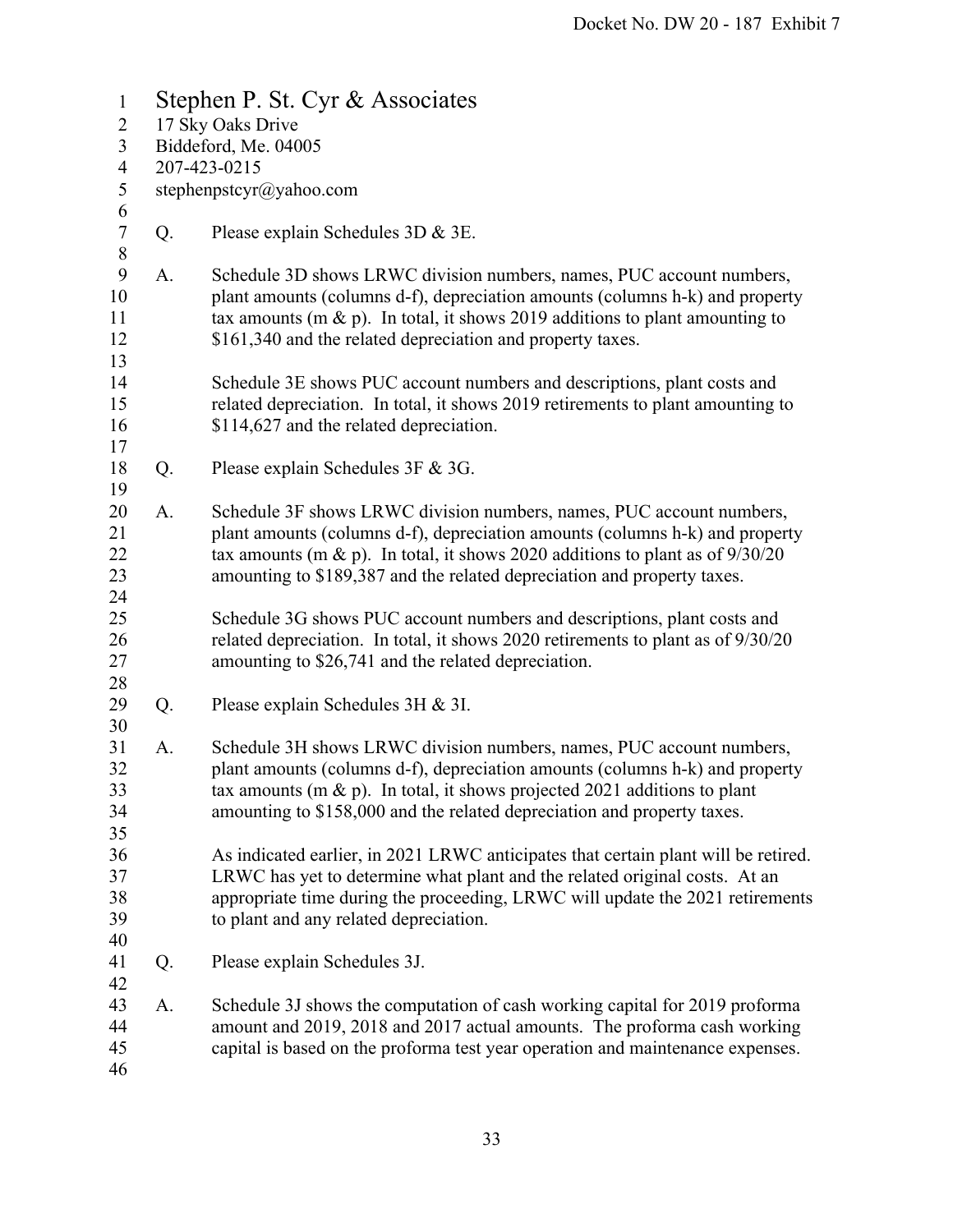| $\mathbf{1}$               | Stephen P. St. Cyr & Associates |                                                                                                                                                                                                                                               |  |  |  |
|----------------------------|---------------------------------|-----------------------------------------------------------------------------------------------------------------------------------------------------------------------------------------------------------------------------------------------|--|--|--|
| $\overline{2}$             | 17 Sky Oaks Drive               |                                                                                                                                                                                                                                               |  |  |  |
| 3                          | Biddeford, Me. 04005            |                                                                                                                                                                                                                                               |  |  |  |
| $\overline{4}$             | 207-423-0215                    |                                                                                                                                                                                                                                               |  |  |  |
| $\mathfrak s$              |                                 | stephenpstcyr@yahoo.com                                                                                                                                                                                                                       |  |  |  |
| 6<br>$\boldsymbol{7}$<br>8 | Q.                              | Would you please explain Schedule 4, Rate of Return Information?                                                                                                                                                                              |  |  |  |
| 9<br>10<br>11              | A.                              | See Total Company Schedule 4, which reflects the overall rate of return for both<br>the actual test year and the proforma test year.                                                                                                          |  |  |  |
| 12<br>13                   | Q.                              | Please explain the Report of Proposed Rate Changes for LRWC.                                                                                                                                                                                  |  |  |  |
| 14<br>15<br>16<br>17       | A.                              | If LRWC's filing is approved as submitted, its total water Operating Revenues<br>will amount to \$1,660,846. The Total Sales of Water amounts to \$1,612,772 of<br>which \$1,402,004 comes from LRWC's 1,702 unmetered and metered customers. |  |  |  |
| 18<br>19<br>20             | Q.                              | Is LRWC proposing any changes to the methodology used in calculating the<br>rates?                                                                                                                                                            |  |  |  |
| 21<br>22<br>23             | A.                              | No. LRWC is generally using the same methodology. It is applying the rate<br>increase to the various components of rates.                                                                                                                     |  |  |  |
| 24<br>25                   | Q.                              | When is LRWC proposing that the new rates be effective?                                                                                                                                                                                       |  |  |  |
| 26<br>27                   | A.                              | LRWC is proposing that the new rates be effective February 15, 2021.                                                                                                                                                                          |  |  |  |
| 28<br>29                   | Q.                              | Is there anything that you would like to discuss?                                                                                                                                                                                             |  |  |  |
| 30<br>31                   | A.                              | No.                                                                                                                                                                                                                                           |  |  |  |
| 32<br>33                   |                                 |                                                                                                                                                                                                                                               |  |  |  |
| 34<br>35                   |                                 |                                                                                                                                                                                                                                               |  |  |  |
| 36                         |                                 |                                                                                                                                                                                                                                               |  |  |  |
| 37                         |                                 |                                                                                                                                                                                                                                               |  |  |  |
| 38                         |                                 |                                                                                                                                                                                                                                               |  |  |  |
| 39                         |                                 |                                                                                                                                                                                                                                               |  |  |  |
| 40                         |                                 |                                                                                                                                                                                                                                               |  |  |  |
| 41                         |                                 |                                                                                                                                                                                                                                               |  |  |  |
| 42                         |                                 |                                                                                                                                                                                                                                               |  |  |  |
| 43                         |                                 |                                                                                                                                                                                                                                               |  |  |  |
| 44                         |                                 |                                                                                                                                                                                                                                               |  |  |  |
| 45                         |                                 |                                                                                                                                                                                                                                               |  |  |  |
| 46                         |                                 |                                                                                                                                                                                                                                               |  |  |  |
|                            |                                 |                                                                                                                                                                                                                                               |  |  |  |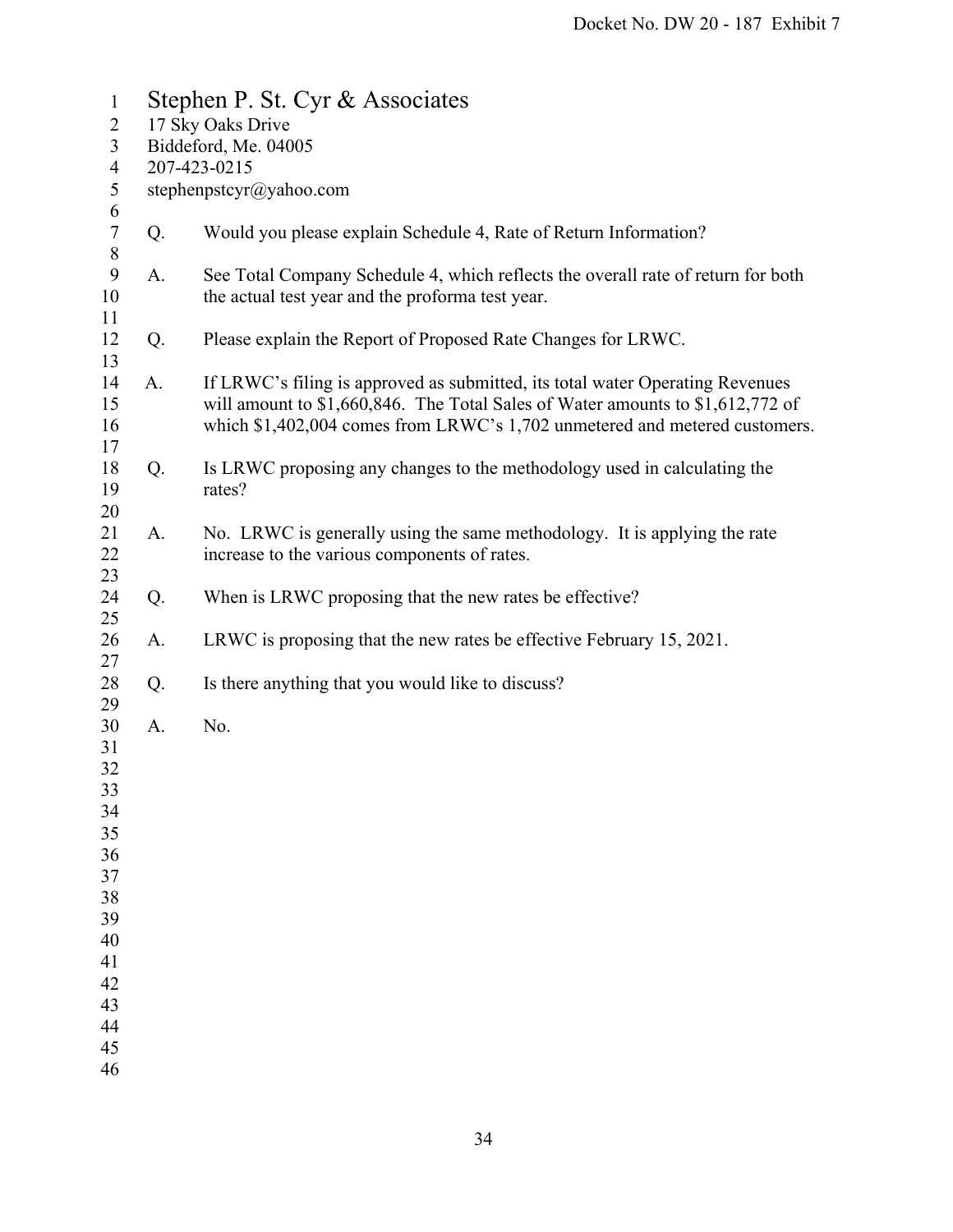1 Stephen P. St. Cyr & Associates 2 17 Sky Oaks Drive 3 Biddeford, Me. 04005 4 207-423-0215 5 stephenpstcyr@yahoo.com 6 7 **Dockham Shores ("DS")**  8 9 Q. What do the DS schedules show? 10 11 A. The schedule entitled "Computation of Revenue Deficiency for the Test Year 12 ended December 31, 2019," summarizes the supporting schedules. The actual 13 revenue deficiency for DS for the test year amounts to \$46,063. It is based upon 14 an actual test year with a 13 month average rate base of \$333,982 as summarized 15 in Schedule 3, column o. DS's actual rate of return is 8.69% for the actual test 16 year. The rate of return of 8.69%, when multiplied by the rate base of \$333,982, 17 results in an operating income requirement of \$29,007. As shown on Schedule 1, 18 column b, line 19, the actual net operating income for DS for the test year was 19 (\$17,056). The operating income required, less the net operating income, results 20 in an operating income deficiency before taxes of \$46,063. DS did not calculate 21 the tax effect of the revenue deficiency, resulting in a revenue deficiency for DS 22 of \$46,063. 23 24 The proforma revenue deficiency for the DS for the test year amounts to zero. It 25 is based upon a proformed test year rate base of \$366,636, as summarized in 26 Schedule 3, column q. DS is utilizing a proformed rate of return of 8.79% for the 27 proformed test year. The proformed rate of return of 8.79% when multiplied by 28 the rate base of \$366,636, results in an operating net income requirement of 29 \$32,232. As shown on Schedule 1, column d, line 19 the proformed net operating 30 income for DS for the test year is \$32,232. The operating income required, less 31 the net operating income, results in a deficiency of zero. The tax effect of the 32 deficiency is zero, resulting in a revenue deficiency for DS of zero. 33 34 Q. Would you please explain DS Schedule 1 and supporting schedules? 35 36 A. Schedule 1 reflects DS's Operating Income Statement. Column b shows the 37 actual test year results for DS. Column c shows the proforma adjustments for 38 known and measurable changes to test year revenues and expenses. The proforma 39 adjustments are further supported by schedule 1A – 1E. Column d shows the 40 proforma test year results. Column e is actual results for 2018. 41 42 During the twelve months ended December 31, 2019, the actual Total Operating 43 Revenues amounted to \$38,808, an increase of \$1,968 over 2018. The increase is 44 due to increased water consumption. 45 46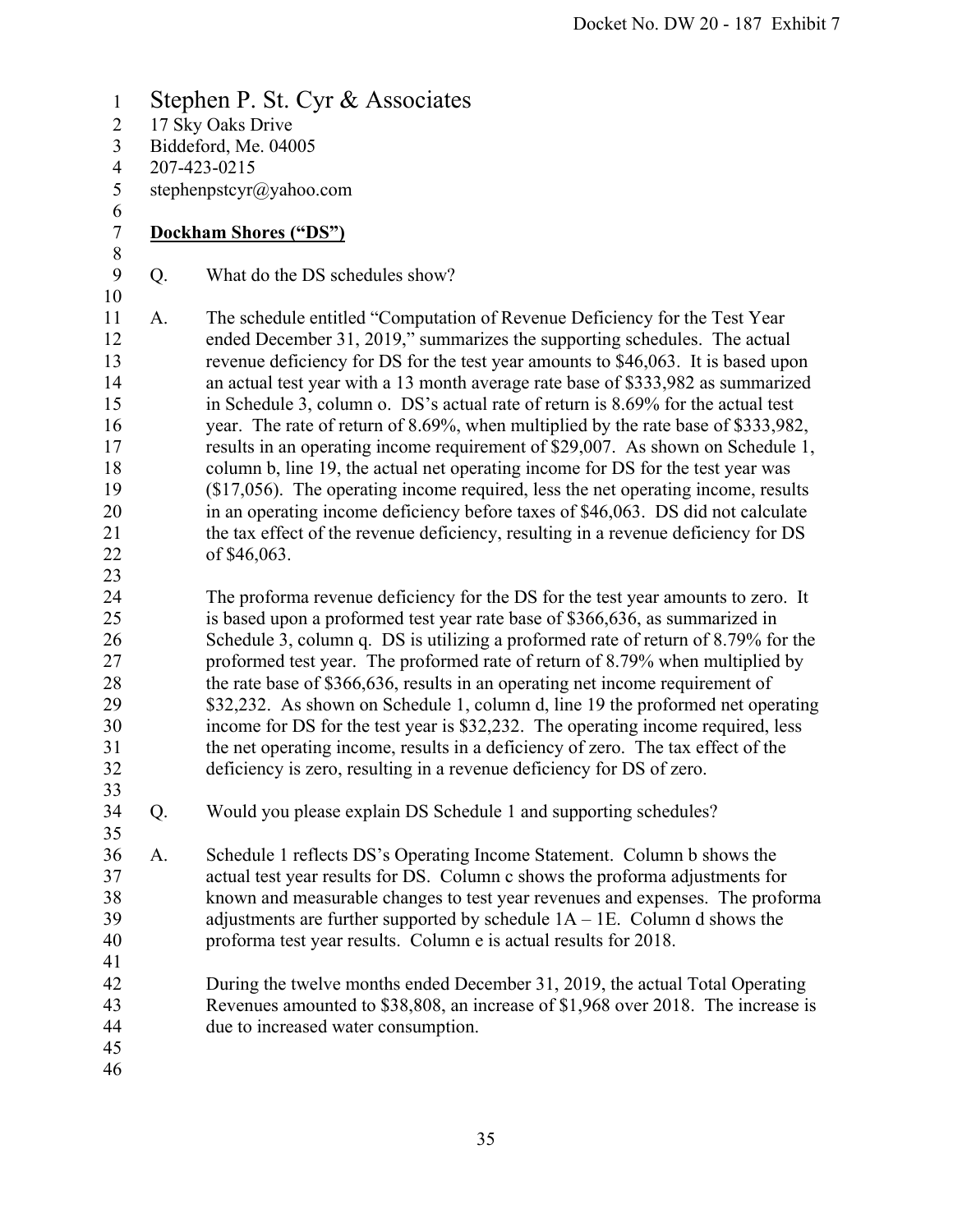| Stephen P. St. Cyr & Associates |                                                                                    |  |
|---------------------------------|------------------------------------------------------------------------------------|--|
| 17 Sky Oaks Drive               |                                                                                    |  |
| Biddeford, Me. 04005            |                                                                                    |  |
|                                 |                                                                                    |  |
|                                 |                                                                                    |  |
|                                 |                                                                                    |  |
|                                 | DS's total operating expenses amounted to \$55,864, an increase of \$4,305 over    |  |
|                                 | 2018. The increase in total operating expenses was due to increases in pumping     |  |
|                                 | and treatment expenses. The 2019 DS Net Operating Income (Loss) amounted to        |  |
|                                 | (\$17,056). DS's Net Income (Loss) for 2018 was (\$14,719).                        |  |
|                                 |                                                                                    |  |
|                                 | The Company has made 2 proforma adjustments to operating revenues                  |  |
|                                 | totaling \$58,013. The specific proforma adjustments are identified on the         |  |
|                                 | operating revenues schedule (Schedule 1A). A brief explanation is as follows:      |  |
|                                 |                                                                                    |  |
|                                 | Proforma Adjustment to Revenues                                                    |  |
|                                 |                                                                                    |  |
|                                 | Sales of Water – Special Contract - Property Owners Association at                 |  |
|                                 | Swissevale, Inc. ("POASI") $-$ (\$0).                                              |  |
|                                 |                                                                                    |  |
| 2.                              | Sales of Water – Amount Necessary to Earn Return and Cover Operating               |  |
|                                 | Costs - \$57,211.                                                                  |  |
|                                 |                                                                                    |  |
|                                 | The Company has increased test revenues for the proposed amount of                 |  |
|                                 | revenues necessary to cover its expenses and allow it to earn its proposed rate of |  |
| return.                         |                                                                                    |  |
|                                 |                                                                                    |  |
|                                 | Total Proforma Adjustment to Water Sales is \$57,211.                              |  |
|                                 |                                                                                    |  |
| 3.                              | Rate Case Surcharge $-$ (\$0).                                                     |  |
|                                 |                                                                                    |  |
| 4.                              | DW 18-056 Tax Savings Refund - \$0.                                                |  |
|                                 |                                                                                    |  |
|                                 | Revenue from Contract Work - \$802.                                                |  |
|                                 |                                                                                    |  |
|                                 | The Company credits revenue from contract work to PUC account 415,                 |  |
|                                 | Revenues from  Contract Work. Since account 415 is reflected in Other              |  |
|                                 | Income and Expenses, the Company is reclassifying the revenues to Other Water      |  |
|                                 | Revenues. The expenses associated with such contract work are reflected in test    |  |
|                                 | year expenses.                                                                     |  |
|                                 |                                                                                    |  |
|                                 | The Total Proforma Adjustments to Other Water Revenues amounts to                  |  |
|                                 | \$802. Total Proforma Adjustments to Operating Revenue amounts to \$58,013.        |  |
|                                 |                                                                                    |  |
|                                 |                                                                                    |  |
|                                 |                                                                                    |  |
|                                 | 207-423-0215<br>stephenpstcyr@yahoo.com<br>1.<br>5.                                |  |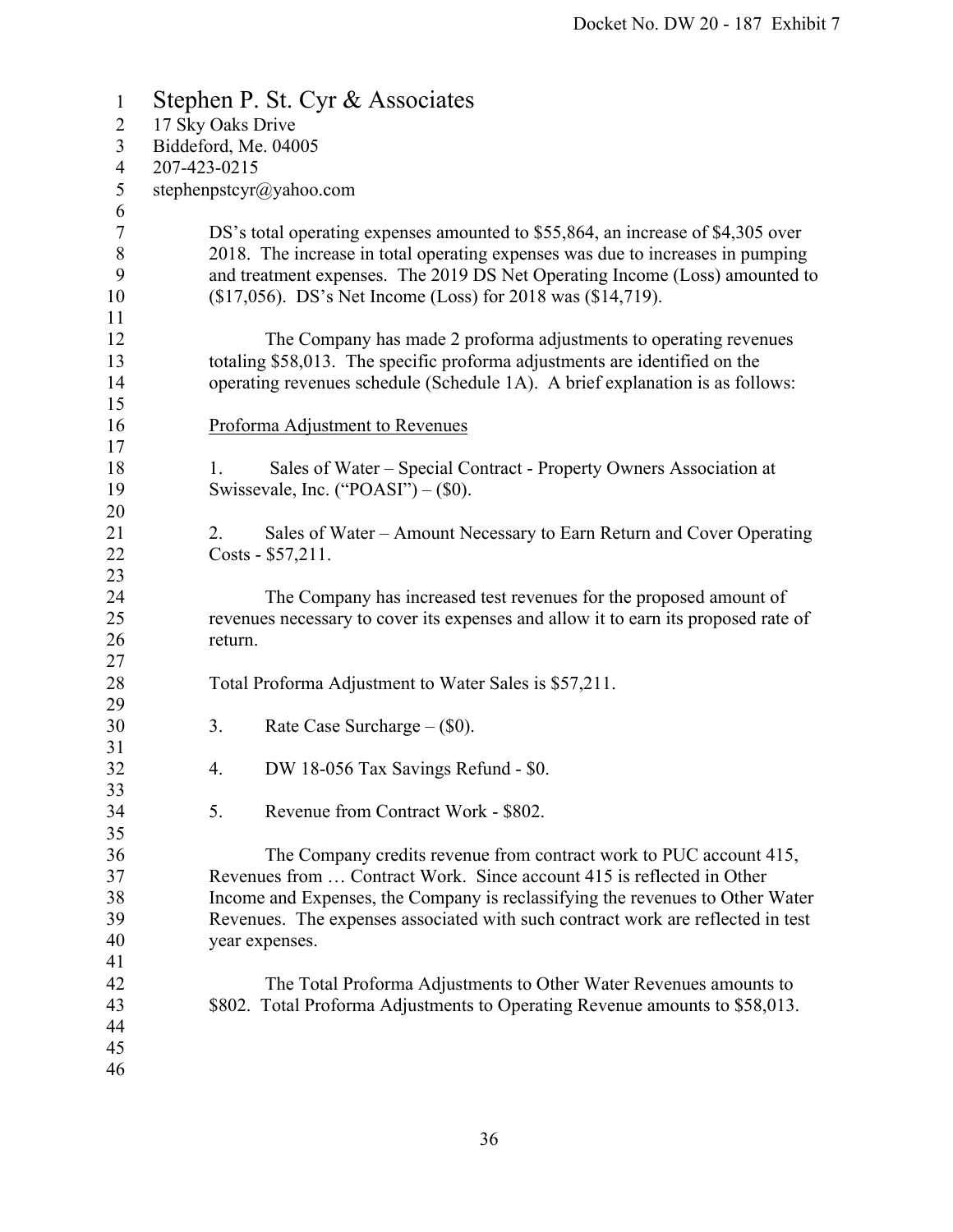| $\mathbf{1}$     |                      | Stephen P. St. Cyr & Associates                                                      |  |
|------------------|----------------------|--------------------------------------------------------------------------------------|--|
| $\overline{2}$   | 17 Sky Oaks Drive    |                                                                                      |  |
| 3                | Biddeford, Me. 04005 |                                                                                      |  |
| 4                | 207-423-0215         |                                                                                      |  |
| 5                |                      | stephenpstcyr@yahoo.com                                                              |  |
| 6                |                      |                                                                                      |  |
| $\boldsymbol{7}$ |                      | The Company has made 8 proforma adjustments to operating expenses                    |  |
| $8\,$            |                      | totaling \$8,724. The specific proforma adjustments are identified on the            |  |
| 9                |                      | operating expenses schedule (Schedule 1B). A brief explanation is as follows:        |  |
| 10               |                      |                                                                                      |  |
| 11               |                      | Proforma Adjustments to Expense                                                      |  |
| 12               |                      |                                                                                      |  |
| 13               | 1.                   | Operating and Maintenance Expenses - Wages – \$0.                                    |  |
| 14               |                      |                                                                                      |  |
| 15               | 2.                   | Operating and Maintenance Expenses - Benefits - \$0.                                 |  |
| 16               |                      |                                                                                      |  |
| 17               | $3 - 6.$             | Operating and Maintenance Expense – Treatment Expenses (\$2,346),                    |  |
| 18               |                      | T&D Expenses (\$185), Customer Accounts Expenses (\$73) and A&G Expenses             |  |
| 19               | \$793.               |                                                                                      |  |
| 20               |                      |                                                                                      |  |
| 21               |                      | When reviewing test year expenses, certain expenses were significantly               |  |
| 22               |                      | different as compared to 2018. As such, DS is proposing a 2 year average of such     |  |
| 23               |                      | expenses. Treatment expenses can vary from year to year, particularly with           |  |
| 24               |                      | respect to certain water tests that are scheduled at 2, 3 $\&$ 5 year intervals. T&D |  |
| 25               |                      | expenses can also vary from year to year, particularly as it pertains to mains and   |  |
| 26               |                      | services breaks. Bad debt expenses can also vary. A&G expenses, particularly         |  |
| 27               |                      | outside services, can vary as well. DS is proposing a 2 year average to smooth       |  |
| 28               |                      | out the variations and to end up at an amount likely to represent an appropriate     |  |
| 29               |                      | amount going forward. See Sch 1C for the 2019, 2018 and 2 year average               |  |
| 30               | amounts.             |                                                                                      |  |
| 31               |                      |                                                                                      |  |
| 32               | 7.                   | Operating and Maintenance – Regulatory Commission – $(\$0)$ .                        |  |
| 33               |                      |                                                                                      |  |
| 34               | 8.                   | Operating and Maintenance – Regulatory Commission – $$1,129$ .                       |  |
| 35               |                      |                                                                                      |  |
| 36               |                      | In recent years, DS has deferred expenditures associated with DW 16-619.             |  |
| 37               |                      | See Sch 3B for account titles, descriptions and amounts. The total miscellaneous     |  |
| 38               |                      | deferred debits amounts total \$5,644. DS is proposing to amortize and recover       |  |
| 39               |                      | such costs over a 5 year period. The annual amortization amounts to $$1,129$         |  |
| 40               |                      | $(\$5,644 / 5)$ . Arguably, these costs can/should be recovered as part of rate case |  |
| 41               |                      | expenditures, but DS decided to exclude such costs from this proceeding's rate       |  |
| 42               |                      | case costs and to recover such costs over a longer period of time to lessen the      |  |
| 43               |                      | impact on customers.                                                                 |  |
| 44               |                      |                                                                                      |  |
| 45               | 9.                   | PUC Audit Costs - \$0.                                                               |  |
| 46               |                      |                                                                                      |  |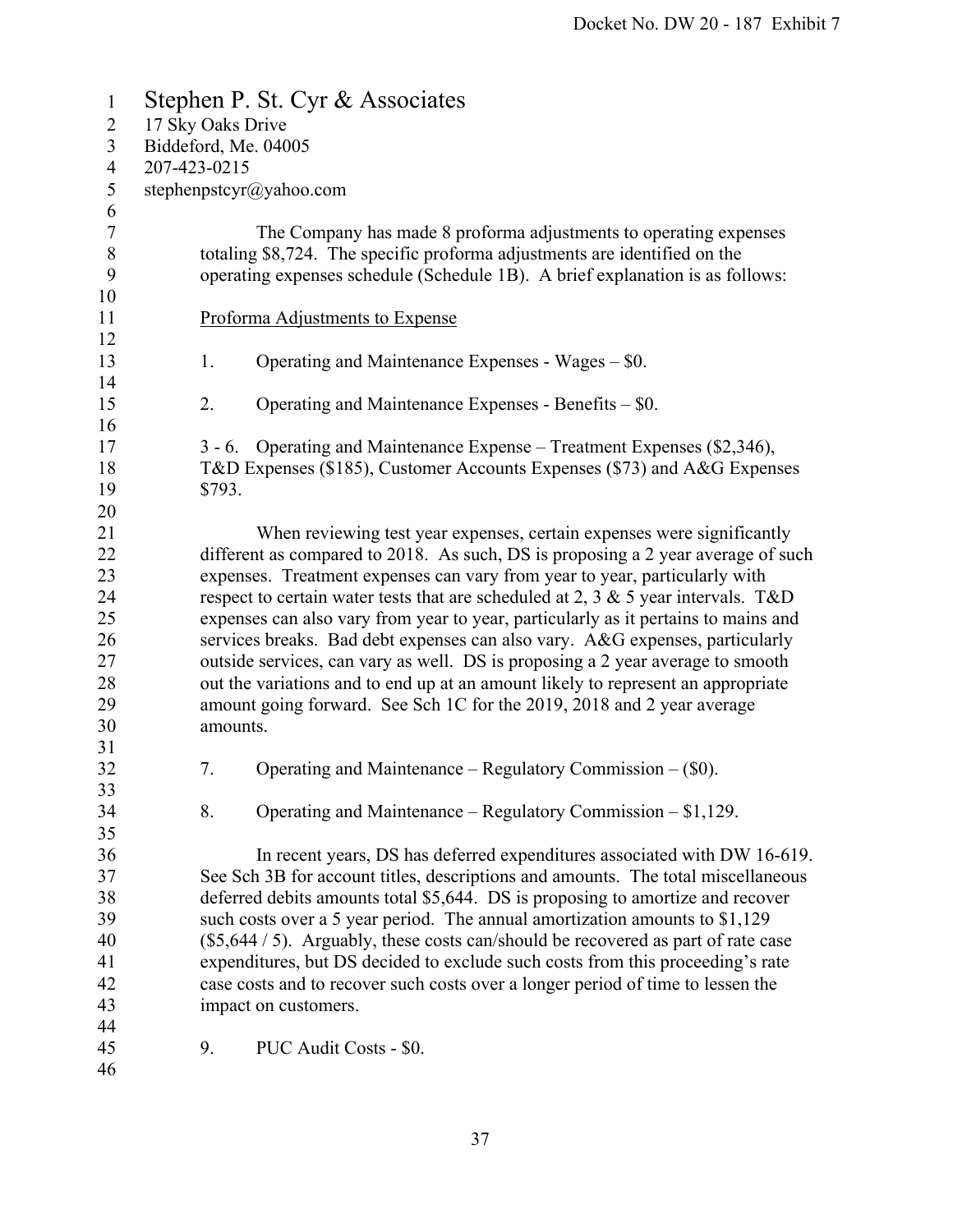| $\mathbf{1}$           |                         | Stephen P. St. Cyr & Associates                                                                                                                                      |  |  |
|------------------------|-------------------------|----------------------------------------------------------------------------------------------------------------------------------------------------------------------|--|--|
| $\overline{2}$         | 17 Sky Oaks Drive       |                                                                                                                                                                      |  |  |
| $\overline{3}$         | Biddeford, Me. 04005    |                                                                                                                                                                      |  |  |
| $\overline{4}$         | 207-423-0215            |                                                                                                                                                                      |  |  |
| 5                      | stephenpstcyr@yahoo.com |                                                                                                                                                                      |  |  |
| 6<br>$\tau$            |                         | Total Proforma Adjustments to O&M Expenses are (\$682).                                                                                                              |  |  |
| $\,8\,$                |                         |                                                                                                                                                                      |  |  |
| $\boldsymbol{9}$<br>10 | 10.                     | Depreciation Expense – 2019 Additions to Plant associated with<br>Organization Costs - \$1,794.                                                                      |  |  |
| 11                     |                         |                                                                                                                                                                      |  |  |
| 12                     |                         | In 2016 and 2017 DS incurred \$35,876 of acquisition costs associated with                                                                                           |  |  |
| 13<br>14               |                         | the purchase of DS in NHPUC DW 16-619. As part of the Settlement Agreement<br>in NHPUC DW 19-177, the Settling Parties agreed that the NHPUC "Staff will             |  |  |
| 15<br>16               |                         | examine and evaluate, in the context of the impending rate case, the costs incurred<br>relative to the original acquisition and financing of DS " DS is proposing to |  |  |
| 17                     |                         | recover such DS costs over 20 years, resulting in an annual amortization of                                                                                          |  |  |
| 18                     |                         | \$1,794. See Sch 3C.                                                                                                                                                 |  |  |
| 19                     |                         |                                                                                                                                                                      |  |  |
| 20<br>21               | 11.                     | Depreciation Expense – 2019 Additions to Plant - \$0.                                                                                                                |  |  |
| 22                     | 12.                     | Depreciation Expense – 2019 Retirements to Plant – $(\$0)$ .                                                                                                         |  |  |
| 23<br>24               | 13.                     | Depreciation Expense – 2020 Additions to Plant - \$0.                                                                                                                |  |  |
| 25<br>26               | 14.                     | Depreciation Expense $-2020$ Retirements to Plant $-(\$0)$ .                                                                                                         |  |  |
| 27                     |                         |                                                                                                                                                                      |  |  |
| 28                     | 15.                     | Depreciation Expense $-2021$ Additions to Plant - \$0.                                                                                                               |  |  |
| 29<br>30               | 16.                     | Depreciation Expense $-2021$ Retirements to Plant $-(\$0)$ .                                                                                                         |  |  |
| 31                     |                         |                                                                                                                                                                      |  |  |
| 32<br>33               |                         | Total Proforma Adjustments to Depreciation Expenses are \$1,794.                                                                                                     |  |  |
| 34                     | 17.                     | Taxes other than Income – State Utility Property Taxes - \$0.                                                                                                        |  |  |
| 35                     |                         |                                                                                                                                                                      |  |  |
| 36                     | 18.                     | Taxes other than Income – Municipal Property Taxes - \$0.                                                                                                            |  |  |
| 37                     | 19.                     |                                                                                                                                                                      |  |  |
| 38<br>39               |                         | Taxes other than Income - Payroll Taxes - \$0.                                                                                                                       |  |  |
| 40                     |                         | 20/21. Federal Income and State Business Taxes - \$7,612.                                                                                                            |  |  |
| 41                     |                         |                                                                                                                                                                      |  |  |
| 42                     |                         |                                                                                                                                                                      |  |  |
| 43                     |                         |                                                                                                                                                                      |  |  |
| 44                     |                         |                                                                                                                                                                      |  |  |
| 45                     |                         |                                                                                                                                                                      |  |  |
| 46                     |                         |                                                                                                                                                                      |  |  |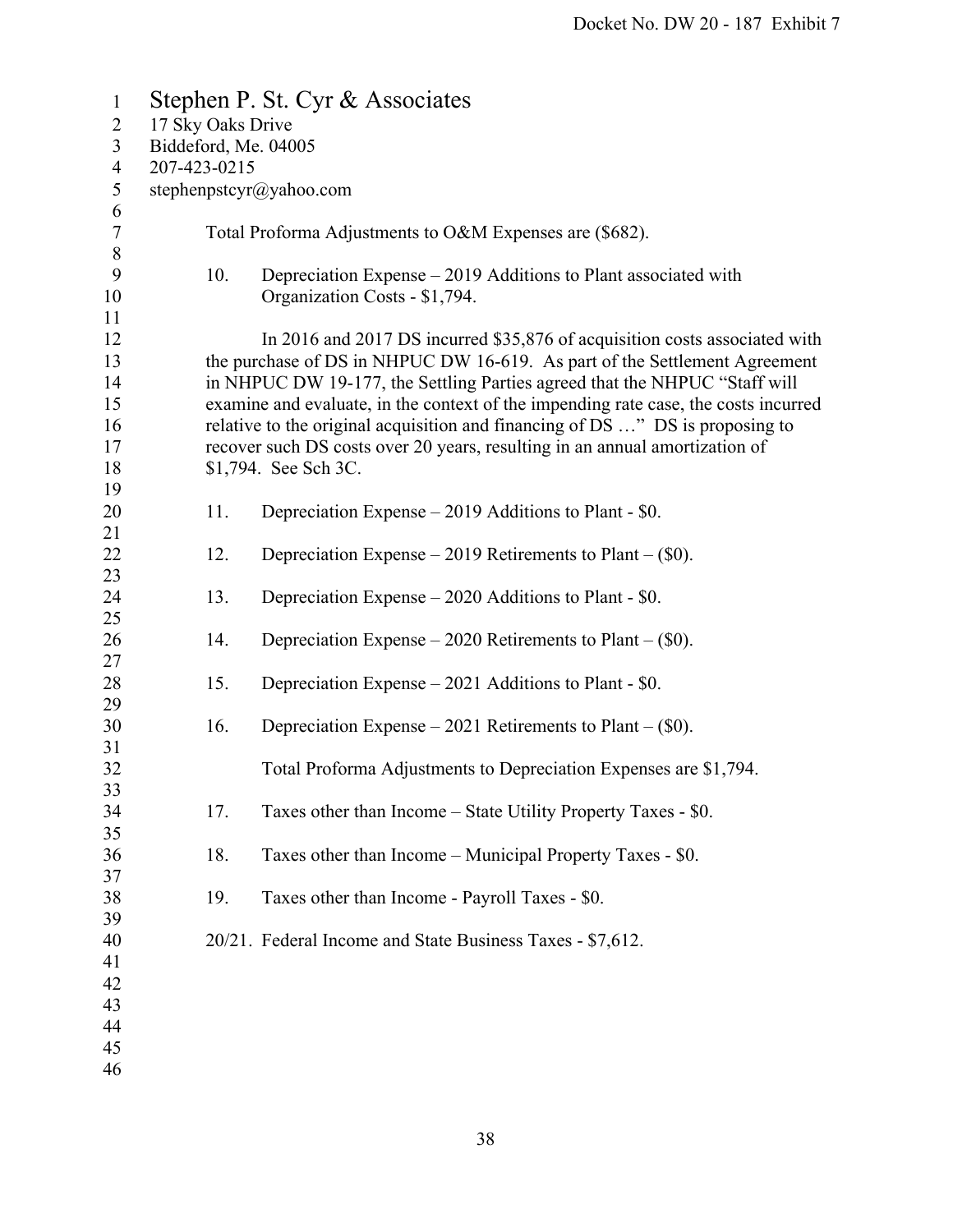| $\mathbf{1}$   |                         | Stephen P. St. Cyr & Associates                                                       |  |  |
|----------------|-------------------------|---------------------------------------------------------------------------------------|--|--|
| $\overline{2}$ | 17 Sky Oaks Drive       |                                                                                       |  |  |
| 3              | Biddeford, Me. 04005    |                                                                                       |  |  |
| $\overline{4}$ | 207-423-0215            |                                                                                       |  |  |
| 5              | stephenpstcyr@yahoo.com |                                                                                       |  |  |
| 6              |                         |                                                                                       |  |  |
| $\tau$         |                         | With the proposed increase in revenue offset by the proposed increase in              |  |  |
| $\,8\,$        |                         | expenses, there is also a related increase in the federal income and state business   |  |  |
| 9              |                         | taxes. The increase in federal income taxes represents the additional tax liability   |  |  |
| 10             |                         | due to the increase in taxable income. The increase in state business taxes           |  |  |
| 11             |                         | represents the additional tax liability due to the increase in gross profits. See Sch |  |  |
| 12             |                         | 1D & 1E.                                                                              |  |  |
| 13             |                         |                                                                                       |  |  |
| 14             |                         | The total proforma adjustments to Operating Expenses amounts to \$8,724.              |  |  |
| 15             |                         |                                                                                       |  |  |
| 16             |                         | The net of the proforma adjustments to operating revenue \$58,013 and the             |  |  |
| 17             |                         | proforma adjustments to operating expenses \$8,724 results in net proforma            |  |  |
| 18             |                         | adjustment of \$49,289. When the net operating income associated with the             |  |  |
| 19             |                         | proforma adjustments is added to net operating income from the test year, the         |  |  |
| 20             |                         | proforma test year net operating income totals \$32,233. The proforma test year       |  |  |
| 21             |                         | net operating income of \$32,233 allows DS to cover its expenses and earn a           |  |  |
| 22             |                         | 8.79% return on its investments.                                                      |  |  |
| 23             |                         |                                                                                       |  |  |
| 24             | Q.                      | Does that complete your description of the proforma adjustments to revenues and       |  |  |
| 25             |                         | expenses?                                                                             |  |  |
| 26             |                         |                                                                                       |  |  |
| 27             | A.                      | Yes.                                                                                  |  |  |
| 28             |                         |                                                                                       |  |  |
| 29             | Q.                      | Are there additional schedules that support Schedule 1.                               |  |  |
| 30             |                         |                                                                                       |  |  |
| 31             | A.                      | Yes. Schedule 1C identifies certain operating expenses that were different as         |  |  |
| 32             |                         | compared to 2018. Schedule 1C further identifies the 2019, 2018 and 2 year            |  |  |
| 33             |                         | average amounts. DS is proposing a 2 year average of such expenses. A review          |  |  |
| 34             |                         | of other operating expenses seemed to indicate that such other expenses are           |  |  |
| 35             |                         | normal and reoccurring and appropriate for future years.                              |  |  |
| 36             |                         |                                                                                       |  |  |
| 37             |                         | Schedule 1D shows the income tax computation. The proforma total rate base            |  |  |
| 38             |                         | amounts to \$366,636. See Schedule 3. The proforma weighted average cost rate         |  |  |
| 39             |                         | for equity capital is 6.86% (See Schedule 4). When the proforma weighted              |  |  |
| 40             |                         | average cost rate for equity capital of 6.86% is applied to the proforma total rate   |  |  |
| 41             |                         | base, the proforma net operating income required amounts to \$25,163. When the        |  |  |
| 42             |                         | tax multiplier of 37.14% is applied to the proforma net operating income required,    |  |  |
| 43             |                         | it produces the total tax of \$9,346, which represents the amount of tax needed on    |  |  |
| 44             |                         | the proforma net operating income required. The sum of the proforma net               |  |  |
| 45             |                         | operating income required plus the total tax amount results in taxable income         |  |  |
| 46             |                         | required before income taxes. The business profits tax at 7.70% amounts to            |  |  |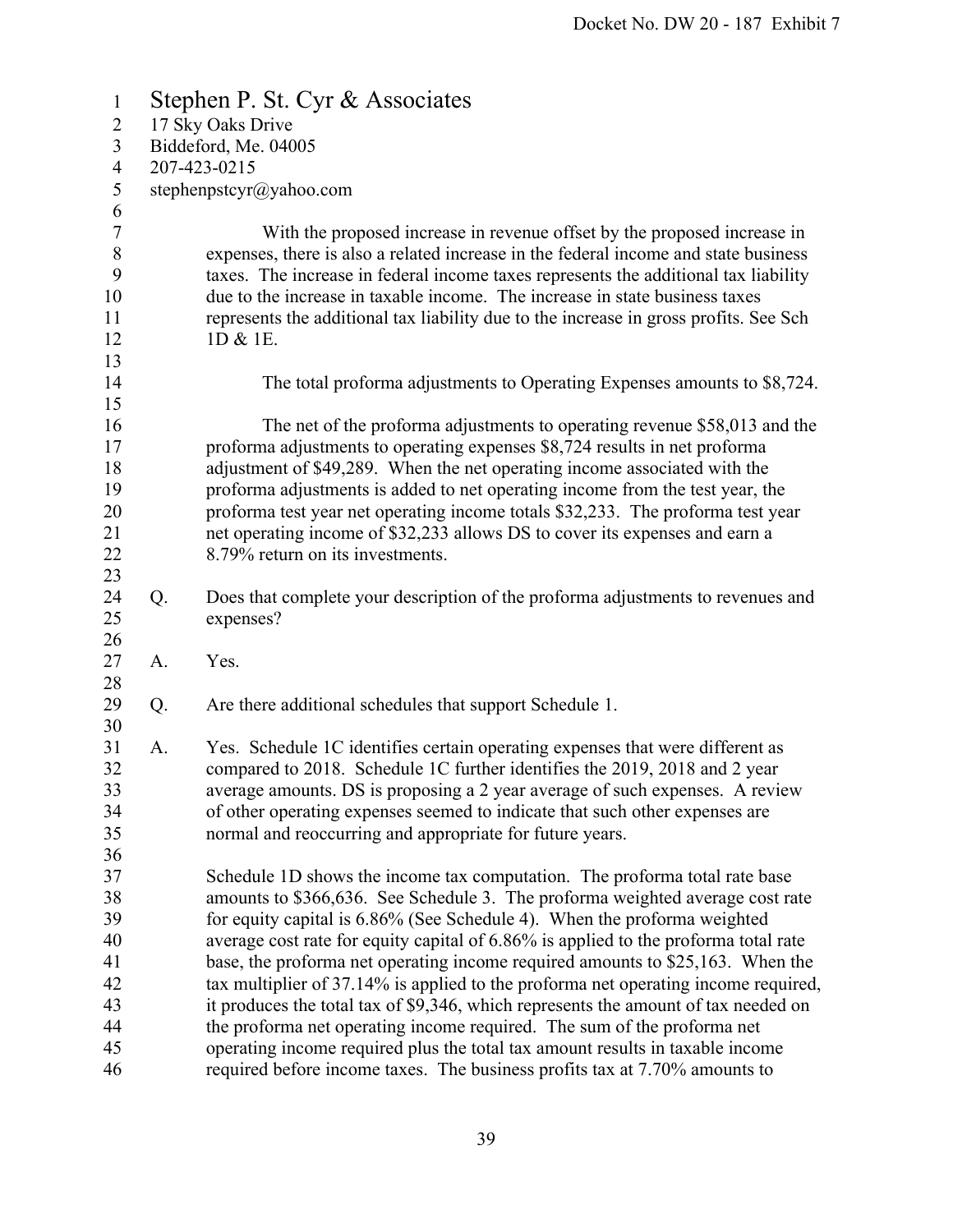| $\mathbf{1}$                                                               |                   | Stephen P. St. Cyr & Associates                                                                                                                                                                                                                                                                                                                                                                                                                                                                                                                                                                                                                                                                                                                                                                                                                                                 |  |  |  |  |
|----------------------------------------------------------------------------|-------------------|---------------------------------------------------------------------------------------------------------------------------------------------------------------------------------------------------------------------------------------------------------------------------------------------------------------------------------------------------------------------------------------------------------------------------------------------------------------------------------------------------------------------------------------------------------------------------------------------------------------------------------------------------------------------------------------------------------------------------------------------------------------------------------------------------------------------------------------------------------------------------------|--|--|--|--|
| $\overline{2}$                                                             | 17 Sky Oaks Drive |                                                                                                                                                                                                                                                                                                                                                                                                                                                                                                                                                                                                                                                                                                                                                                                                                                                                                 |  |  |  |  |
| 3                                                                          |                   | Biddeford, Me. 04005                                                                                                                                                                                                                                                                                                                                                                                                                                                                                                                                                                                                                                                                                                                                                                                                                                                            |  |  |  |  |
| $\overline{4}$                                                             |                   | 207-423-0215                                                                                                                                                                                                                                                                                                                                                                                                                                                                                                                                                                                                                                                                                                                                                                                                                                                                    |  |  |  |  |
| $\mathfrak s$                                                              |                   | stephenpstcyr@yahoo.com                                                                                                                                                                                                                                                                                                                                                                                                                                                                                                                                                                                                                                                                                                                                                                                                                                                         |  |  |  |  |
| 6<br>$\tau$<br>$8\phantom{1}$                                              |                   | \$2,657 and the federal income tax at $21\%$ amounts to \$6,689.                                                                                                                                                                                                                                                                                                                                                                                                                                                                                                                                                                                                                                                                                                                                                                                                                |  |  |  |  |
| 9<br>10<br>11                                                              |                   | Schedule 1E shows effective tax factor including the federal and state corporate<br>tax rates.                                                                                                                                                                                                                                                                                                                                                                                                                                                                                                                                                                                                                                                                                                                                                                                  |  |  |  |  |
| 12<br>13<br>14                                                             | Q                 | Please continue with an explanation of Schedule 3, Rate Base and the supporting<br>schedule.                                                                                                                                                                                                                                                                                                                                                                                                                                                                                                                                                                                                                                                                                                                                                                                    |  |  |  |  |
| 15<br>16<br>17<br>18<br>19                                                 | A.                | Schedule 3 reflects the DS's Rate Base for both the actual 13 month average test<br>year and the 2019 proforma test year. Columns $b - n$ shows the actual month end<br>balances. Column o shows the 13 months average balances. Column p shows<br>the proforma adjustments. Column q shows the 2019 proforma balances. The<br>balances are further supported by Schedules $3A - 3D$ .                                                                                                                                                                                                                                                                                                                                                                                                                                                                                          |  |  |  |  |
| 20<br>21<br>22<br>23<br>24<br>25                                           |                   | The rate base consists of Utility Plant in Service less Accumulated Depreciation,<br>plus Plant Acquisition Adjustment less Accumulated Amortization of Utility Plant<br>Acquisition Adjustment plus Material and Supplies and Miscellaneous Deferred<br>Debits, less Deferred Taxes and less Contributions in Aid of Construction plus<br>Accumulated Amortization of CIAC and Cash Working Capital.                                                                                                                                                                                                                                                                                                                                                                                                                                                                           |  |  |  |  |
| 26<br>27<br>28<br>29                                                       |                   | The Total 13 Month Average Rate Base and the 2019 Proforma Rate Base<br>amounts to \$333,982 and \$366,636, respectively.                                                                                                                                                                                                                                                                                                                                                                                                                                                                                                                                                                                                                                                                                                                                                       |  |  |  |  |
| 30                                                                         | Q.                | Would you please explain Schedule 3A, Rate Base Adjustments?                                                                                                                                                                                                                                                                                                                                                                                                                                                                                                                                                                                                                                                                                                                                                                                                                    |  |  |  |  |
| 31<br>32<br>33<br>34<br>35<br>36<br>37<br>38<br>39<br>40<br>41<br>42<br>43 | A.                | Schedule 3A shows the various adjustments to rate base. As stated earlier in my<br>testimony, DS believes that all assets placed in service during the test year should<br>be fully reflected in rate base and a full year's depreciation on such assets should<br>be fully reflected in depreciation expense and accumulated depreciation.<br>Likewise, DS believes that other rate base items should be fully reflected in rates.<br>As such, DS has adjusted the Actual 13 Month Average Balances to Year End<br>Balances. The rate base items affected by the reflection of year end balances are<br>$(1)$ plant in service, $(7)$ accumulated depreciation, $(14)$ accumulated amortization<br>of utility plant in service, (15) material and supplies, (16) miscellaneous deferred<br>debits, (17) CIAC, (18) AA of CIAC, (18 - 21) accumulated deferred income<br>taxes. |  |  |  |  |
| 44<br>45<br>46                                                             |                   | In addition to the proforma adjustments to rate base for the year end balances, DS<br>made a few other proforma adjustments as follows:                                                                                                                                                                                                                                                                                                                                                                                                                                                                                                                                                                                                                                                                                                                                         |  |  |  |  |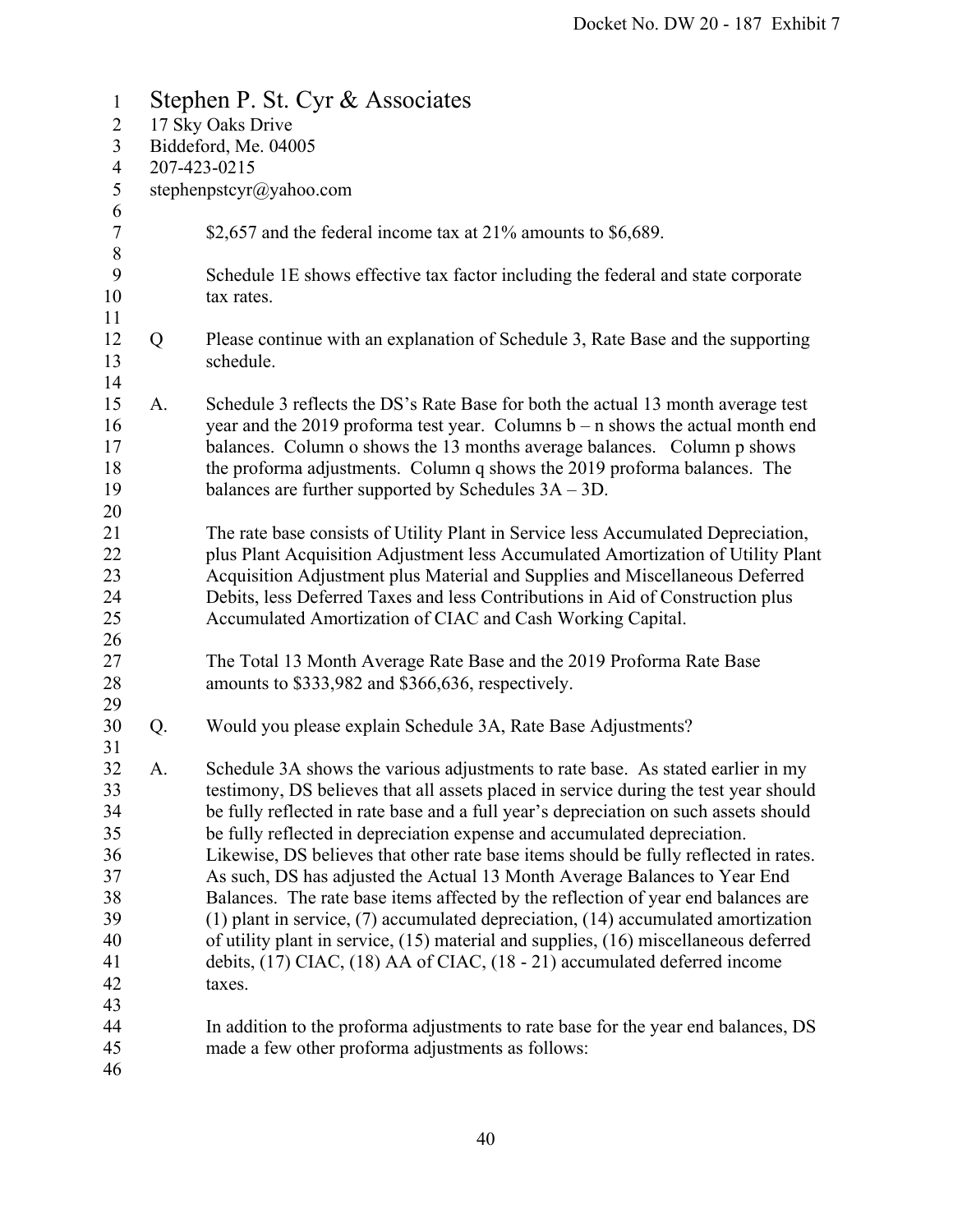| $\mathbf{1}$     |                   |                      | Stephen P. St. Cyr & Associates                                                     |  |  |
|------------------|-------------------|----------------------|-------------------------------------------------------------------------------------|--|--|
| $\overline{2}$   | 17 Sky Oaks Drive |                      |                                                                                     |  |  |
| 3                |                   | Biddeford, Me. 04005 |                                                                                     |  |  |
| $\overline{4}$   | 207-423-0215      |                      |                                                                                     |  |  |
| 5                |                   |                      | stephenpstcyr@yahoo.com                                                             |  |  |
| 6                |                   |                      |                                                                                     |  |  |
| $\boldsymbol{7}$ |                   | 2.                   | Plant in Service – Acquisition Costs - \$35,876.                                    |  |  |
| $\,$ $\,$        |                   |                      |                                                                                     |  |  |
| 9                |                   |                      | In 2016 and 2017 DS incurred \$35,876 of acquisition costs associated with          |  |  |
| 10               |                   |                      | the purchase of DS in NHPUC DW 16-619. As part of the Settlement Agreement          |  |  |
| 11               |                   |                      | in NHPUC DW 19-177, the Settling Parties agreed that the NHPUC "Staff will          |  |  |
| 12               |                   |                      | examine and evaluate, in the context of the impending rate case, the costs incurred |  |  |
| 13               |                   |                      | relative to the original acquisition and financing of DS " DS is proposing to       |  |  |
| 14               |                   |                      | add the organization costs of \$35,876 to rate base and recover such DS costs over  |  |  |
| 15               |                   |                      | 20 years, resulting in an annual amortization of \$1,794. See Sch 3C.               |  |  |
| 16               |                   |                      |                                                                                     |  |  |
| 17               |                   | 8.                   | Accumulated Depreciation – Half year depreciation of organization costs             |  |  |
| 18               |                   | $-(\$897).$          |                                                                                     |  |  |
| 19               |                   |                      |                                                                                     |  |  |
| 20               |                   |                      | DS is proposing to add the organization costs of \$35,876 to rate base and          |  |  |
| 21               |                   |                      | recover such DS costs over 20 years, resulting in an annual amortization of         |  |  |
| 22               |                   |                      | \$1,794 and 1/2 year amortization to accumulated depreciation. See Sch 3C.          |  |  |
| 23               |                   |                      |                                                                                     |  |  |
| 24               |                   | 22.                  | Cash Working Capital $-$ (\$140).                                                   |  |  |
| 25               |                   |                      |                                                                                     |  |  |
| 26               |                   |                      | DS adjusted cash working capital for the proforma increase in operating             |  |  |
| 27               |                   |                      | and maintenance expenses. See Sch 3C. Schedule 3C shows the computation of          |  |  |
| 28               |                   |                      | cash working capital for 2019 proforma amount and 2019 and 2018. The                |  |  |
| 29               |                   |                      | proforma cash working capital is based on the proforma test year operation and      |  |  |
| 30               |                   |                      | maintenance expenses.                                                               |  |  |
| 31               |                   |                      |                                                                                     |  |  |
| 32               | Q.                |                      | Please explain Schedule 3B.                                                         |  |  |
| 33               |                   |                      |                                                                                     |  |  |
| 34               | A.                |                      | Schedule 3B shows account title, description and amounts. In recent years, DS       |  |  |
| 35               |                   |                      | has deferred certain expenditures. The total miscellaneous deferred debits          |  |  |
| 36               |                   |                      | amounts total \$5,644. DS is proposing to add such amount to rate base and          |  |  |
| 37               |                   |                      | amortize and recover such costs over a 5 year period. Arguably, the costs           |  |  |
| 38               |                   |                      | can/should be recovered as part of rate case expenditures, but DS decided to        |  |  |
| 39               |                   |                      | exclude such costs from this proceeding's rate case costs and to recover such       |  |  |
| 40               |                   |                      | costs over a longer period of time to lessen the impact on customers. As such, DS   |  |  |
| 41               |                   |                      | is proposing to add such amounts to rate base and recover such expenditures over    |  |  |
| 42<br>43         |                   |                      | a 5 year period.                                                                    |  |  |
| 44               |                   |                      |                                                                                     |  |  |
| 45               |                   |                      |                                                                                     |  |  |
| 46               |                   |                      |                                                                                     |  |  |
|                  |                   |                      |                                                                                     |  |  |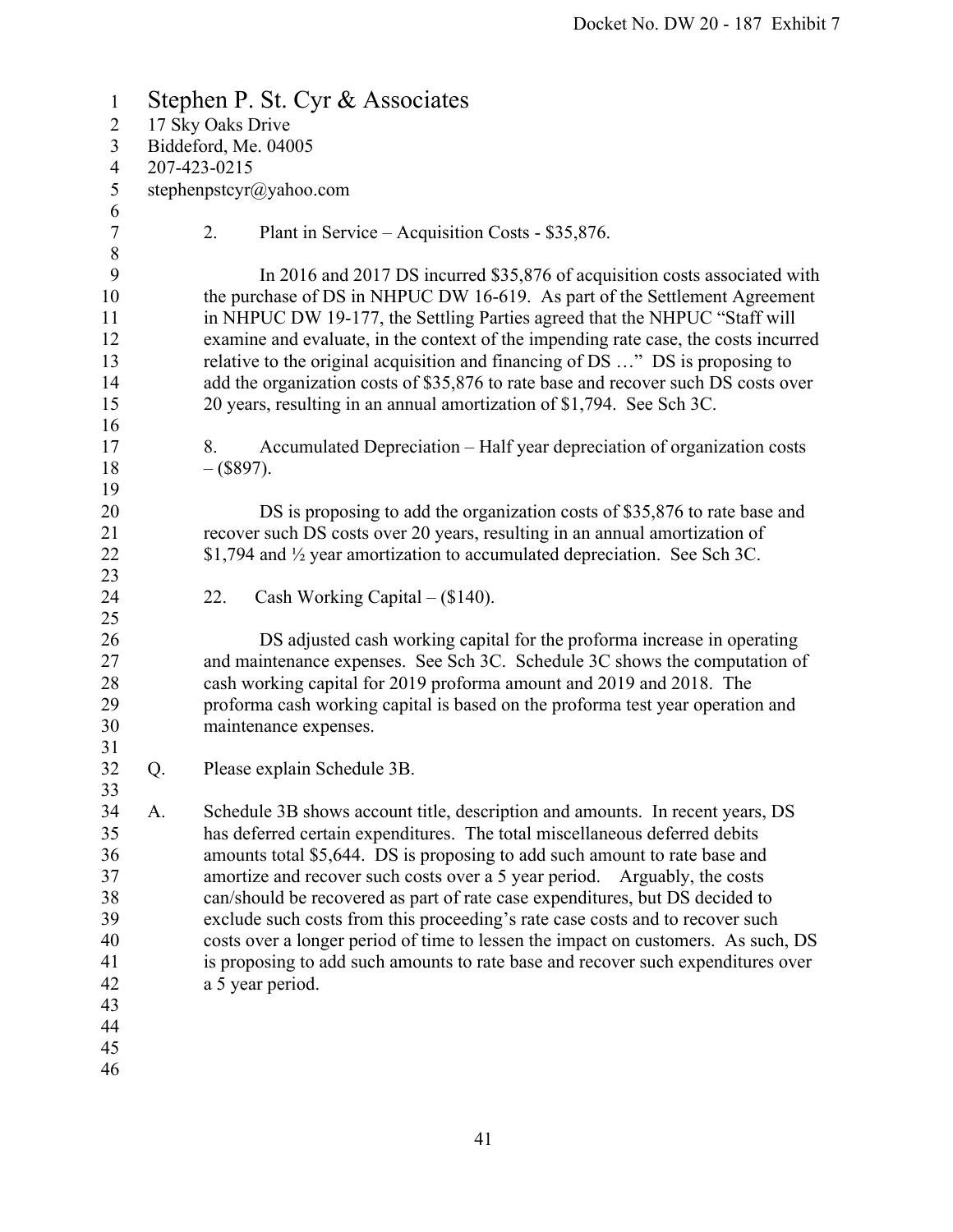| $\mathbf{1}$                  | Stephen P. St. Cyr & Associates |                                                                                                                                                                                                                                                                                               |  |  |  |  |
|-------------------------------|---------------------------------|-----------------------------------------------------------------------------------------------------------------------------------------------------------------------------------------------------------------------------------------------------------------------------------------------|--|--|--|--|
| $\overline{2}$                | 17 Sky Oaks Drive               |                                                                                                                                                                                                                                                                                               |  |  |  |  |
| 3                             | Biddeford, Me. 04005            |                                                                                                                                                                                                                                                                                               |  |  |  |  |
| $\overline{4}$                | 207-423-0215                    |                                                                                                                                                                                                                                                                                               |  |  |  |  |
| 5<br>$\boldsymbol{6}$         | stephenpstcyr@yahoo.com         |                                                                                                                                                                                                                                                                                               |  |  |  |  |
| $\boldsymbol{7}$<br>$\,$ $\,$ | Q.                              | Please explain Schedule 3C.                                                                                                                                                                                                                                                                   |  |  |  |  |
| 9<br>10<br>11<br>12<br>13     | А.                              | Schedule 3C shows account number, description and amounts. In 2016 and 2017<br>the Company incurred \$35,876 of acquisition costs associated with the purchase<br>of DS in NHPUC DW 16-619. The Company is proposing to transfer the<br>expenditures from PUC account 186 to PUC account 301. |  |  |  |  |
| 14<br>15                      | Q.                              | Please explain Schedules 3D.                                                                                                                                                                                                                                                                  |  |  |  |  |
| 16<br>17<br>18<br>19          | A.                              | Schedule 3D shows the computation of cash working capital for 2019 proforma<br>amount and 2019 and 2018. The proforma cash working capital is based on the<br>proforma test year operation and maintenance expenses.                                                                          |  |  |  |  |
| 20<br>21                      | Q.                              | Would you please explain Schedule 4, Rate of Return Information?                                                                                                                                                                                                                              |  |  |  |  |
| 22<br>23<br>24                | A.                              | See Total Company Schedule 4, which reflects the overall rate of return for both<br>the actual test year and the proforma test year.                                                                                                                                                          |  |  |  |  |
| 25<br>26                      | Q.                              | Please explain the Report of Proposed Rate Changes for DS.                                                                                                                                                                                                                                    |  |  |  |  |
| 27<br>28<br>29<br>30          | A.                              | If DS's filing is approved as submitted, its total water Operating Revenues will<br>amount to \$96,821. The Total Sales of Water amounts to \$95,842 and would<br>come from DS's 61 metered customers.                                                                                        |  |  |  |  |
| 31<br>32                      | Q.                              | Is DS proposing any changes to the methodology used in calculating the rates?                                                                                                                                                                                                                 |  |  |  |  |
| 33<br>34<br>35                | A.                              | No. DS is generally using the same methodology. It is applying the rate increase<br>to the various components of rates.                                                                                                                                                                       |  |  |  |  |
| 36<br>37                      | Q.                              | When is DS proposing that the new rates be effective?                                                                                                                                                                                                                                         |  |  |  |  |
| 38<br>39                      | A.                              | DS is proposing that the new rates be effective February 15, 2021.                                                                                                                                                                                                                            |  |  |  |  |
| 40<br>41                      | Q.                              | Is there anything that you would like to discuss?                                                                                                                                                                                                                                             |  |  |  |  |
| 42<br>43<br>44<br>45<br>46    | A.                              | No.                                                                                                                                                                                                                                                                                           |  |  |  |  |
|                               |                                 |                                                                                                                                                                                                                                                                                               |  |  |  |  |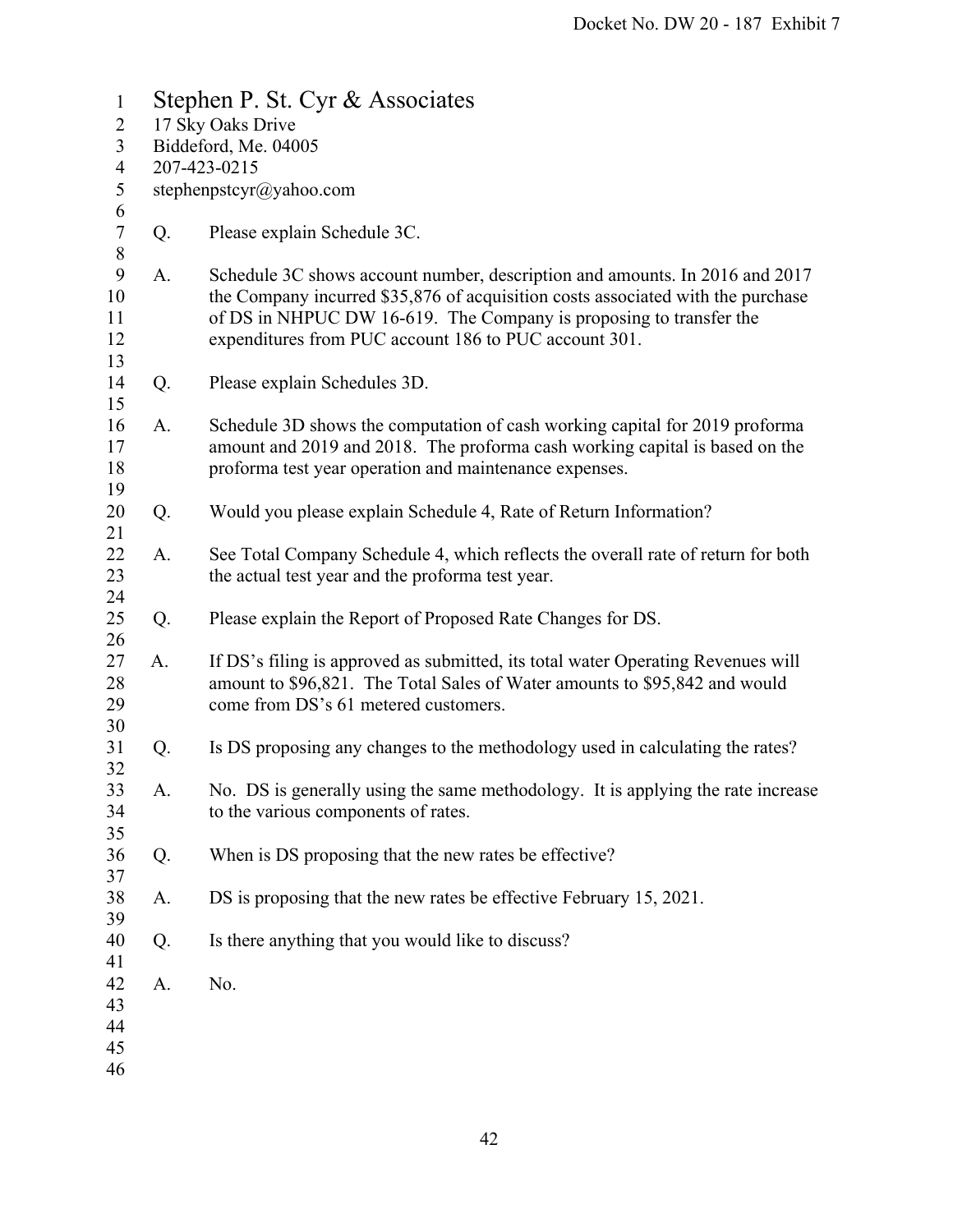1 Stephen P. St. Cyr & Associates 2 17 Sky Oaks Drive 3 Biddeford, Me. 04005 4 207-423-0215 5 stephenpstcyr@yahoo.com 6 7 **Wildwood Water ("WW")**  8 9 Q Then, would you please summarize the WW schedules? 10 11 A Yes. The schedule entitled "Computation of Revenue Deficiency for the Test 12 Year ended December 31, 2019," summarizes the supporting schedules. The 13 actual revenue deficiency for WW for the test year amounts to \$11,614. It is 14 based upon an actual test year with a 13 month average rate base of \$33,253 as 15 summarized in Schedule 3, column o. WW's actual rate of return is 8.69% for the 16 actual test year. The rate of return of 8.69%, when multiplied by the rate base of 17 \$33,253, results in an operating income requirement of \$2,888. As shown on 18 Schedule 1, column b, line 19, the actual net operating income for WW for the 19 test year was (\$8,726). The operating income required, less the net operating 20 income, results in an operating income deficiency before taxes of \$11,614. WW 21 did not calculate the tax effect of the revenue deficiency, resulting in a revenue 22 deficiency for WW of \$11,614. 23 24 The proforma revenue deficiency for the WW for the test year amounts to zero. It 25 is based upon a proformed test year rate base of \$297,394, as summarized in 26 Schedule 3, column q. WW is utilizing a proformed rate of return of 8.79% for 27 the proformed test year. The proformed rate of return of 8.79% when multiplied 28 by the rate base of \$297,394, results in an operating net income requirement of 29 \$26,145. As shown on Schedule 1, column d, line 19 the proformed net operating 30 income for WW for the test year is \$26,145. The operating income required, less 31 the net operating income, results in a deficiency of zero. The tax effect of the 32 deficiency is zero, resulting in a revenue deficiency for WW of zero. 33 34 Q. Would you please explain WW Schedule 1 and supporting schedules? 35 36 A Schedule 1 reflects WW's Operating Income Statement. Column b shows the 37 actual test year results for WW. Column c shows the proforma adjustments for 38 known and measurable changes to test year revenues and expenses. The proforma 39 adjustments are further supported by schedule 1A – 1E. Column d shows the 40 proforma test year results. Column e is actual results for 2018. 41 42 During the twelve months ended December 31, 2019, the actual Total Operating 43 Revenues amounted to \$26,039, an increase of \$12,996 over 2018. The increase 44 is due to full year of revenue in 2019. 45 46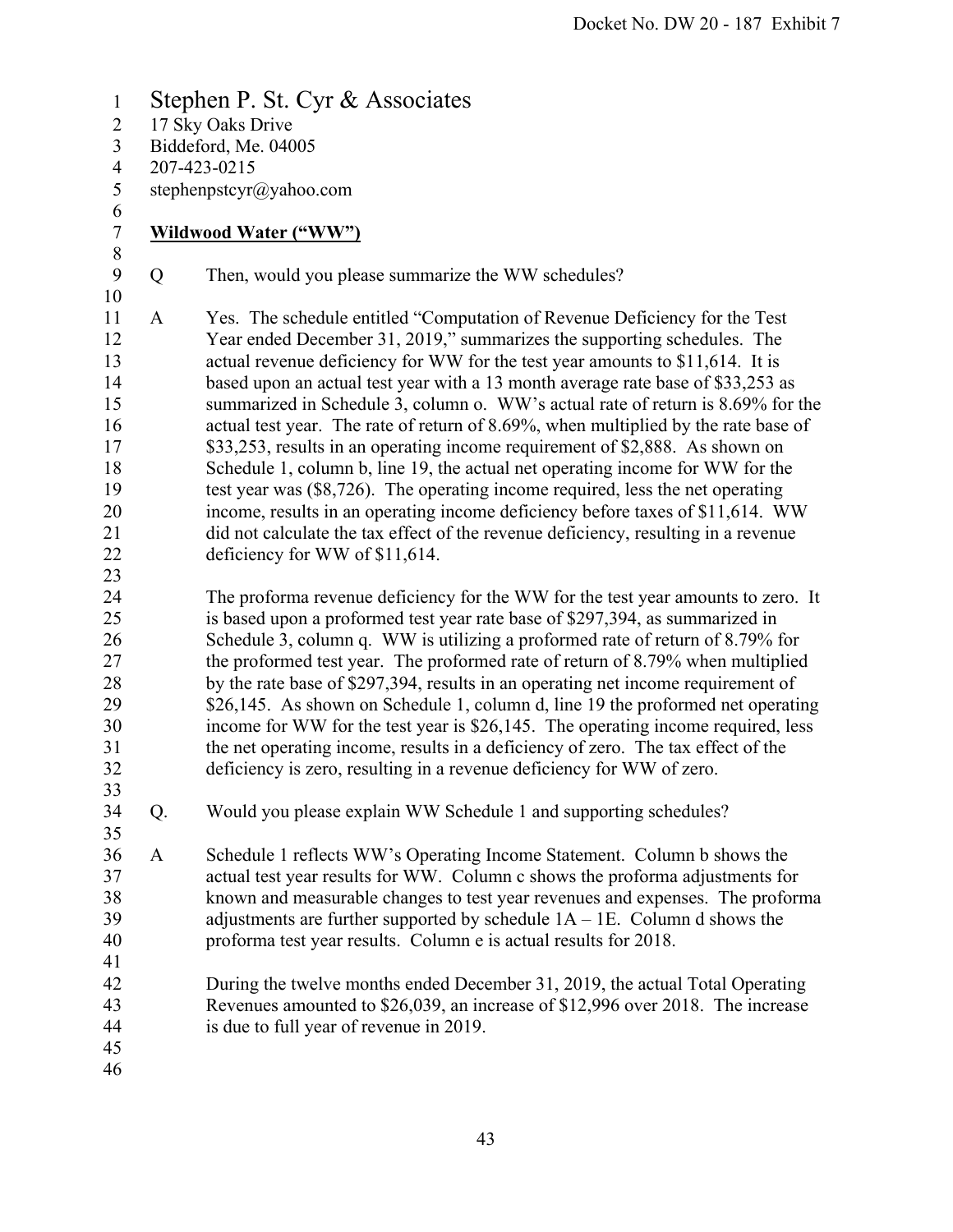| $\mathbf{1}$   |                      | Stephen P. St. Cyr & Associates                                                    |  |  |
|----------------|----------------------|------------------------------------------------------------------------------------|--|--|
| $\overline{2}$ | 17 Sky Oaks Drive    |                                                                                    |  |  |
| 3              | Biddeford, Me. 04005 |                                                                                    |  |  |
| $\overline{4}$ | 207-423-0215         |                                                                                    |  |  |
| 5              |                      | stephenpstcyr@yahoo.com                                                            |  |  |
| 6              |                      |                                                                                    |  |  |
| $\tau$         |                      | WW's total operating expenses amounted to \$34,765, an increase of \$18,337 over   |  |  |
| $\,8\,$        |                      | 2018. The increase in total operating expenses was due to a full year of expenses. |  |  |
| 9              |                      | The 2019 WW Net Operating Income (Loss) amounted to (\$8,726).                     |  |  |
| 10             |                      |                                                                                    |  |  |
| 11             |                      | The Company has made 2 proforma adjustments to operating revenues                  |  |  |
| 12             |                      | totaling \$55,538. The specific proforma adjustments are identified on the         |  |  |
| 13             |                      | operating revenues schedule (Schedule 1A). A brief explanation is as follows:      |  |  |
| 14             |                      |                                                                                    |  |  |
| 15<br>16       |                      | Proforma Adjustment to Revenues                                                    |  |  |
| 17             | 1.                   | Sales of Water – Special Contract - Property Owners Association at                 |  |  |
| 18             |                      | Swissevale, Inc. ("POASI") $-$ (\$0).                                              |  |  |
| 19             |                      |                                                                                    |  |  |
| 20             | 2.                   | Sales of Water – Amount Necessary to Earn Return and Cover Operating               |  |  |
| 21             |                      | Costs - \$54,737.                                                                  |  |  |
| 22             |                      |                                                                                    |  |  |
| 23             |                      | The Company has increased test revenues for the proposed amount of                 |  |  |
| 24             |                      | revenues necessary to cover its expenses and allow it to earn its proposed rate of |  |  |
| 25             | return.              |                                                                                    |  |  |
| 26             |                      |                                                                                    |  |  |
| 27             |                      | Total Proforma Adjustment to Water Sales is \$54,737.                              |  |  |
| 28             |                      |                                                                                    |  |  |
| 29             | 3.                   | Rate Case Surcharge - (\$0).                                                       |  |  |
| 30             |                      |                                                                                    |  |  |
| 31             | 4.                   | DW 18-056 Tax Savings Refund - \$0.                                                |  |  |
| 32             |                      |                                                                                    |  |  |
| 33<br>34       | 5.                   | Revenue from Contract Work - \$801.                                                |  |  |
| 35             |                      | The Company credits revenue from contract work to PUC account 415,                 |  |  |
| 36             |                      | Revenues from  Contract Work. Since account 415 is reflected in Other              |  |  |
| 37             |                      | Income and Expenses, the Company is reclassifying the revenues to Other Water      |  |  |
| 38             |                      | Revenues. The expenses associated with such contract work are reflected in test    |  |  |
| 39             |                      | year expenses.                                                                     |  |  |
| 40             |                      |                                                                                    |  |  |
| 41             |                      | The Total Proforma Adjustments to Other Water Revenues amounts to                  |  |  |
| 42             |                      | \$801. Total Proforma Adjustments to Operating Revenue amounts to \$55,538.        |  |  |
| 43             |                      |                                                                                    |  |  |
| 44             |                      | The Company has made a number of proforma adjustments to operating                 |  |  |
| 45             |                      | expenses totaling \$20,667. The specific proforma adjustments are identified on    |  |  |
| 46             |                      | the operating expenses schedule (Schedule 1B). A brief explanation is as follows:  |  |  |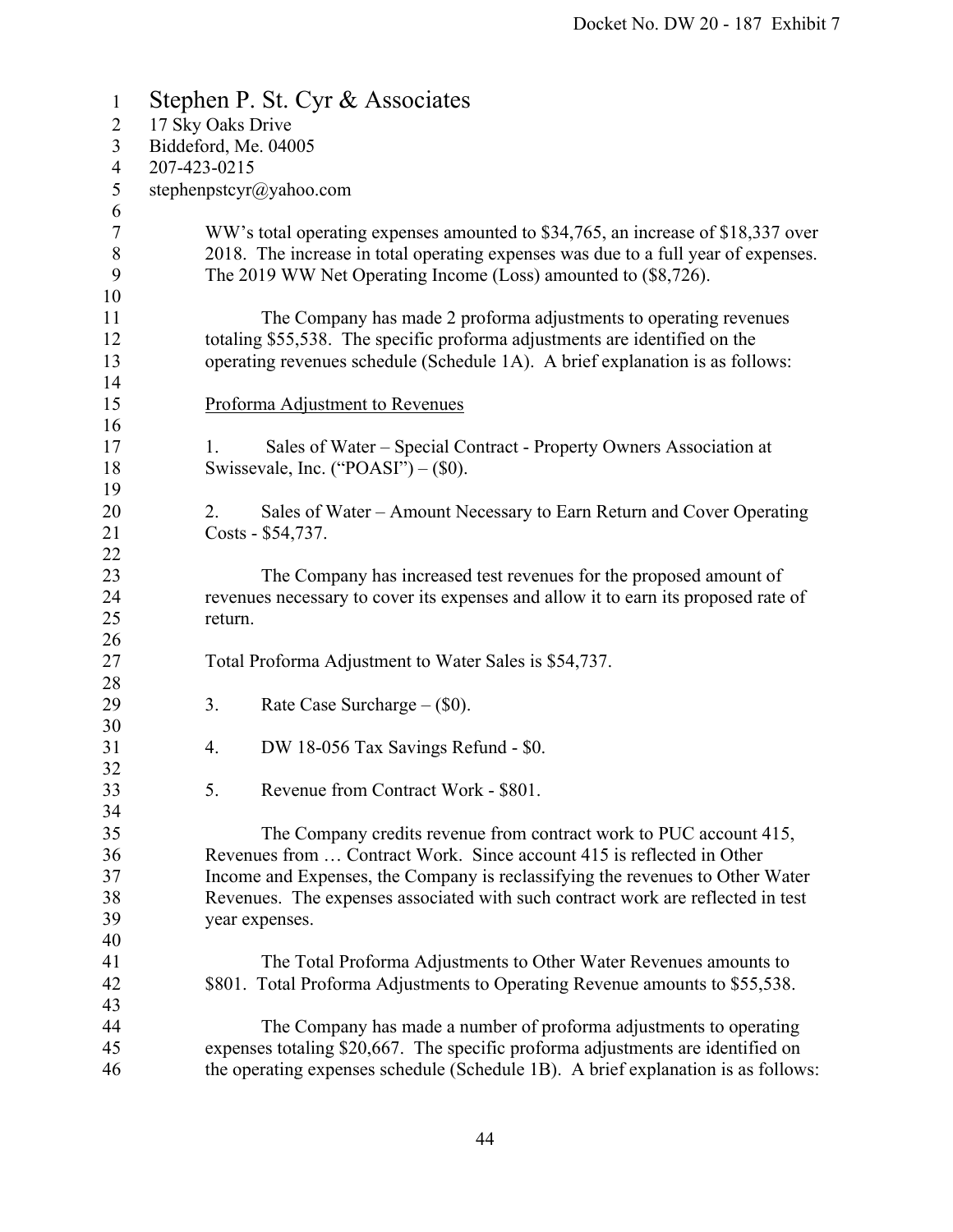| $\mathbf{1}$             |                   | Stephen P. St. Cyr & Associates                                                      |
|--------------------------|-------------------|--------------------------------------------------------------------------------------|
| $\overline{2}$           | 17 Sky Oaks Drive |                                                                                      |
| 3                        |                   | Biddeford, Me. 04005                                                                 |
| $\overline{\mathcal{A}}$ | 207-423-0215      |                                                                                      |
| 5                        |                   | stephenpstcyr@yahoo.com                                                              |
| 6                        |                   |                                                                                      |
| $\boldsymbol{7}$         |                   | Proforma Adjustments to Expense                                                      |
| $\,$ $\,$                |                   |                                                                                      |
| 9                        | 1.                | Operating and Maintenance Expenses - Wages – \$0.                                    |
| 10                       |                   |                                                                                      |
| 11                       | 2.                | Operating and Maintenance Expenses - Benefits - \$0.                                 |
| 12                       |                   |                                                                                      |
| 13                       | $3 - 6.$          | Operating and Maintenance Expense – Treatment Expenses (\$788), T&D                  |
| 14                       |                   | Expenses (\$239), Customer Accounts Expenses (\$0) and A&G Expenses \$0.             |
| 15                       |                   |                                                                                      |
| 16                       |                   | When reviewing test year expenses, certain expenses were significantly               |
| 17                       |                   | different as compared to 2018. As such, WW is proposing a 2 year average of          |
| 18                       |                   | such expenses. Treatment expenses can vary from year to year, particularly with      |
| 19                       |                   | respect to certain water tests that are scheduled at 2, 3 $\&$ 5 year intervals. T&D |
| 20                       |                   | expenses can also vary from year to year, particularly as it pertains to mains and   |
| 21                       |                   | services breaks. See Sch 1C for the 2019, 2018 and 2 year average amounts.           |
| 22                       |                   |                                                                                      |
| 23                       | 7.                | Operating and Maintenance – Regulatory Commission – $$0.$                            |
| 24                       |                   |                                                                                      |
| 25                       | 8.                | Operating and Maintenance – Regulatory Commission – $$0.$                            |
| 26                       |                   |                                                                                      |
| 27                       | 9.                | PUC Audit Costs - \$0.                                                               |
| 28                       |                   |                                                                                      |
| 29                       |                   | Total Proforma Adjustments to O&M Expenses are (\$1,026).                            |
| 30                       |                   |                                                                                      |
| 31                       | 10.               | Depreciation Expense – 2019 Additions to Plant associated with                       |
| 32                       |                   | Organization Costs - \$1,794.                                                        |
| 33                       |                   |                                                                                      |
| 34                       |                   | In 2017 and 2018, the Company incurred \$14,664 of acquisition costs                 |
| 35                       |                   | associated with the purchase of WW in NHPUC DW 17-176. The Company is                |
| 36                       |                   | proposing to recover such WW costs over 20 years, resulting in an annual             |
| 37<br>38                 |                   | amortization of \$733. See Sch 3B.                                                   |
| 39                       | 11.               | Depreciation Expense $-2019$ Additions to Plant - \$0.                               |
| 40                       |                   |                                                                                      |
| 41                       | 12.               | Depreciation Expense – 2019 Retirements to Plant – $(\$0)$ .                         |
| 42                       |                   |                                                                                      |
| 43                       |                   |                                                                                      |
| 44                       |                   |                                                                                      |
| 45                       |                   |                                                                                      |
| 46                       |                   |                                                                                      |
|                          |                   |                                                                                      |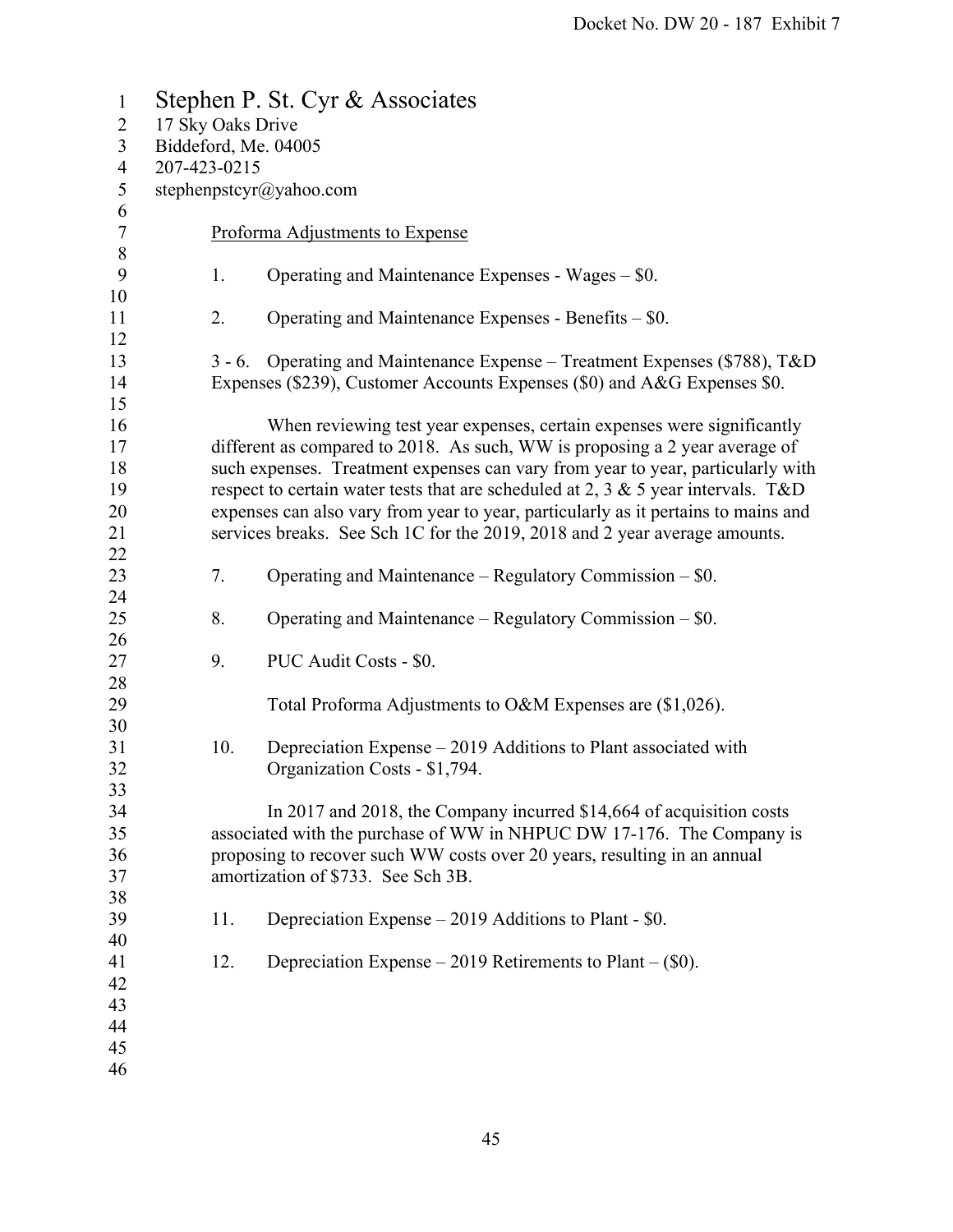| $\mathbf{1}$   |              |                   | Stephen P. St. Cyr & Associates                                                      |
|----------------|--------------|-------------------|--------------------------------------------------------------------------------------|
| $\overline{2}$ |              | 17 Sky Oaks Drive |                                                                                      |
| 3              |              |                   | Biddeford, Me. 04005                                                                 |
| $\overline{4}$ | 207-423-0215 |                   |                                                                                      |
| 5              |              |                   | stephenpstcyr@yahoo.com                                                              |
| 6              |              |                   |                                                                                      |
| $\tau$         |              | 13.               | Depreciation Expense – 2020 Additions to Plant - \$216.                              |
| $8\,$          |              |                   |                                                                                      |
| 9              |              |                   | The WW is proposing to include the annual depreciation expense                       |
| 10             |              |                   | associated with the $1/1 - 9/30/20$ additions to plant. As of $9/30/20$ , WW has     |
| 11             |              |                   | placed \$2,161 into service. None of the assets placed in service were revenue       |
| 12             |              |                   | producing assets. The annual depreciation expenses on the $9/30/20$ plant amount     |
| 13             |              |                   | to \$216. See Sch. 3C. At an appropriate time during the proceeding, WW will         |
| 14             |              |                   | update the 2020 addition to plant as of $12/31/20$ .                                 |
| 15             |              |                   |                                                                                      |
| 16             |              | 14.               | Depreciation Expense $-2020$ Retirements to Plant $-(\$0)$ .                         |
| 17             |              |                   |                                                                                      |
| 18             |              | 15.               | Depreciation Expense $-2021$ Additions to Plant - \$10,639.                          |
| 19             |              |                   |                                                                                      |
| 20             |              |                   | In 2021 WW anticipates placing into service \$260,000 of plant associated            |
| 21             |              |                   | with pump station replacemen. None of the assets placed in service were revenue      |
| 22             |              |                   | producing assets. The annual depreciation expenses on the 2021 plant amount to       |
| 23             |              |                   | \$10,639. See Sch. 3E.                                                               |
| 24             |              |                   |                                                                                      |
| 25             |              | 16.               | Depreciation Expense $-2021$ Retirements to Plant $-(\$0)$ .                         |
| 26             |              |                   |                                                                                      |
| 27             |              |                   | In 2021 WW anticipates that certain plant will be retired. WW has yet to             |
| 28             |              |                   | determine what plant and the related original costs. At an appropriate time during   |
| 29             |              |                   | the proceeding, WW will update the 2021 retirements to plant and any related         |
| 30             |              |                   | depreciation. See Sch. 3F.                                                           |
| 31             |              |                   |                                                                                      |
| 32             |              |                   | Total Proforma Adjustments to Depreciation Expenses are \$11,589.                    |
| 33             |              |                   |                                                                                      |
| 34             |              | 17.               | Taxes other than Income – State Utility Property Taxes - $$1,659$ .                  |
| 35             |              |                   |                                                                                      |
| 36             |              |                   | In 2019 WW incurred \$341 in state utility property taxes. With the 2020             |
| 37             |              |                   | and 2021 additions to plant, the Company anticipates that the state utility property |
| 38             |              |                   | taxes will increase by \$13 and \$1,646, respectively. As such, the Company has      |
| 39             |              |                   | prepared a proforma adjustment for \$1,659. See column (m) on Schedules 3C $\&$      |
| 40             |              |                   | 3E for the calculation.                                                              |
| 41             |              |                   |                                                                                      |
| 42             |              |                   |                                                                                      |
| 43             |              |                   |                                                                                      |
| 44             |              |                   |                                                                                      |
| 45             |              |                   |                                                                                      |
| 46             |              |                   |                                                                                      |
|                |              |                   |                                                                                      |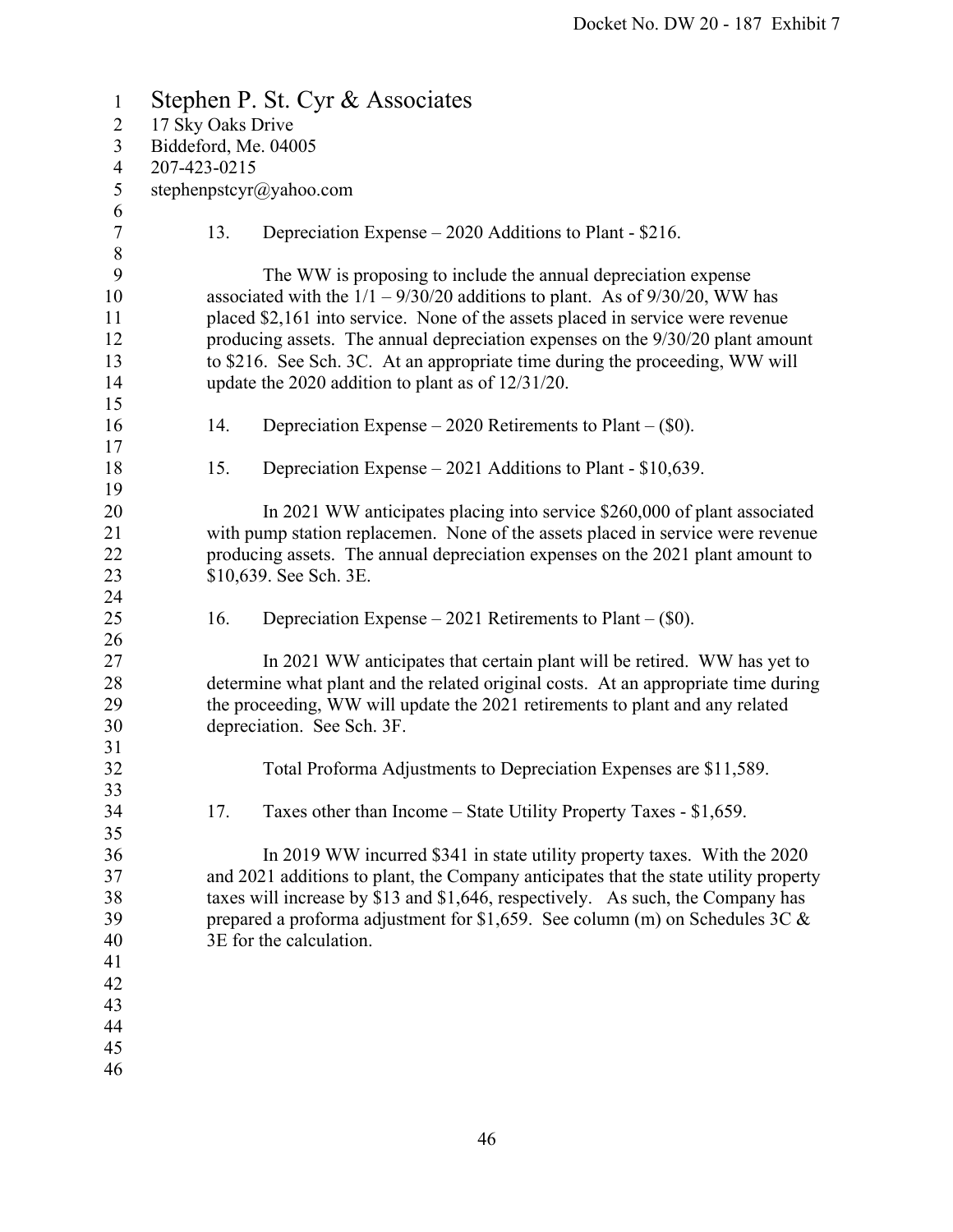| $\mathbf{1}$     |              |                   | Stephen P. St. Cyr & Associates                                                       |  |
|------------------|--------------|-------------------|---------------------------------------------------------------------------------------|--|
| $\overline{2}$   |              | 17 Sky Oaks Drive |                                                                                       |  |
| 3                |              |                   | Biddeford, Me. 04005                                                                  |  |
| $\overline{4}$   | 207-423-0215 |                   |                                                                                       |  |
| 5                |              |                   | stephenpstcyr@yahoo.com                                                               |  |
| 6                |              |                   |                                                                                       |  |
| $\boldsymbol{7}$ |              | 18.               | Taxes other than Income – Municipal Property Taxes - \$2,599.                         |  |
| $\,$ $\,$        |              |                   |                                                                                       |  |
| 9                |              |                   | In 2019 the Company incurred \$903 in municipal property taxes. With the              |  |
| 10               |              |                   | 2020 and 2021 additions to plant, the Company anticipates that the municipal          |  |
| 11               |              |                   | utility property taxes will increase by \$20 and \$2,578, respectively. As such, the  |  |
| 12               |              |                   | Company has prepared a proforma adjustment for \$2,599. See column (p) on             |  |
| 13               |              |                   | Schedules 3C, $&$ 3E for the calculation.                                             |  |
| 14               |              |                   |                                                                                       |  |
| 15               |              | 19.               | Taxes other than Income - Payroll Taxes - \$0.                                        |  |
| 16               |              |                   |                                                                                       |  |
| 17               |              |                   | 20/21. Federal Income and State Business Taxes - \$5,847.                             |  |
| 18               |              |                   |                                                                                       |  |
| 19               |              |                   | With the proposed increase in revenue offset by the proposed increase in              |  |
| 20               |              |                   | expenses, there is also a related increase in the federal income and state business   |  |
| 21               |              |                   | taxes. The increase in federal income taxes represents the additional tax liability   |  |
| 22<br>23         |              |                   | due to the increase in taxable income. The increase in state business taxes           |  |
| 24               |              | 1D & 1E.          | represents the additional tax liability due to the increase in gross profits. See Sch |  |
| 25               |              |                   |                                                                                       |  |
| 26               |              |                   | The total proforma adjustments to Operating Expenses amounts to                       |  |
| 27               |              | \$20,667.         |                                                                                       |  |
| 28               |              |                   |                                                                                       |  |
| 29               |              |                   | The net of the proforma adjustments to operating revenue \$55,538 and the             |  |
| 30               |              |                   | proforma adjustments to operating expenses \$20,667 results in net proforma           |  |
| 31               |              |                   | adjustment of \$34,871. When the net operating income associated with the             |  |
| 32               |              |                   | proforma adjustments is added to net operating income from the test year, the         |  |
| 33               |              |                   | proforma test year net operating income totals \$26,145. The proforma test year       |  |
| 34               |              |                   | net operating income of \$26,145 allows WW to cover its expenses and earn a           |  |
| 35               |              |                   | 8.79% return on its investments.                                                      |  |
| 36               |              |                   |                                                                                       |  |
| 37               | Q.           |                   | Does that complete your description of the proforma adjustments to revenues and       |  |
| 38               |              | expenses?         |                                                                                       |  |
| 39               |              |                   |                                                                                       |  |
| 40               | А.           | Yes.              |                                                                                       |  |
| 41               |              |                   |                                                                                       |  |
| 42               |              |                   |                                                                                       |  |
| 43               |              |                   |                                                                                       |  |
| 44               |              |                   |                                                                                       |  |
| 45               |              |                   |                                                                                       |  |
| 46               |              |                   |                                                                                       |  |
|                  |              |                   |                                                                                       |  |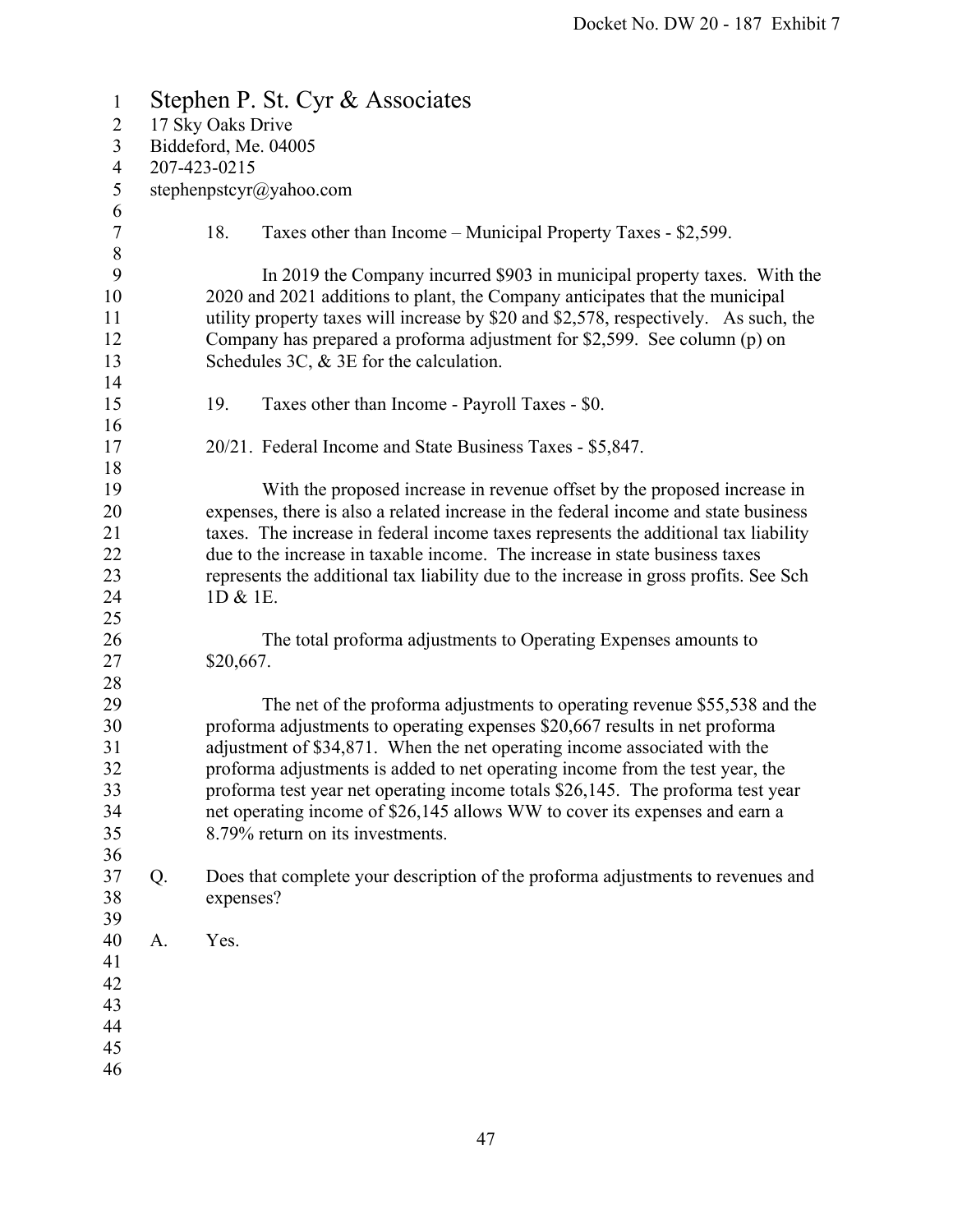1 Stephen P. St. Cyr & Associates 2 17 Sky Oaks Drive 3 Biddeford, Me. 04005 4 207-423-0215 5 stephenpstcyr@yahoo.com 6 7 Q. Are there additional schedules that support Schedule 1. 8 9 A. Yes. Schedule 1C identifies certain operating expenses that were different as 10 compared to 2018. Schedule 1C further identifies the 2019, 2018 and 2 year 11 average amounts. WW is proposing a 2 year average of such expenses. A review 12 of other operating expenses seemed to indicate that such other expenses are 13 normal and reoccurring and appropriate for future years. 14 15 Schedule 1D shows the income tax computation. The proforma total rate base 16 amounts to \$297,394. See Schedule 3. The proforma weighted average cost rate 17 for equity capital is 6.86% (See Schedule 4). When the proforma weighted 18 average cost rate for equity capital of 6.86% is applied to the proforma total rate 19 base, the proforma net operating income required amounts to \$20,410. When the 20 tax multiplier of 37.14% is applied to the proforma net operating income required, 21 it produces the total tax of \$7,581, which represents the amount of tax needed on 22 the proforma net operating income required. The sum of the proforma net 23 operating income required plus the total tax amount results in taxable income 24 required before income taxes. The business profits tax at 7.70% amounts to 25 \$2,155 and the federal income tax at 21% amounts to \$5,426. 26 27 Schedule 1E shows effective tax factor including the federal and state corporate 28 tax rates. 29 30 Q Please continue with an explanation of Schedule 3, Rate Base and the supporting 31 schedule. 32 33 A. Schedule 3 reflects the WW's Rate Base for both the actual 13 month average test 34 year and the 2019 proforma test year. Columns b – n shows the actual month end 35 balances. Column o shows the 13 months average balances. Column p shows 36 the proforma adjustments. Column q shows the 2019 proforma balances. The 37 balances are further supported by Schedules 3A – 3G. 38 39 The rate base consists of Utility Plant in Service less Accumulated Depreciation, 40 plus Plant Acquisition Adjustment less Accumulated Amortization of Utility Plant 41 Acquisition Adjustment plus Material and Supplies and Miscellaneous Deferred 42 Debits, less Deferred Taxes and less Contributions in Aid of Construction plus 43 Accumulated Amortization of CIAC and Cash Working Capital. 44 45 The Total 13 Month Average Rate Base and the 2019 Proforma Rate Base 46 amounts to \$33,253 and \$297,394, respectively.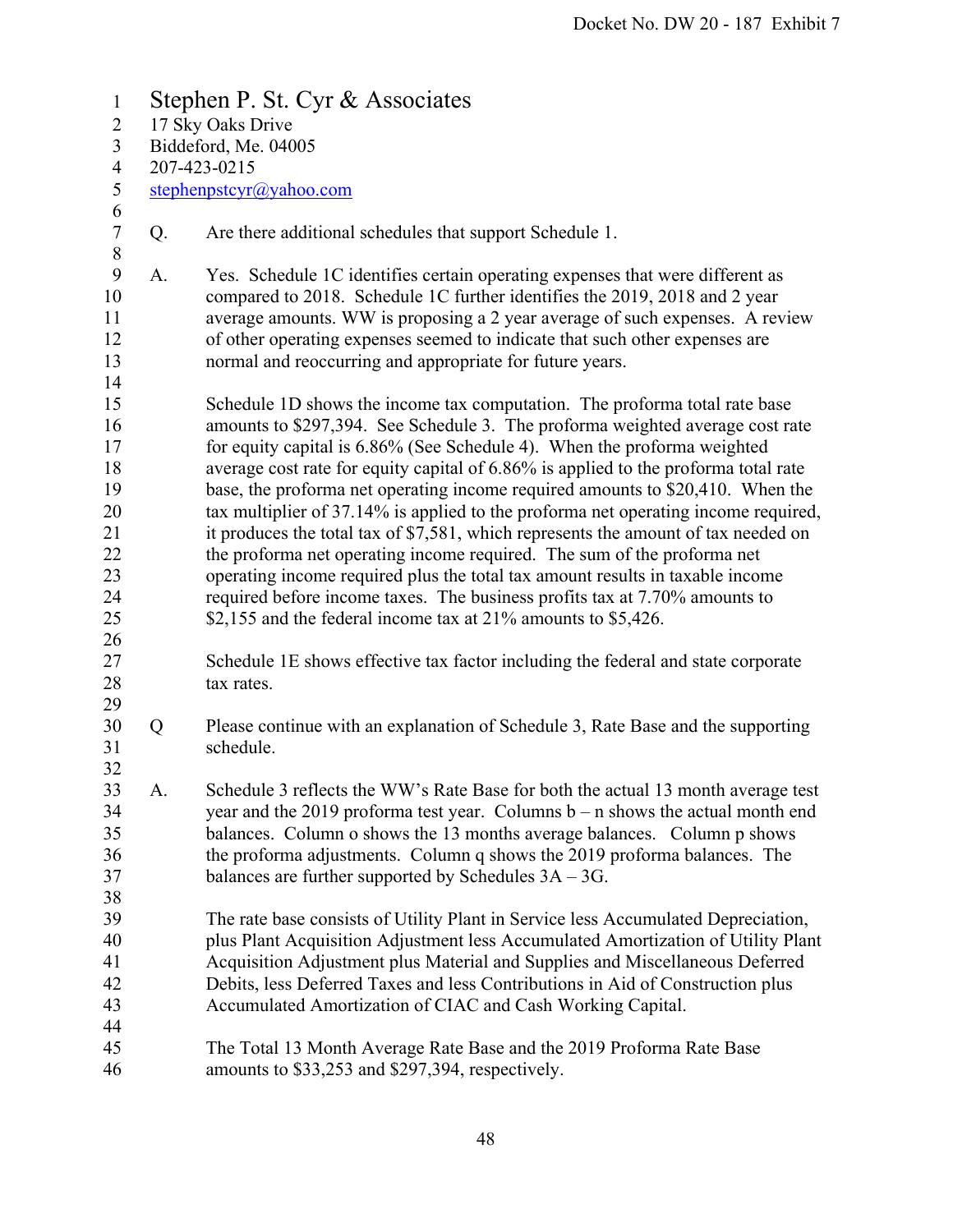1 Stephen P. St. Cyr & Associates 2 17 Sky Oaks Drive 3 Biddeford, Me. 04005 4 207-423-0215 5 stephenpstcyr@yahoo.com 6 7 Q. Would you please explain Schedule 3A, Rate Base Adjustments? 8 9 A. Schedule 3A shows the various adjustments to rate base. As stated earlier in my 10 testimony, WW believes that all assets placed in service during the test year 11 should be fully reflected in rate base and a full year's depreciation on such assets 12 should be fully reflected in depreciation expense and accumulated depreciation. 13 Likewise, WW believes that other rate base items should be fully reflected in 14 rates. As such, WW has adjusted the Actual 13 Month Average Balances to Year 15 End Balances. The rate base items affected by the reflection of year end balances 16 are (1) plant in service, (7) accumulated depreciation, (14) accumulated 17 amortization of utility plant in service, (15) material and supplies, (16) 18 miscellaneous deferred debits, (17) CIAC, (18) AA of CIAC, (18 - 21) 19 accumulated deferred income taxes. 20 21 In addition to the proforma adjustments to rate base for the year end balances, 22 WW made a few other proforma adjustments as follows: 23 24 2. Plant in Service – Acquisition Costs - \$14,664. 25 26 In 2017 and 2018, WW incurred \$14,664 of acquisition costs associated 27 with the purchase of WW in NHPUC DW 17-176. WW is proposing to transfer 28 the amounts out of account 186, miscellaneous deferred debits and into 301, 29 organization costs. WW is also proposing to recover such WW costs over 20 30 years, resulting in an annual amortization of \$2,527. See Sch 3B. 31 32 3. Plant in Service – 2020 Additions to Plant - \$2,161. 33 34 As of 9/30/20, WW has placed \$2,161 into service. None of the assets 35 placed in service were revenue producing assets. See Sch. 3C. WW is proposing 36 to add the 2020 addition to rate base. At an appropriate time during the 37 proceeding, WW will update the 2020 additions to plant as of 12/31/20. 38 39 5. Plant in Service – 2021 Additions to Plant - \$260,000. 40 41 In 2021 WW anticipates placing into service \$260,000 of plant associated 42 pump station replacement. None of the assets placed in service were revenue 43 producing assets. See Sch. 3E. WW is proposing to add the 2021 additions to 44 rate base. 45 46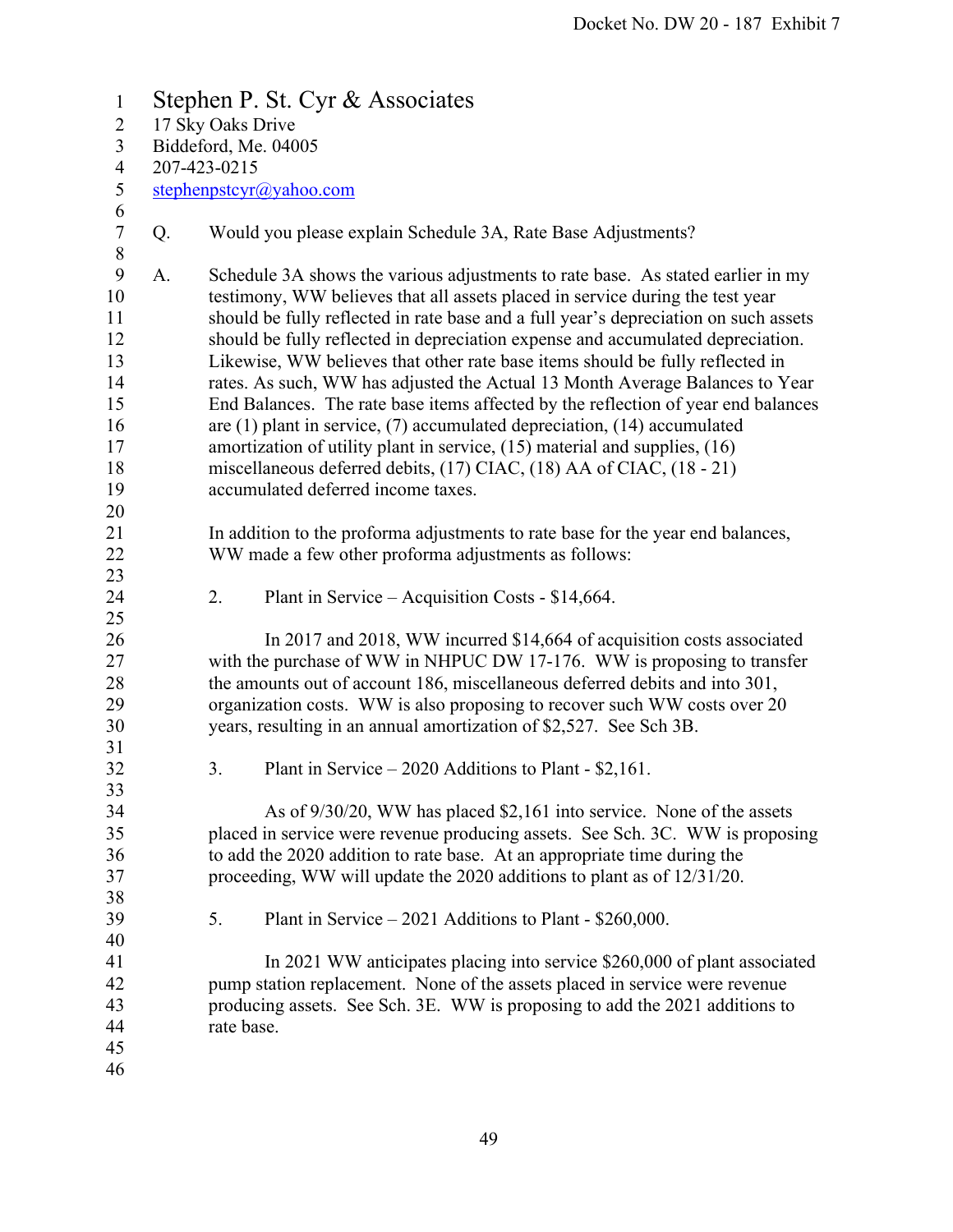| $\mathbf{1}$   | Stephen P. St. Cyr & Associates                                                      |
|----------------|--------------------------------------------------------------------------------------|
| $\overline{2}$ | 17 Sky Oaks Drive                                                                    |
| $\overline{3}$ | Biddeford, Me. 04005                                                                 |
| $\overline{4}$ | 207-423-0215                                                                         |
| 5              | stephenpstcyr@yahoo.com                                                              |
| 6              |                                                                                      |
| $\tau$         | 6.<br>Plant in Service – 2021 Retirements to Plant – $(\$).$                         |
| $\,8\,$        |                                                                                      |
| 9              | In 2021 WW anticipates that certain plant will be retired. WW has yet to             |
| 10             | determine what plant and the related original costs. At an appropriate time during   |
| 11             | the proceeding, WW will update the 2021 retirements to plant and any related         |
| 12             | depreciation. See Sch. 3F.                                                           |
| 13             |                                                                                      |
| 14             | Accumulated Depreciation – Half year depreciation of organization costs<br>8.        |
| 15             | $-(\$367).$                                                                          |
| 16             |                                                                                      |
| 17             | WW is proposing to add the organization costs of \$14,664 to rate base and           |
| 18             | recover such WW costs over 20 years, resulting in an annual amortization of \$733    |
| 19             | and $\frac{1}{2}$ year amortization to accumulated depreciation. See Sch 3B.         |
| 20             |                                                                                      |
| 21             | Accumulated Depreciation - Annual Depreciation on 9/30/20 additions -<br>10.         |
| 22             | $(\$216).$                                                                           |
| 23             |                                                                                      |
| 24             | WW is proposing to include the annual depreciation expense associated                |
| 25             | with the $1/1 - 9/30/20$ additions to plant. The annual depreciation expenses on     |
| 26             | the $9/30/20$ plant amount to $(\$216)$ . See Sch. 3C. At an appropriate time during |
| 27             | the proceeding, WW will update the 2020 addition to plant as of 12/31/20.            |
| 28             |                                                                                      |
| 29             | 12.<br>Accumulated Depreciation $-2021$ Additions to Plant $-(\$10,639)$ .           |
| 30             |                                                                                      |
| 31             | In 2021 WW anticipates placing into service \$260,000 of plant associated            |
| 32             | with pump station replacement. The annual depreciation expenses on the 2021          |
| 33             | plant amount to \$10,639. See Sch. 3E.                                               |
| 34             |                                                                                      |
| 35             | Cash Working Capital $- (211)$ .<br>22.                                              |
| 36             |                                                                                      |
| 37             | WW adjusted cash working capital for the proforma increase in operating              |
| 38             | and maintenance expenses. See Sch 3G. Schedule 3G shows the computation of           |
| 39             | cash working capital for 2019 proforma amount and 2019 and 2018. The                 |
| 40             | proforma cash working capital is based on the proforma test year operation and       |
| 41             | maintenance expenses.                                                                |
| 42             |                                                                                      |
| 43             |                                                                                      |
| 44             |                                                                                      |
| 45             |                                                                                      |
| 46             |                                                                                      |
|                |                                                                                      |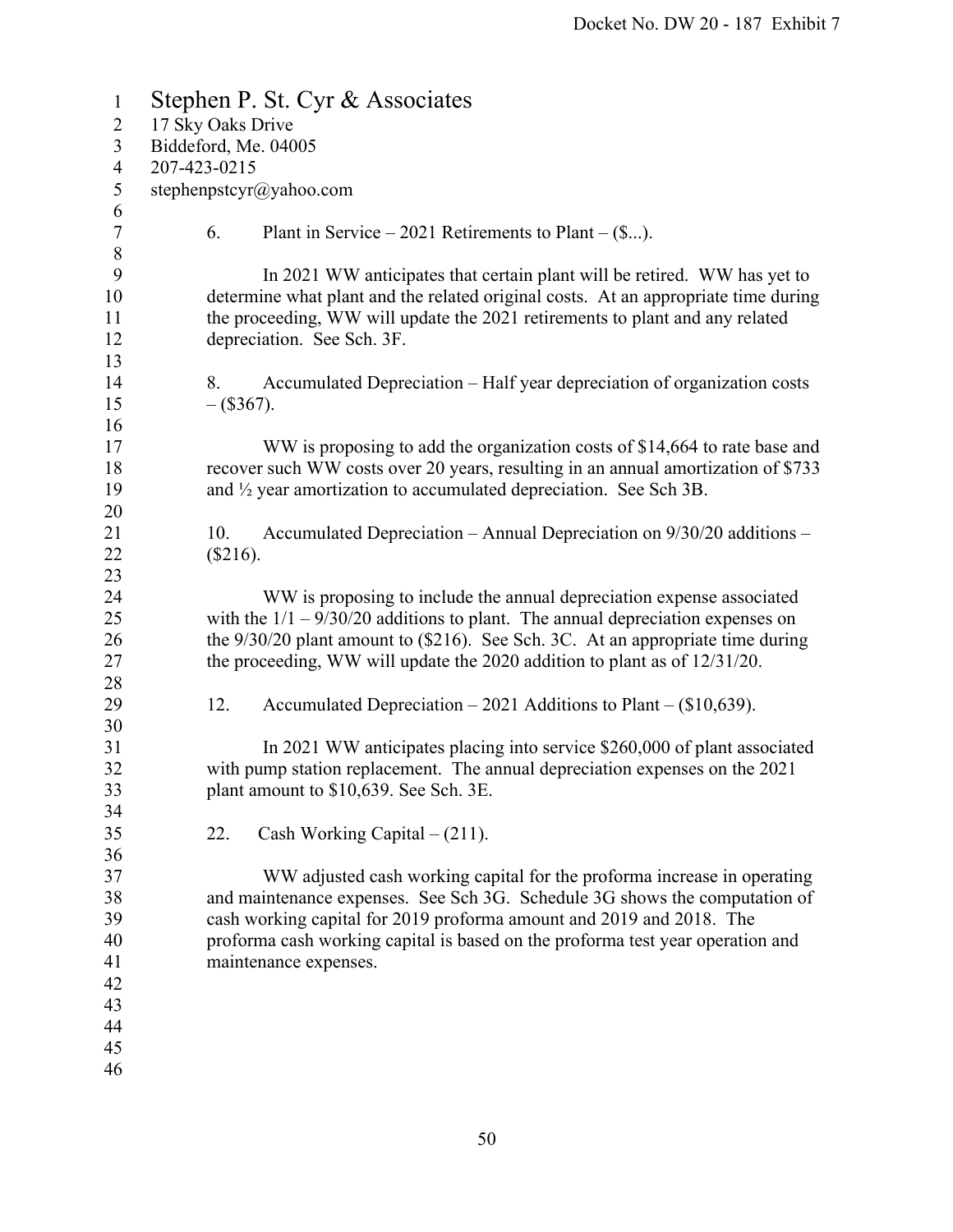1 Stephen P. St. Cyr & Associates 2 17 Sky Oaks Drive 3 Biddeford, Me. 04005 4 207-423-0215 5 stephenpstcyr@yahoo.com 6 7 Q. Please explain Schedule 3B. 8 9 A. Schedule 3C shows account number, description and amounts. In 2017 and 2018 10 the Company incurred \$14,664 of acquisition costs associated with the purchase 11 of WW in NHPUC DW 17-176. WW is proposing to transfer the expenditures 12 from PUC account 186 to PUC account 301. 13 14 Q. Please explain Schedules 3C & 3D. 15 16 A. Schedule 3C shows LRWC division numbers, names, PUC account numbers, 17 plant amounts (columns d-f), depreciation amounts (columns h-k) and property 18 tax amounts (m & p). For WW, it shows 2020 additions to plant as of 9/30/20 19 amounting to \$2,161 and the related depreciation and property taxes. 20 21 Schedule 3D shows PUC account numbers and descriptions, plant costs and 22 related depreciation. For WW, it shows 2020 retirements to plant as of 9/30/20 23 amounting to \$0 and the related depreciation. 24 25 Q. Please explain Schedules 3E & 3F. 26 27 A. Schedule 3E shows LRWC division numbers, names, PUC account numbers, 28 plant amounts (columns d-f), depreciation amounts (columns h-k) and property 29 tax amounts (m & p). For WW, it shows projected 2021 additions to plant 30 amounting to \$260,000 and the related depreciation and property taxes. 31 32 As indicated earlier, in 2021 WW anticipates that certain plant will be retired. 33 WW has yet to determine what plant and the related original costs. At an 34 appropriate time during the proceeding, WW will update the 2021 retirements to 35 plant and any related depreciation. 36 37 Q. Please explain Schedules 3G. 38 39 A. Schedule 3G shows the computation of cash working capital for 2019 proforma 40 amount and 2019 and 2018. The proforma cash working capital is based on the 41 proforma test year operation and maintenance expenses. 42 43 Q. Would you please explain Schedule 4, Rate of Return Information? 44 45 A. See Total Company Schedule 4, which reflects the overall rate of return for both 46 the actual test year and the proforma test year.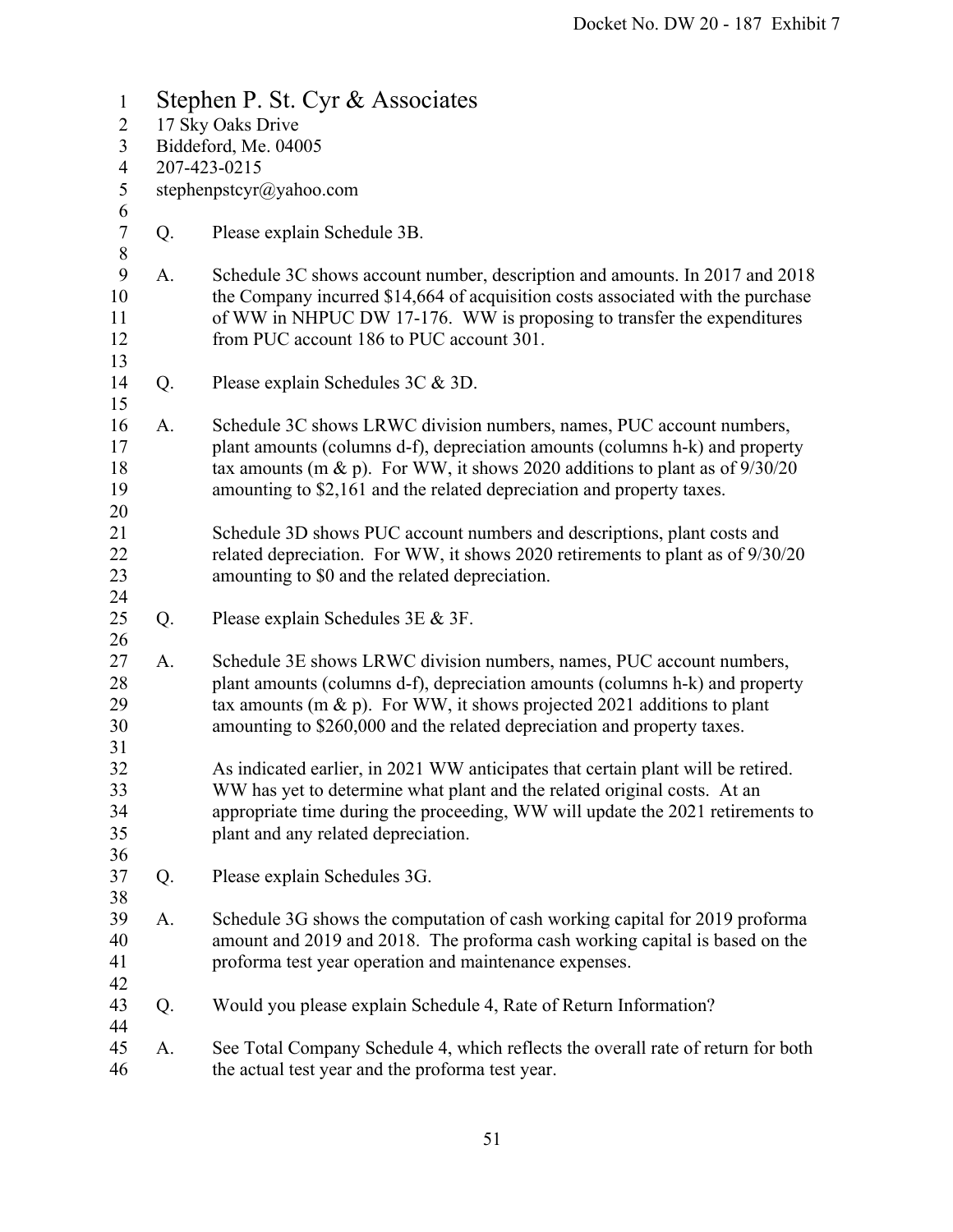| $\mathbf{1}$                                                                                 |    | Stephen P. St. Cyr & Associates                                                                                                                                                                                                                                                                                                                                                                      |  |  |  |  |  |
|----------------------------------------------------------------------------------------------|----|------------------------------------------------------------------------------------------------------------------------------------------------------------------------------------------------------------------------------------------------------------------------------------------------------------------------------------------------------------------------------------------------------|--|--|--|--|--|
| $\overline{2}$                                                                               |    | 17 Sky Oaks Drive                                                                                                                                                                                                                                                                                                                                                                                    |  |  |  |  |  |
| 3                                                                                            |    | Biddeford, Me. 04005                                                                                                                                                                                                                                                                                                                                                                                 |  |  |  |  |  |
| $\overline{4}$                                                                               |    | 207-423-0215                                                                                                                                                                                                                                                                                                                                                                                         |  |  |  |  |  |
| 5<br>6                                                                                       |    | stephenpstcyr@yahoo.com                                                                                                                                                                                                                                                                                                                                                                              |  |  |  |  |  |
| $\sqrt{ }$<br>$\,8\,$                                                                        | Q. | Please explain the Report of Proposed Rate Changes for WW.                                                                                                                                                                                                                                                                                                                                           |  |  |  |  |  |
| 9<br>10<br>11<br>12                                                                          | A. | If WW's filing is approved as submitted, its total water Operating Revenues will<br>amount to \$81,577. The Total Sales of Water amounts to \$80,382 and would<br>come from WW's 49 unmetered customers.                                                                                                                                                                                             |  |  |  |  |  |
| 13<br>14                                                                                     | Q. | Is WW proposing any changes to the methodology used in calculating the rates?                                                                                                                                                                                                                                                                                                                        |  |  |  |  |  |
| 15<br>16<br>17                                                                               | A. | No. WW is generally using the same methodology. It is applying the rate<br>increase to the various components of rates.                                                                                                                                                                                                                                                                              |  |  |  |  |  |
| 18<br>19                                                                                     | Q. | When is WW proposing that the new rates be effective?                                                                                                                                                                                                                                                                                                                                                |  |  |  |  |  |
| 20<br>21                                                                                     | A. | WW is proposing that the new rates be effective February 15, 2021.                                                                                                                                                                                                                                                                                                                                   |  |  |  |  |  |
| 22<br>23                                                                                     | Q. | Is there anything that you would like to discuss?                                                                                                                                                                                                                                                                                                                                                    |  |  |  |  |  |
| 24<br>25                                                                                     | A. | No.                                                                                                                                                                                                                                                                                                                                                                                                  |  |  |  |  |  |
| 26<br>27                                                                                     |    | <b>OTHER MATTERS</b>                                                                                                                                                                                                                                                                                                                                                                                 |  |  |  |  |  |
| 28<br>29                                                                                     | Q. | Is there anything else that the Company would like to address?                                                                                                                                                                                                                                                                                                                                       |  |  |  |  |  |
| 30<br>31<br>32<br>33<br>34<br>35<br>36<br>37<br>38<br>39<br>40<br>41<br>42<br>43<br>44<br>45 | A. | The Company is interested in exploring with the PUC Staff and any other parties<br>the possibility of billing monthly instead of billing quarterly. The Company is<br>also interested in exploring with the PUC Staff and any other parties the<br>possibility of meter program whereby water system that are not metered get<br>metered over time with a separate meter program recovery mechanism. |  |  |  |  |  |
| 46                                                                                           |    |                                                                                                                                                                                                                                                                                                                                                                                                      |  |  |  |  |  |